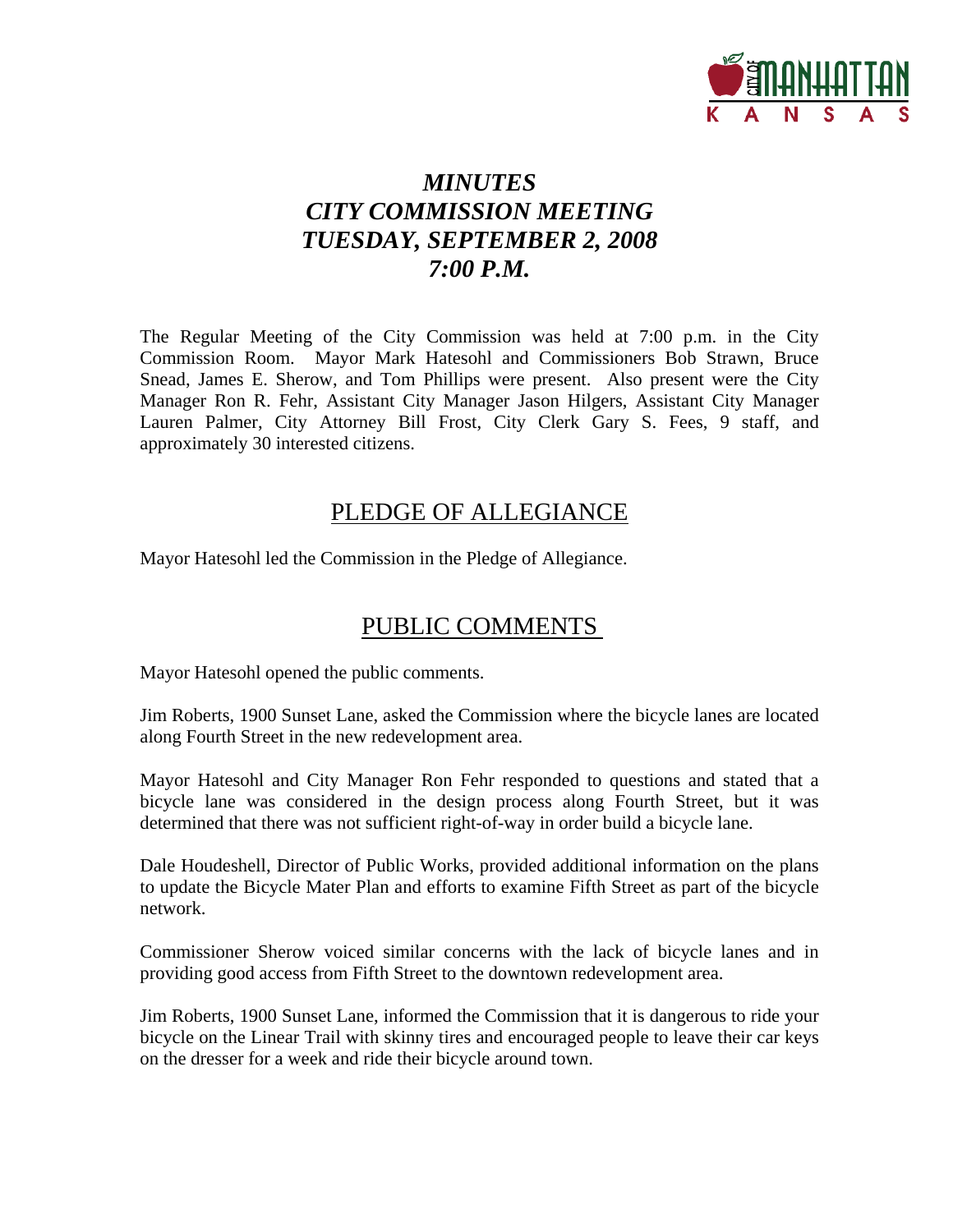# PUBLIC COMMENTS *(CONTINUED)*

Commissioner Snead thanked Mr. Roberts for his comments and stated that he has bicycled around the community for many years and would continue to encourage bicycle travel and continue to seek a balance that would consider incorporating bicycle lanes when it is possible.

Hearing no other comments, Mayor Hatesohl closed the public comments.

# COMMISSIONER COMMENTS

Mayor Hatesohl invited the public to attend the Town Hall Meeting to be held on Sunday, September 7, 2008, at the Fire Station Headquarters. The Town Hall Meeting will begin at 3:30 p.m. and will conclude at 5:30 p.m., followed with time to meet the Commissioners individually. The meeting will be moderated by David Procter, Director of the Center for Engagement and Community Development at Kansas State University.

# CONSENT AGENDA

(\* denotes those items discussed)

### **MINUTES**

The Commission approved the minutes of the Regular City Commission Meeting held Tuesday, August 19, 2008.

### **CLAIMS REGISTER NO. 2589**

The Commission approved Claims Register No. 2589 authorizing and approving the payment of claims from August 13, 2008, to August 26, 2008, in the amount of \$2,698,275.95.

### **ORDINANCE NO. 6720 – REZONE – 1017-1019 HOSTETLER DRIVE**

The Commission approved Ordinance No. 6720 rezoning a 1.6 acre tract of land, generally located at 1017 and 1019 Hostetler Drive, from I-2 Industrial Park District, to C-5, Highway Service Commercial District, based on the findings in the Staff Report. *(See Attachment No. 2)*

## **CHARTER ORDINANCE NO. 44**

The Commission approved Charter Ordinance No. 44 regarding the process for developing public improvement contracts.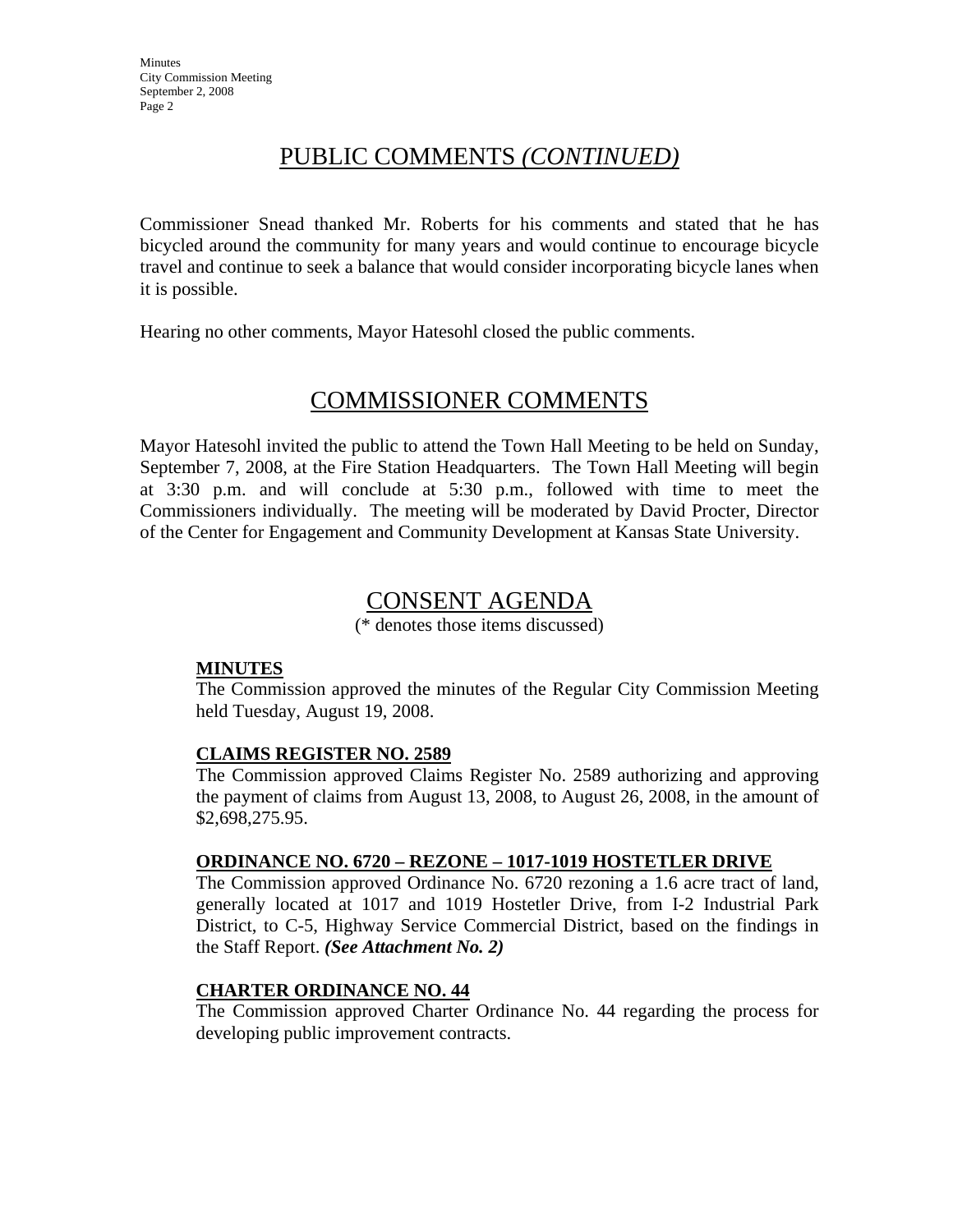# **ORDINANCE NO. 6721 – AMEND – FINAL DEVELOPMENT PLAN**

The Commission approved Ordinance No. 6721 amending the Final Development Plan of the K-Mart Commercial Planned Unit Development and Ordinance No. 4635, as proposed, based on the findings in the Staff Report *(See Attachment No. 3)*, with the one condition of approval, as recommended by the Manhattan Urban Area Planning Board.

# **ORDINANCE NO. 6722 – REZONE – K-MART COMMERCIAL PUD**

The Commission approved Ordinance No. 6722 rezoning a 1,302 square foot tract of land, generally located at 401 East Poyntz Avenue, from PUD, Commercial Planned Unit Development District, to C-5, Highway Service Commercial District, based on the findings in the Staff Report*(See Attachment No. 4)*.

# **FINAL PLAT – KMART ADDITION, UNIT 2**

The Commission accepted the easements and rights-of-way, as shown on the Final Plat of KMART Addition, Unit 2, generally located at 401 East Poyntz Avenue and 213 Sarber Lane, based on conformance with the Manhattan Urban Area Subdivision Regulations.

# **PUBLIC HEARING – VACATE PEDESTRIAN EASEMENTS – GRAND MERE VILLAGE ADDITION. LOT 13**

Mayor Hatesohl opened the public hearing.

Hearing no comments, Mayor Hatesohl closed the public hearing.

# **FIRST READING – VACATE PEDESTRIAN EASEMENTS – GRAND MERE VILLAGE ADDITION. LOT 13**

The Commission approved first reading of an ordinance vacating two portions of the pedestrian easement on Grand Mere Village Addition, Lot 13, an addition to the City of Manhattan, Riley County, Kansas *(See Attachment No. 1)*.

## **FIRST READING – REPEAL ONE WAY – BRIANNA COURT**

The Commission approved first reading of an ordinance repealing the "One Way" counter clockwise route around the subdivision on Brianna Court Circle as approved by Ordinance No. 6694.

# **\* PETITION– EXPAND NORTH PROJECT AREA TRANSPORTATION DEVELOPMENT DISTRICT**

Ron Fehr, City Manager, provided additional information on the item.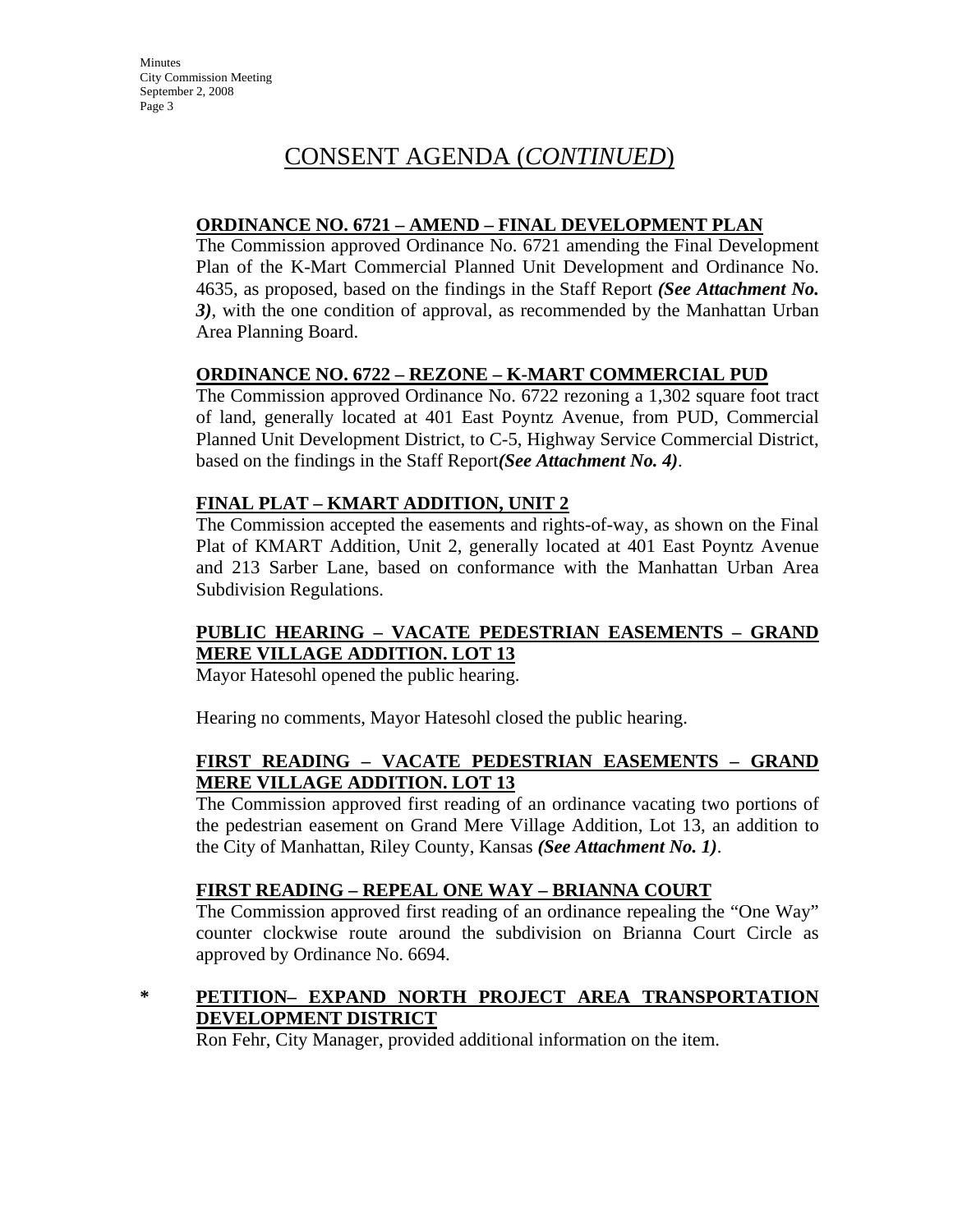## **\* PETITION– EXPAND NORTH PROJECT AREA TRANSPORTATION DEVELOPMENT DISTRICT** *(CONTINUED)*

The Commission ratified the Mayor's signature on the petition and found the petition sufficient for the North Project Area Transportation Development District Expansion.

# **\* RESOLUTION NO. 090208-A – SET PUBLIC HEARING DATE – EXPAND NORTH PROJECT AREA TRANSPORTATION DEVELOPMENT DISTRICT**

Ron Fehr, City Manager, provided additional information on the item.

The Commission approved Resolution No. 090208-A setting October 14, 2008, as the date for a public hearing relative to the expansion of the North Project Area Transportation Development District.

## **AGREEMENT – ENGINEERING SERVICES – STONE POINTE PEDESTRIAN BRIDGE (SP0701)**

The Commission authorized the Mayor and City Clerk to enter into an agreement in the amount of \$41,880.00 with Olsson Associates, of Manhattan Kansas, for the design of Stone Pointe Pedestrian Bridge (SP0701).

**\* AGREEMENT – ENGINEERING SERVICES – WEST ANDERSON TRANSPORTATION EXPANSION PROJECT (ST0810)**

Ron Fehr, City Manager, provided additional information on the item and responded to questions from the Commission.

Dale Houdeshell, Director of Public Works, responded to questions from the Commission regarding the intersection, number of lanes proposed, and bicycle and pedestrian movements and analysis to be completed by the consultant.

The Commission authorized the Mayor and City Clerk to execute an agreement in the amount of \$356,355.00 with B.G. Consultants, of Manhattan, Kansas, for the design of West Anderson Transportation Expansion Project (ST0810).

## **RESOLUTION NO. 0990208-B – GENERAL OBLIGATION BONDS – WEST ANDERSON TRANSPORTATION PROJECT (ST0810)**

The Commission approved Resolution No. 090208-B authorizing financing in an amount not to exceed \$420,000.00 in General Obligation Bonds for the design of West Anderson Transportation Expansion Project (ST0810).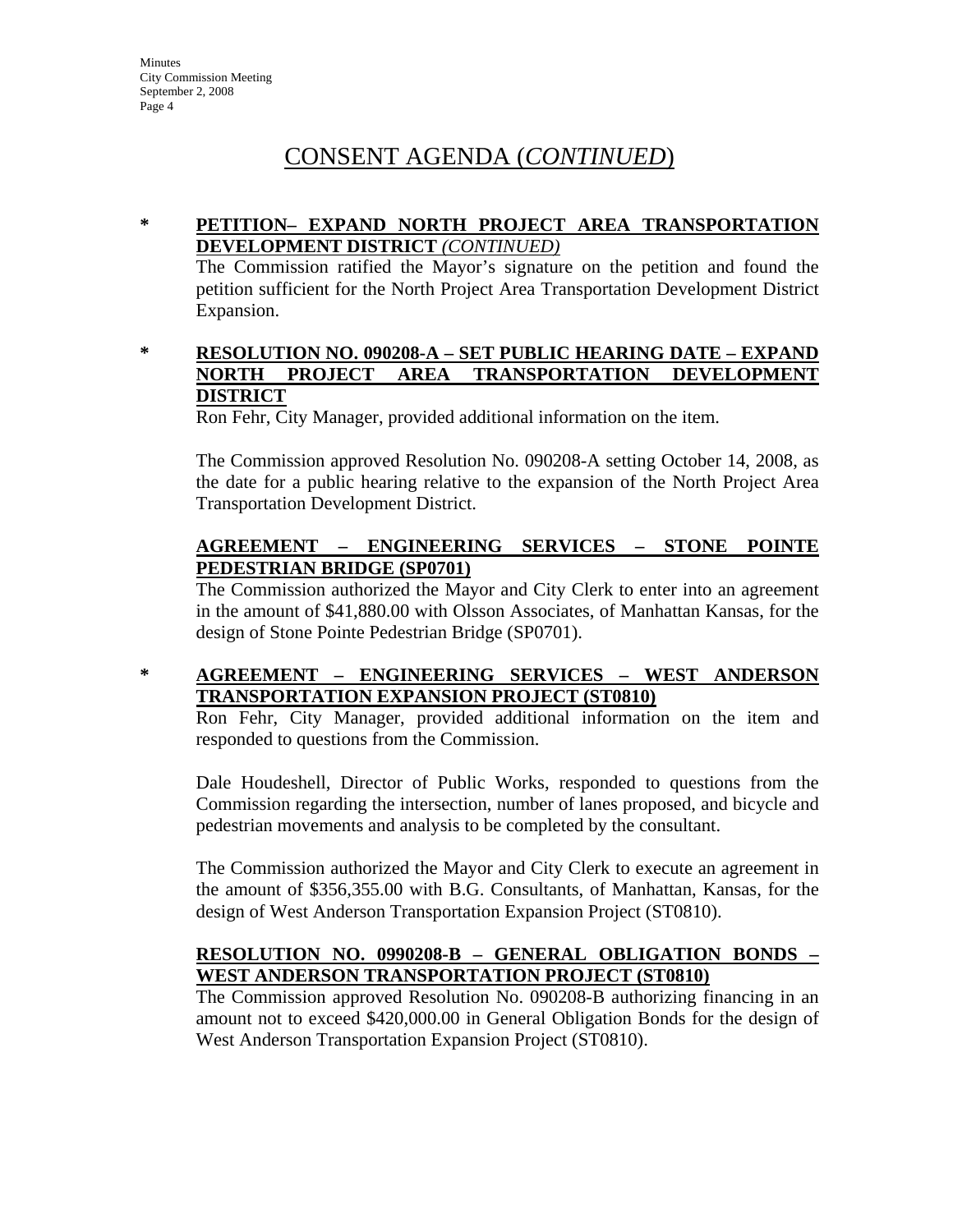### **REIMBURSEMENT – K-18/WILDCAT CREEK ROAD INTERSECTION (ST0814)**

The Commission approved paying the reimbursement to Riley County for a total of \$22,050.00 and the design fee of \$11,584.18 to Schwab-Eaton for the temporary traffic signal at the intersection of K-18 and Wildcat Creek Road (ST0814).

# **\* FEASIBILITY COST SHARE AGREEMENT – EUREKA VALLEY STUDY**

Ron Fehr, City Manager, provided additional information on the item and responded to questions from the Commission regarding the project and participation.

The Commission entered into a Feasibility Cost Share Agreement with the Corps of Engineers to complete a feasibility study associated with the Eureka Valley Study.

## **GRANT OFFER – RUNWAY 13/31 EXTENSION– PURCHASE OF PROPERTY**

The Commission authorized the Mayor and City Clerk to accept and execute a Grant Offer (AIP No. 3-20-0052-34) in the amount of \$888,250.00 from the Federal Aviation Administration (FAA).

# **REIMBURSEABLE AGREEMENT – RUNWAY 3/21 SHIFT, PHASE 2 – NAVIGATIONAL EQUIPMENT**

The Commission authorized City Administration to finalize, and the Mayor and City Clerk to execute, the Reimbursable Agreement in the amount of \$1,891,074.00 with the FAA to remove and reinstall navigational equipment associated with the Runway 3/21 400 foot shift (API No. 3-20-0052-36).

# **GRANT OFFER – RUNWAY 3/21 SHIFT, PHASE 2 – NAVIGATIONAL EQUIPMENT**

The Commission authorized the Mayor and City Clerk to accept and execute the FAA Grant Offer (API No. 3-20-0052-36) in the amount of \$1,796,758.00 for the Runway 3/21 Shift, Phase 2, Reimbursable Agreement.

# **\* GRANT APPLICATION – CONSULTING SERVICES – OFFICE OF ECONOMIC ADJUSTMENT**

Ron Fehr, City Manager, provided additional information on the grant application to the Office of Economic Adjustment as an outgrowth to establish a regional planning organization for the area.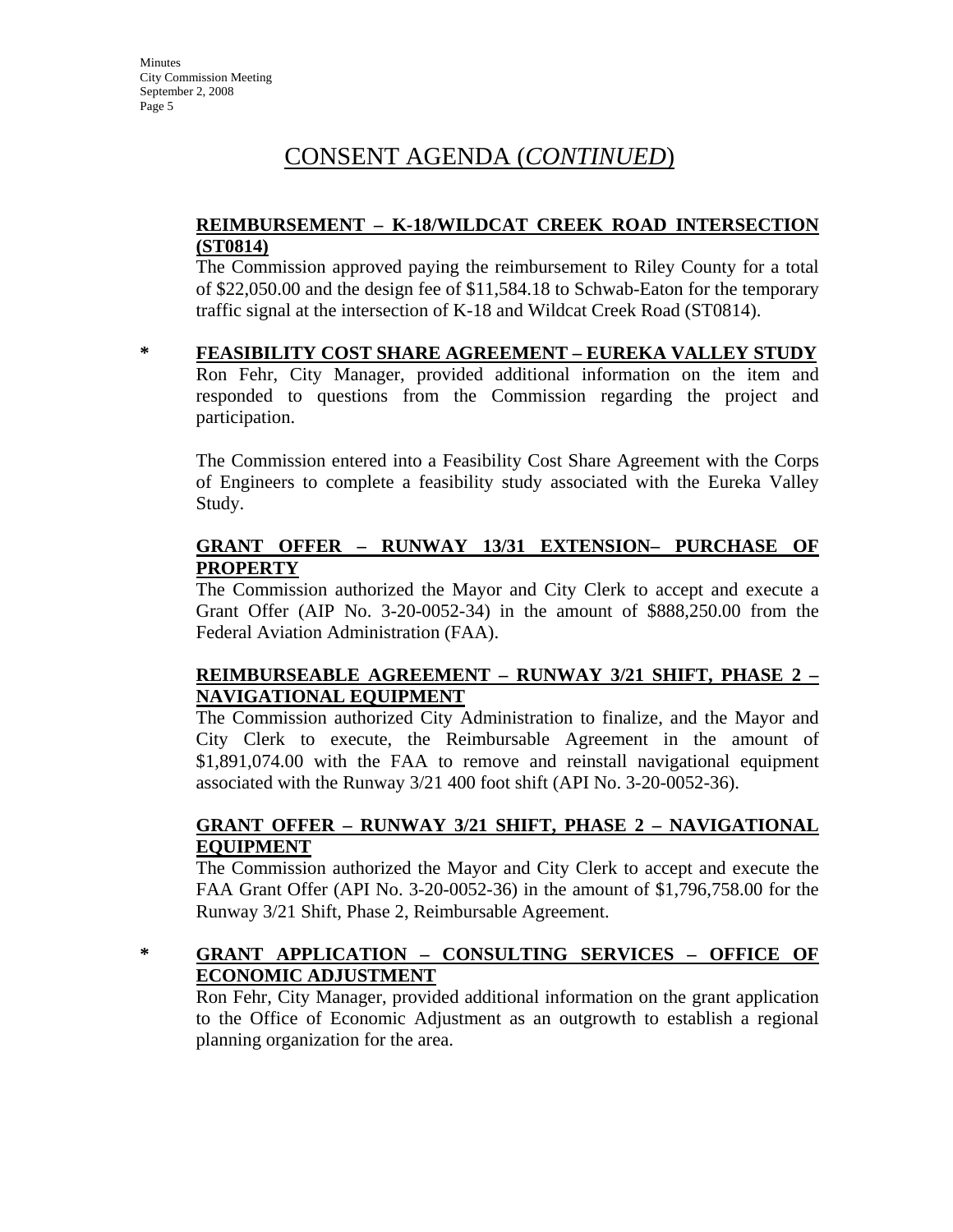### **\* GRANT APPLICATION – CONSULTING SERVICES – OFFICE OF ECONOMIC ADJUSTMENT** *(CONTINUED)*

The Commission approved the City of Manhattan's participation in the amount of \$12,278.20 and authorized the City Manager to execute a grant application for the purpose of procuring consulting services to analyze and develop a plan of operation for a Regional Planning Organization and labor study with funds from the Office of Economic Adjustment and any related grant agreement should funds be awarded.

## **\* AGREEMENT – KANSAS STATE UNIVERSITY – ELECTRICAL GENERATING WIND TURBINE**

The Commission authorized the City Manager to finalize and execute an agreement with Kansas State University to install an electrical generating wind turbine on Kansas State University property and make connection to the Headquarters Fire Station at no cost to the City of Manhattan.

After discussion, Commissioner Snead moved to approve the consent agenda, as presented. Commissioner Sherow seconded the motion. On a roll call vote, motion carried 5-0.

# GENERAL AGENDA

## **FIRST READING – REZONE - WESTPORT SOUTH**

Eric Cattell, Assistant Director for Planning, presented the item.

Rob Ott, City Engineer, responded to questions from the Commission regarding drainage technologies being proposed and ownership of the system.

Leon Osborn, Kaw Valley Engineering, responded to questions from the Commission regarding drainage.

Rob Ott, City Engineer, responded to additional questions from the Commission regarding drainage, erosion issues, and private parking lot and development considerations.

Charlie Busch, President and Chief Executive Officer (CEO), McCullough Development, provided some background information on the item and informed the Commission of their discussions with the neighbors and plans for this area.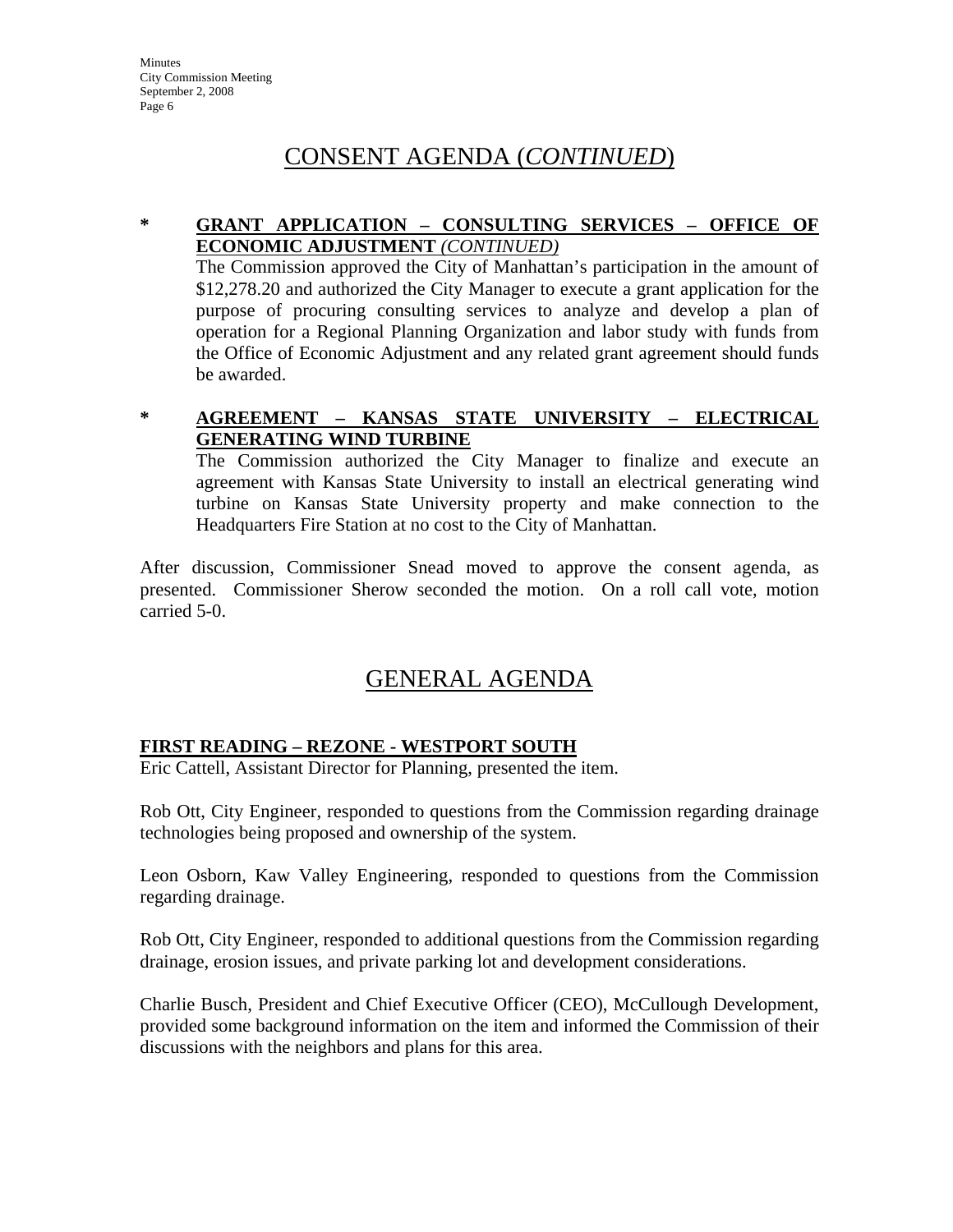### **FIRST READING – REZONE - WESTPORT SOUTH** *(CONTINUED)*

Rich Seidler, McCullough Development, presented additional information on the item, including the relationship of the project to the neighborhood, traffic, commercial areas near the proposed project, hours of operation, proposed site plan, screening, noise, and drainage.

Charlie Busch, President and CEO, McCullough Development, responded to questions from the Commission regarding adjacent trees.

Eric Cattell, Assistant Director for Planning, responded to questions from the Commission regarding lighting and signage.

Denny Powel, representing Sonic Drive-In, provided additional information about the lighting and stated that it is adjustable. He also discussed the outside music system and ability to control the volume level with the speakers.

Rich Seidler and Charlie Busch, McCullough Development, responded to questions from the Commission and informed them that the outside music was addressed at the neighborhood meeting and discussed signage locations.

Sally Yahnke, 2627 Georgetown Place, thanked the Developer for concessions that have been made and voiced support for the plan presented to the Commission. She asked the Commission to look at the proposed pedestrian bridge and stated that it would not be safe for young children.

Nancy Hardy, 2623 Georgetown Place, stated that the Developer has responded to the neighborhood's concerns and asked the Commission to revise the application with the condition to remove the pedestrian footbridge from future plans.

Mildred Polley, 2625 Georgetown Place, informed the Commission that she was concerned about this type of development near their residential neighborhood, voiced concern for noise and drainage, showed photos of her property that was flooded, and stated that she was against the proposed pedestrian footbridge.

Rich Seidler, McCullough Development, responded to questions from the Commission and stated that he is in agreement with the neighbors speaking tonight regarding the objection of the pedestrian footbridge.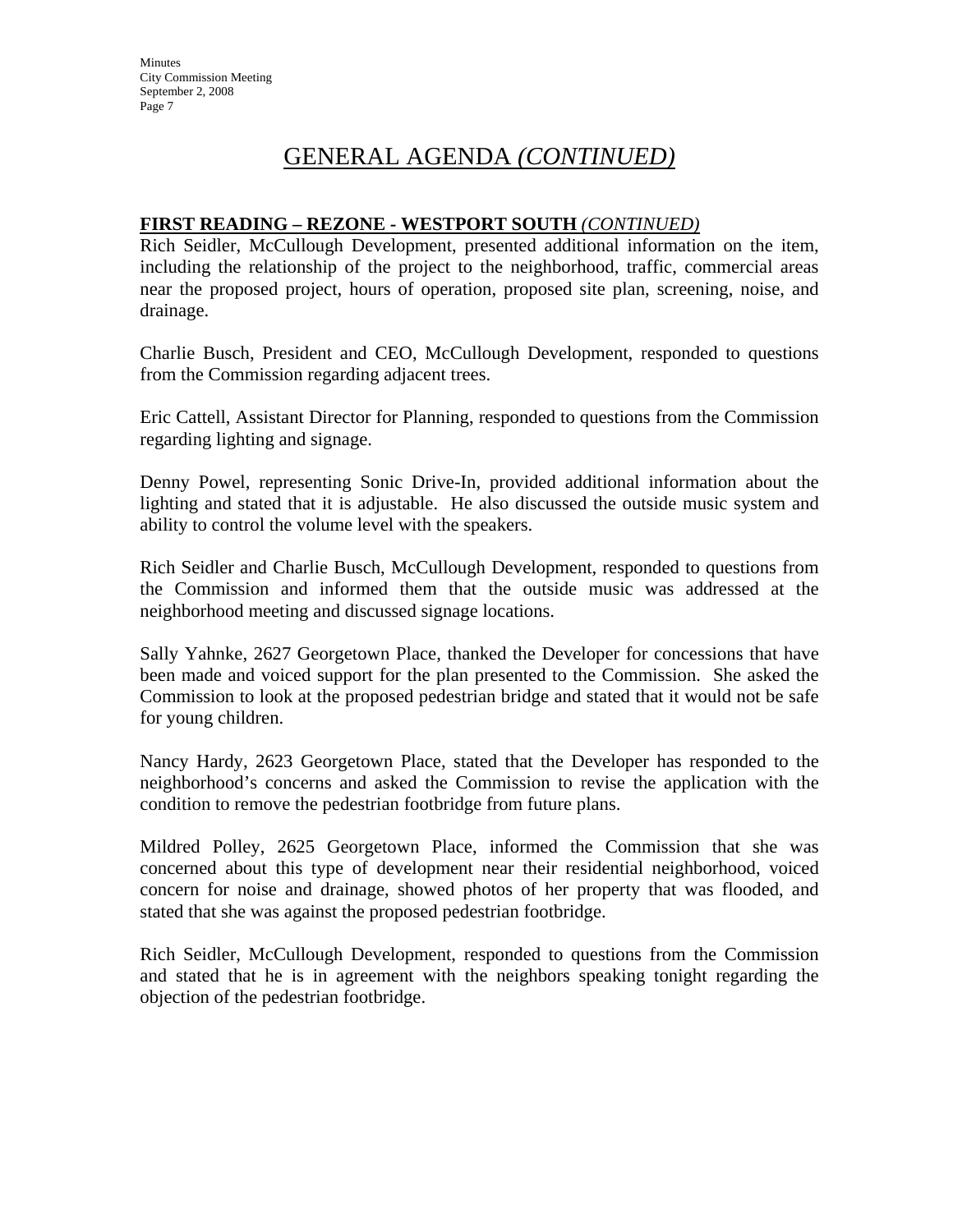### **FIRST READING – REZONE - WESTPORT SOUTH** *(CONTINUED)*

After discussion, Commissioner Snead moved to override the Manhattan Urban Area Planning Board and approve first reading of an ordinance rezoning the Westport South Commercial development, generally located south of the intersection of Westport Drive and Anderson Avenue, from R, Single-Family Residential District, to PUD, Commercial Planned Unit Development District, based on the application documents and site plans as revised by the applicant, and based on the findings in the Staff Report *(See Attachment No. 5)* and the Cover Memorandum (City Commission Agenda Memorandum), with the eight (8) conditions of approval as modified and recommended by City Administration. Commissioner Sherow seconded the motion.

Commissioner Phillips made a friendly amendment to the motion that the plans for the pedestrian footbridge be abandoned.

After additional discussion, Commissioner Snead did not accept the friendly amendment.

On a roll call vote, motion carried 5-0.

## **CITY PARK PAVILION PROJECT (CPX04P)**

Curt Loupe, Director of Parks and Recreation, presented the item. He then responded to questions from the Commission regarding the naming process that was used for naming the Pavilion.

Commissioner Strawn answered questions as to the naming of the Pavilion and why the decision was made to name it after Jon and Ruth Ann Wefald.

Curt Loupe, Director of Parks and Recreation, responded to questions from the Commission regarding storage issues for the Municipal Band.

Bruce McMillan, Bruce McMillan AIA Architects, thanked the Commission and Commissioner Strawn for their leadership to allow this project to move forward.

Tom Orazem, Orazem and Scalora Engineering, answered questions from the Commission regarding the use of geo-thermal heating and air conditioning and stated the price differential is cost prohibitive.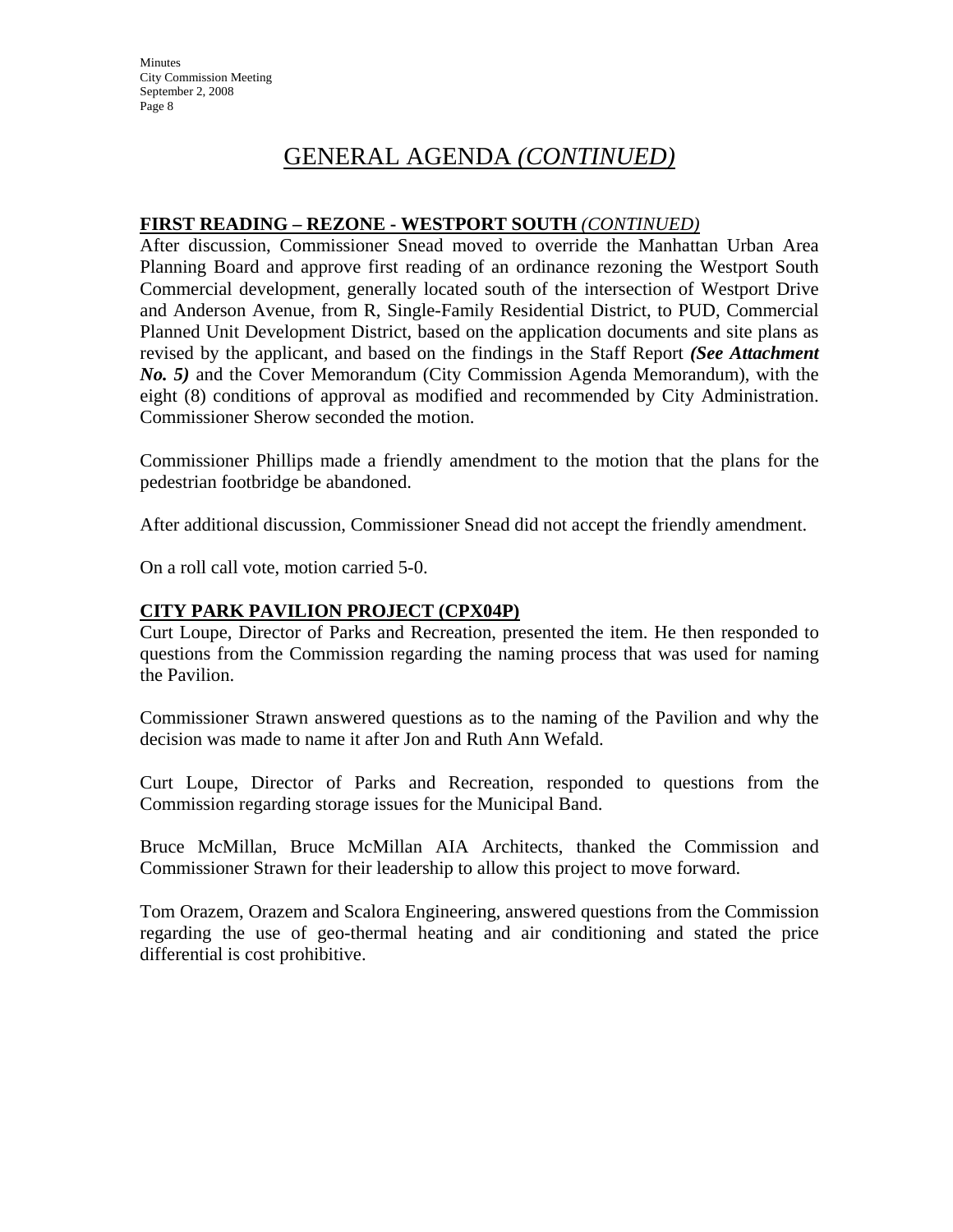# **CITY PARK PAVILION PROJECT (CPX04P)** *(CONTINUED)*

After discussion, Commissioner Phillips moved to accept corporate and private donations for the enhanced pavilion project (CPX04P) in City Park; authorize City Administration to execute a donation agreement with each individual or corporation that has pledged a donation of \$10,000.00 or more; approve the expanded project budget for a new pavilion in City Park to \$1,633,255.00 based on additional funding received from private and corporate donations; and approve the recommendation of the Parks and Recreation Advisory Board to name the new pavilion in City Park the "Jon and Ruth Ann Wefald Pavilion" and the interior multi-purpose room the "GTM Family Center". Commissioner Snead seconded the motion.

After additional discussion, on a roll call vote, motion carried 4-0, with Commissioner Strawn abstaining.

At 9:15 p.m., the City Commission took a brief recess.

# **NOMINATION - PROPOSED HOUSTON AND PIERRE STREETS RESIDENTIAL HISTORIC DISTRICT**

Commissioner Sherow disclosed that he owns a house that is identified as a contributing structure to the Historic District if approved by the State. He stated that he is also on the State Historic Site Review and will need to recuse himself and will abstain from voting on this item.

Commissioner Snead stated that his primary residence is in the affected area but is a not a contributing structure at this time. He stated that he does not have the same State level issues as Commissioner Sherow, but would abstain from the vote.

Karen Davis, Director of Community Development, presented the item. She then answered questions from the Commission regarding heightened requirements and the notification process.

Jason Hilgers, Assistant City Manager, provided additional information on the proposed residential district boundary map.

Linda Glasgow, 2236 Snowbird Drive, speaking on behalf of the Manhattan/Riley County Preservation Alliance, informed the Commission that they endorsed the Residential Historic District proposal and stated that it is good for the city.

David Kreller, landowner and owner of Document Resources, informed the Commission that this proposed action is bad for Manhattan and bad for business owners in the Historic District. He asked the Commission to vote against the item.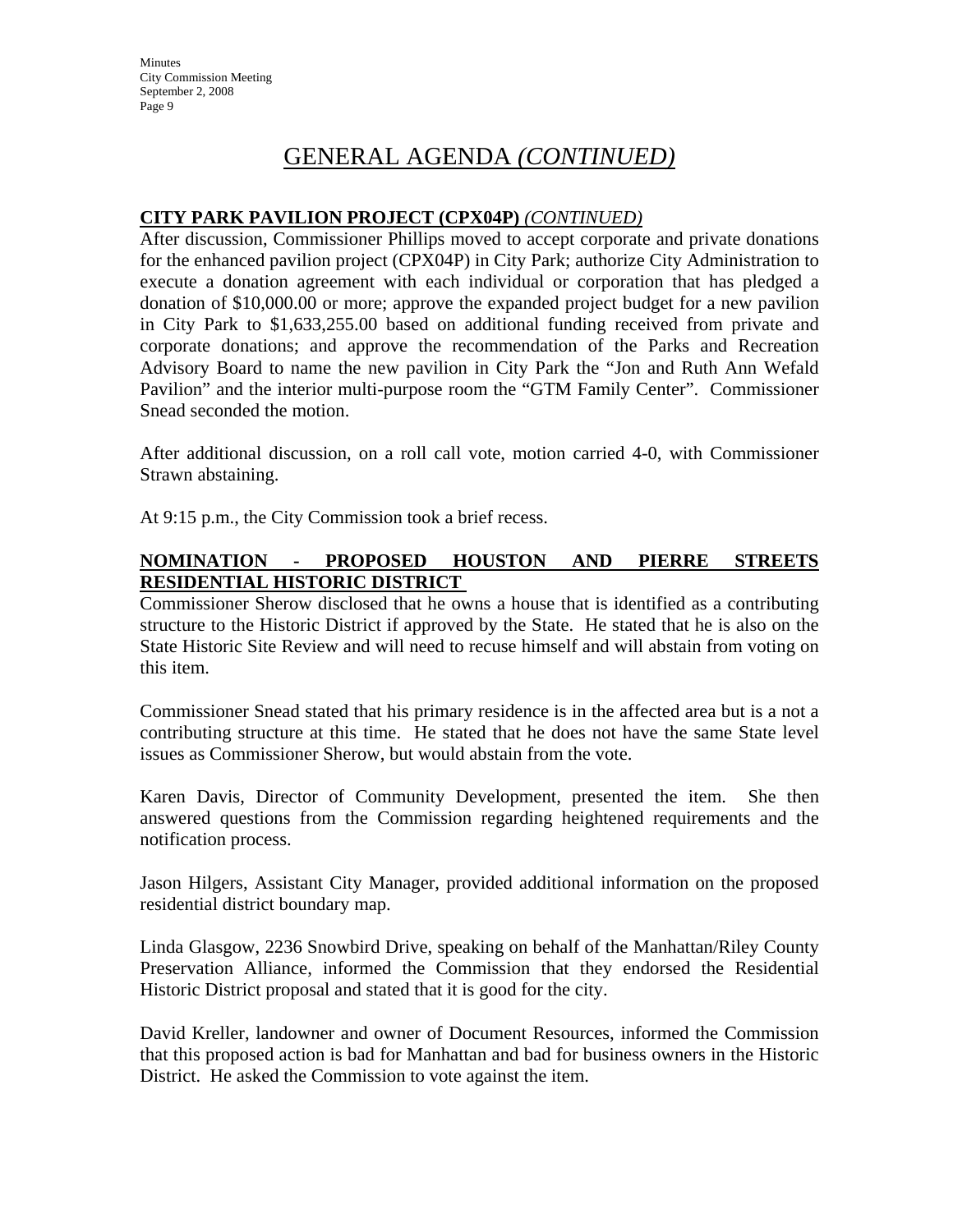# **NOMINATION - PROPOSED HOUSTON AND PIERRE STREETS RESIDENTIAL HISTORIC DISTRICT** *(CONTINUED)*

Roger Seymour, 1181 Rock Springs Lane, informed the Commission that he has some property that is contributing and some that is not contributing to the Historic District. He voiced concern about additional regulations in order to change windows and roof shingles, replace sidewalks, and in the color selection when repainting buildings. He stated that this district creation is leading to larger government and that he was not interested in this.

Mary Ann Fleming, 215 S.  $8<sup>th</sup>$  Street, property owner, voiced support for the proposed Historic District near downtown Manhattan.

Larry Schoof, 501 Pierre Street, informed the Commission that he has resurrected several properties destined for the dumpster. He voiced concern in having a new level of intrusion on our private property rights and stated that if allowed, it's here forever.

Tom Roberts, Chair, Historic Resources Board, provided the Commission with additional background information and notification of the item being proposed. He stated that properties retain their value in historic neighborhoods and responded to concerns about replacing windows and paint colors. He said that this item is in the City's best interest and asked the Commission to approve the proposal. He then responded to questions from the Commission.

Karen Davis, Director of Community Development, responded to questions from the Commission regarding tax credits and availability of grant programs.

Commissioner Sherow provided clarification on the item and responded to questions regarding what modifications can be done and qualification requirements for eligibility for State tax credits.

Karen Davis, Director of Community Development, provided additional information on the item and responded to questions from the Commission.

Bill Frost, City Attorney, provided clarification on the item.

After discussion, Commissioner Phillips moved to authorize City Administration to submit the nomination of the Houston and Pierre Streets Residential Historic District to the Kansas State Historical Society for listing on the National Register of Historic Places. Commissioner Strawn seconded the motion.

After additional discussion, on a roll call vote, motion carried 3-0, with Commissioners Snead and Sherow abstaining.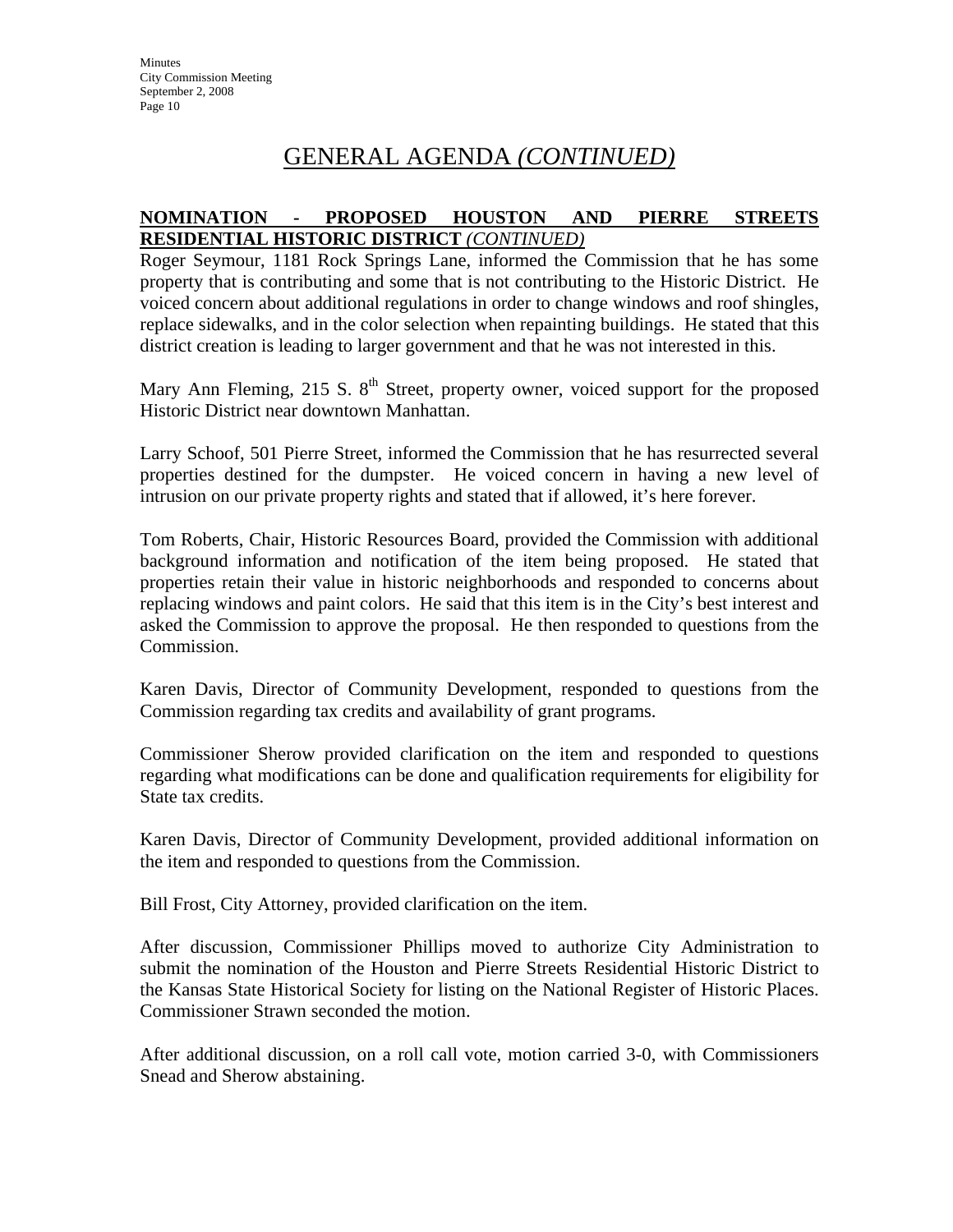Minutes **City Commission Meeting** September 2, 2008 Page 11

# **GENERAL AGENDA (CONTINUED)**

# MEMORANDUM OF AGREEMENT - 4TH STREET AND BLUEMONT AVENUE **INTERSECTION IMPROVEMENT PROJECT (ST0703)**

Karen Davis, Director of Community Development, presented the item.

Bill Frost, City Attorney, responded to questions from the Commission and provided clarification on the item.

Karen Davis, Director of Community Development, responded to questions from the Commission regarding the Dispute Resolution in the Memorandum of Agreement and comments received from the State Historic Preservation Officer.

Bill Frost, City Attorney, provided additional information on the item.

Jason Hilgers, Assistant City Manager, informed the Commission of the process and associated expense to either relocate the houses on the lots they currently sit on or to remove them from the site.

Linda Glasgow, 2236 Snowbird Drive, speaking on behalf of the Manhattan/Riley County Preservation Alliance, informed the Commission that their preference would have been to design the roundabout so that none of these houses would have been affected and stated that they were fairly satisfied with the Memorandum of Agreement.

Ron Fehr, City Manager, and Karen Davis, Director of Community Development, responded to additional questions from the Commission regarding the item.

After discussion, Commissioner Strawn moved to authorize the Mayor and City Clerk to sign the Memorandum of Agreement with the Federal Highway Administration and Kansas Historic Preservation Officer for the 4<sup>th</sup> Street and Bluemont Avenue Intersection Improvement Project (ST0703). Commissioner Sherow seconded the motion. On a roll call vote, motion carried 3-2, with Mayor Hatesohl and Commissioner Phillips voting against the motion.

#### **ADJOURNMENT**

At 10:49 p.m. the Commission adjourned.

ees, CMC, City Clerk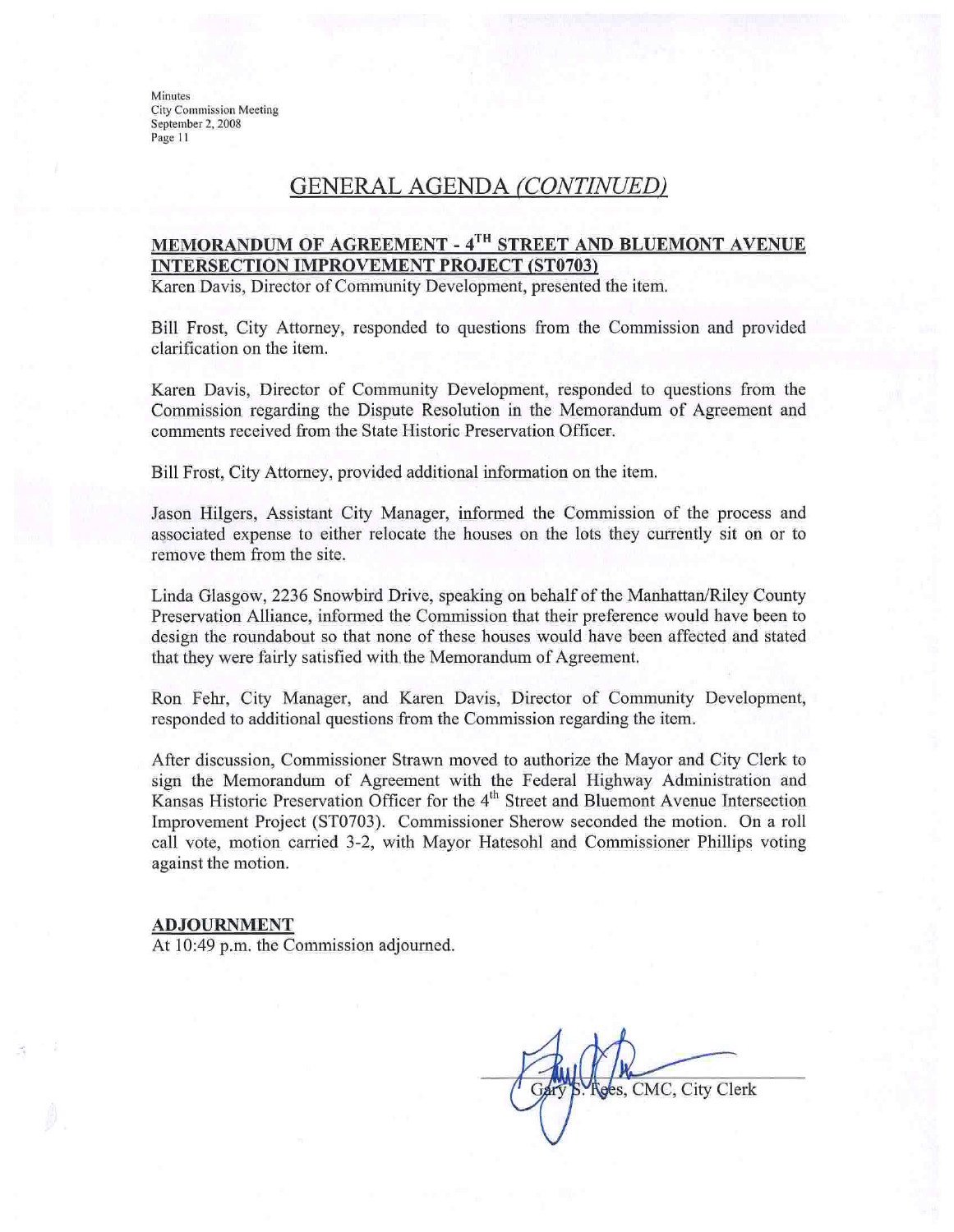Minutes City Commission Meeting September 2, 2008 Page 12

*Attachment No. 1* 



# Vacate Grand Mere Village Lot 13 Pedestrian Easement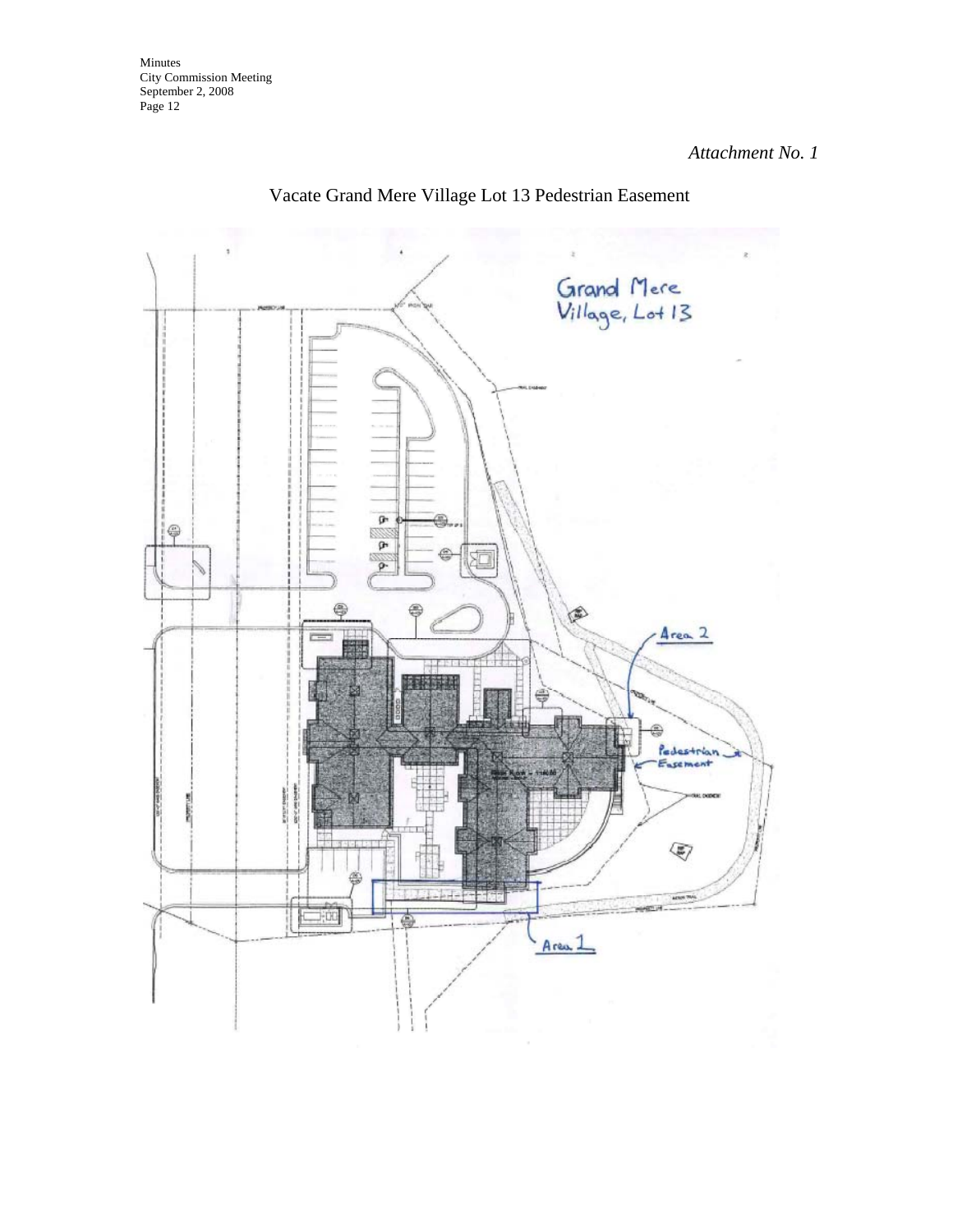# **STAFF REPORT**

# **ON AN APPLICATION TO REZONE PROPERTY**

**FROM:** I-2, Industrial Park District.

**TO:** C-5, Highway Service Commercial District.

**APPLICANT:** Schultz Development Inc. – Mark Bachamp as Agent for Owner.

**ADDRESS:** 1213 Hylton Heights Road, Ste. 129, Manhattan KS 66502.

**OWNER:** I. E. A. Dannatt.

**ADDRESS:** P.O. Box 2016, Manhattan KS 66505-2016.

**LOCATION:** 1017 and 1019 Hostetler Drive.

**AREA:** An unplatted tract of land, approximately 1.6 acres in area, located in Section 7, Township 10 South, Range 8 East.

**DATE OF PUBLIC NOTICE PUBLICATION:** Monday, July 14, 2008.

# **DATE OF PUBLIC HEARING: PLANNING BOARD:** Monday, August 4, 2008. **CITY COMMISSION:** Tuesday, August 19, 2008.

**EXISTING USE:** Building contracting business at 1017 Hostetler Drive and auto glass repair 1019 Hostetler Drive. The applicant has indicated that if the rezoning is approved the building at 1017 Hostetler Drive will be demolished with the intent to construct a drive-in restaurant on the south part of the site. The building at 1019 Hostetler Drive will remain.

**PHYSICAL AND ENVIRONMENTAL CHARACTERISTICS:** A relatively flat tract of land covered with field grass, lawn and scattered trees. The tract drains to the east to Hostetler Drive. The tract is located in the 100 Year Flood Plain. The 100 Year Flood Plain's Base Flood Elevation in the industrial park is 1008 feet above sea level. The lowest enclosed floor for new construction and substantial improvements must be one (1) foot above the Base Flood Elevation, or at 1009 feet above sea level.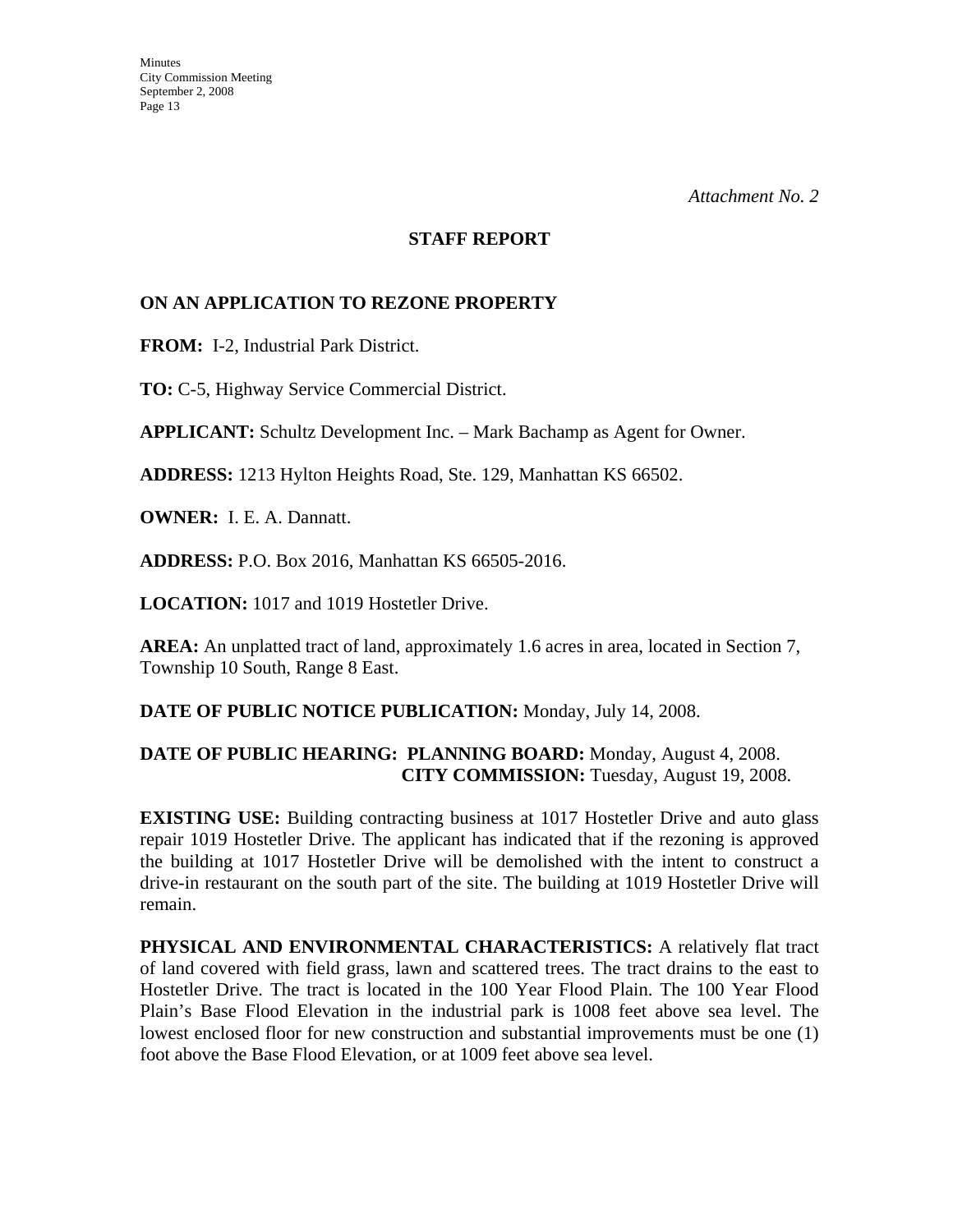**Minutes** City Commission Meeting September 2, 2008 Page 14

*Attachment No. 2*

The building at 1017 Hostetler Drive was originally built in 1980. An addition to the building was built in 1984. The building's front is oriented to Hostetler Drive, which is served by two curb cuts off a circular driveway along the west side of Hostetler Drive. Outdoor storage is to the rear or the west side off the building and enclosed by chain link fencing and accessed from the southern curb cut. Off-street parking is associated with the use and located in front of the building and the north side of the building. Because the building was originally built in 1980, prior to adoption of Flood Plain regulations, it is likely nonconforming to the required minimum lowest enclosed floor elevation; however, the building is proposed to be demolished if the rezoning is approved.

The building at 1019 Hostetler Drive was constructed with nine separate suites accessed from a single curb cut off Hostetler Drive leading to the building's front, which is oriented towards the south. Off-street parking is on the south side of the building's front entrances. Two suites are occupied by an auto glass business and the remaining suites are vacant. The existing building is conforming to the minimum lowest enclosed floor requirement and constructed at 1009.40 feet.

# **SURROUNDING LAND USE AND ZONING:**

- **(1) NORTH:** Plumbing contractor, vacant lots, and utility, contractors and warehouse buildings; I-2 District.
- **(2) SOUTH:** Drive-in and eat in restaurants (Pizza Hut, Taco Bell, Wendy's and IHOP restaurants), McCall Road, Super Wal-Mart; Super Wal-Mart Commercial Planned Unit Development District (PUD) and Limey Pointe Commercial PUD.
- **(3) EAST:** Contractors and future hotel, auto repair, and restaurant; I-2 District and McCall Cats Commercial PUD.
- **(4) WEST:** City storm water detention; I-2 District.

**GENERAL NEIGHBORHOOD CHARACTER:** The general character of the neighborhood is a mix of industrial park, light industrial and highway service commercial uses. The neighborhood to the south along Hostetler Drive, and along Hayes Drive and McCall Road is developing with retail and highway service commercial uses.

**SUITABILITY OF SITE FOR USES UNDER CURRENT ZONING:** The I-2 District minimum lot size is one (1) acre. The proposed rezoning site exceeds the minimum lot size for permitted and conditional uses in the I-2 District and is suitable for industrial development. Multiple industrial buildings on the same tract of land are allowed in the I-2 District.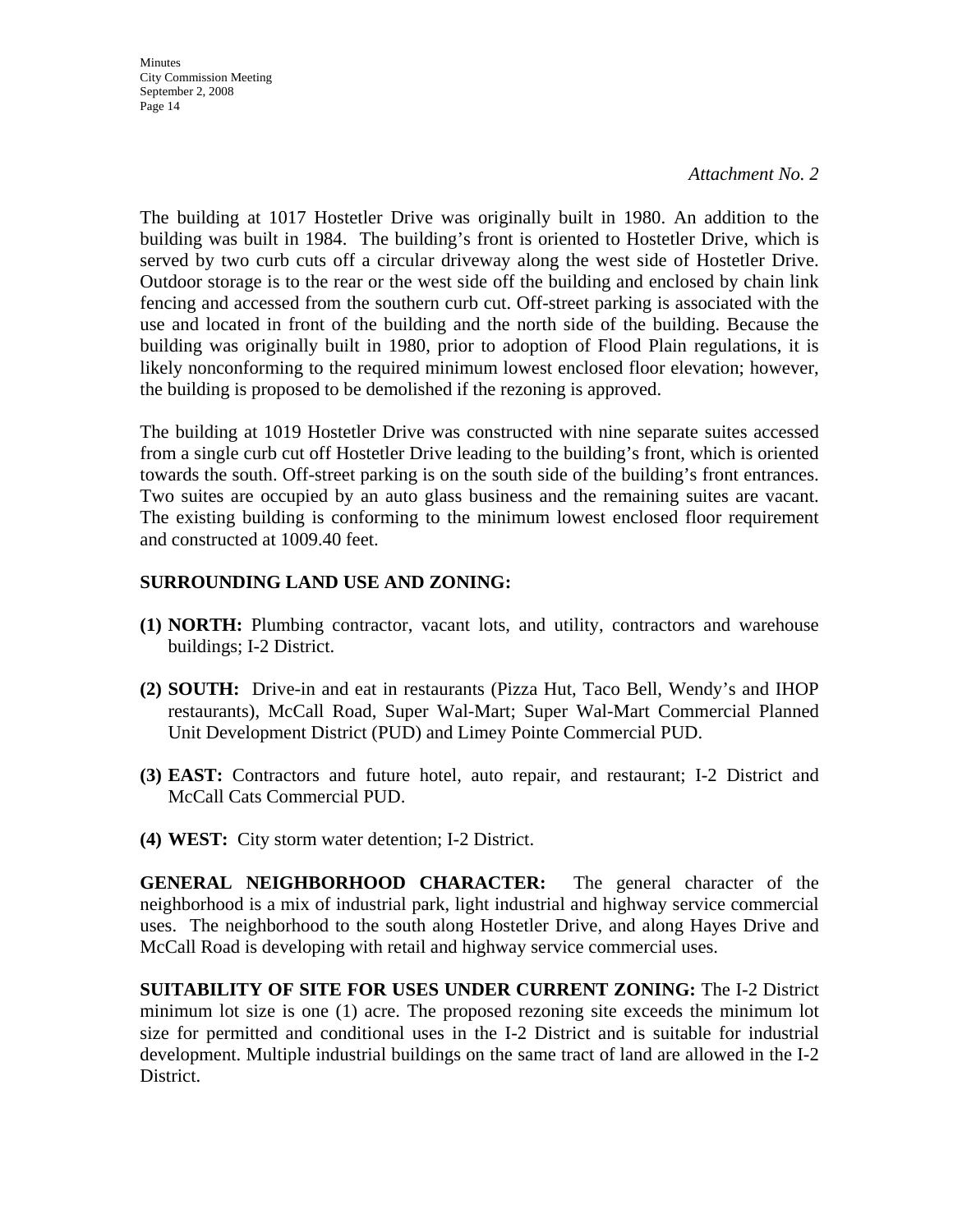**COMPATIBILITY OF PROPOSED DISTRICT WITH NEARBY PROPERTIES AND EXTENT TO WHICH IT MAY HAVE DETRIMENTAL AFFECTS:** The proposed C-5 District is compatible with highway service commercial oriented businesses in the surrounding area. The site is located north of a major street, McCall Road, and in close proximity to a second major street, Tuttle Creek Boulevard. Increases in traffic, light and noise will be consistent with existing and future conditions in the neighborhood.

**6. CONFORMANCE WITH COMPREHENSIVE PLAN:** The Future Land Use Map for the Northeast Planning Area designates the site as Community Commercial (CC). Applicable policies include:

# COMMUNITY COMMERCIAL (CC) *CC 1: Characteristics*

Community Commercial Centers provide a mix of retail and commercial services in a concentrated and unified setting that serves the local community and may also provide a limited draw for the surrounding region. These centers are typically anchored by a larger national chain, between 120,000 and 250,000 square feet, which may provide sales of a variety of general merchandise, grocery, apparel, appliances, hardware, lumber, and other household goods. Centers may also be anchored by smaller uses, such as a grocery store, and may include a variety of smaller, complementary uses, such as restaurants, specialty stores (such as books, furniture, computers, audio, office supplies, or clothing stores), professional offices and health services. The concentrated, unified design of a community commercial center allows it to meet a variety of community needs in a "one-stop shop" setting, minimizing the need for multiple vehicle trips to various commercial areas around the community. Although some single use highway-oriented commercial activities will continue to occur in some areas, this pattern of development is generally not encouraged.

# *CC 2: Location*

Community Commercial Centers should be located at the intersection of one or more major arterial streets. They may be located adjacent to urban residential neighborhoods and may occur along major highway corridors as existing uses become obsolete and are phased out and redeveloped over time. Large footprint retail buildings (often known as "big-box" stores) shall only be permitted in areas of the City where adequate access and services can be provided.

*CC 3: Size* 

Typically require a site of between 10 and 30 acres.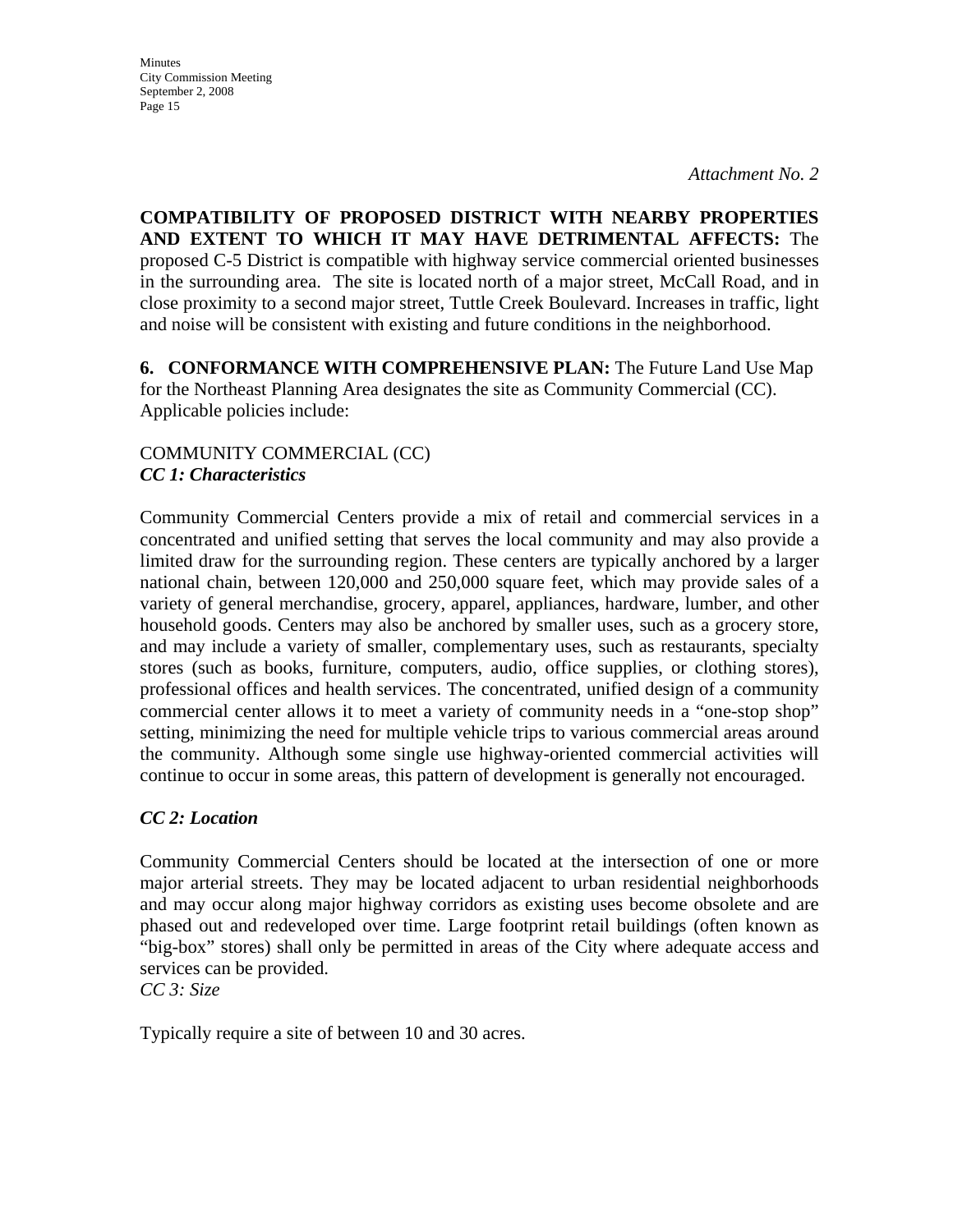# *CC 4: Unified Site Design*

A unified site layout and design character (buildings, landscaping, signage, pedestrian and vehicular circulation) shall be required and established for the center to guide current and future phases of development. Building and site design should be used to create visual interest and establish a more pedestrian-oriented scale for the center and between out lots.

# *CC 5: Architectural Character*

 Community Commercial Centers shall be required to meet a basic level of architectural detailing, compatibility of scale with surrounding areas, pedestrian and bicycle access, and mitigation of negative visual impacts such as large building walls, parking areas, and service and loading areas. While these requirements apply to all community commercial development, they are particularly important to consider for larger footprint retail buildings, or "big-box" stores. A basic level of architectural detailing shall include, but not be limited to, the following:

- Façade and exterior wall plane projections or recesses;
- Arcades, display windows, entry areas, awnings, or other features along facades facing public streets;

• Building facades with a variety of detail features (materials, colors, and patterns); and

• High quality building materials.

# *CC 6: Organization of Uses*

Community commercial services should be concentrated and contained within planned activity centers, or nodes, throughout the community. Within each activity center or node, complementary uses should be clustered within walking distance of each other to facilitate efficient, "one-stop shopping", and minimize the need to drive between multiple areas of the center. Large footprint retail buildings, or "big-box" stores should be incorporated as part of an activity center or node along with complementary uses. Isolated single store developments are strongly discouraged.

# *CC 7: Parking Design and Layout*

Uninterrupted expanses of parking should be avoided. Parking areas should be broken into smaller blocks divided by landscaping and pedestrian walkways. Parking areas should be distributed between the front and sides of buildings, or front and rear, rather than solely in front of buildings to the extent possible.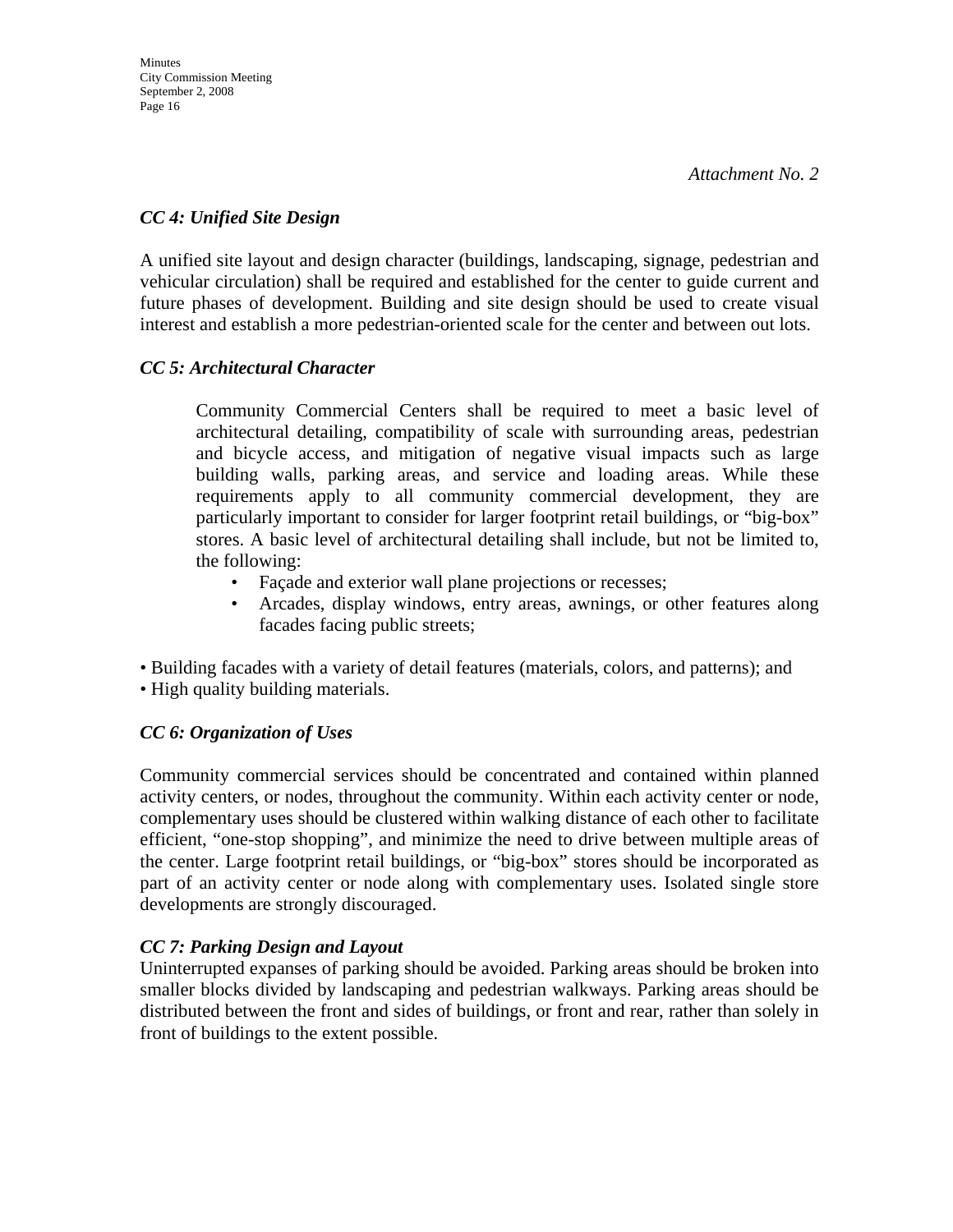### *CC 8: Circulation and Access*

Clear, direct pedestrian connections should be provided through parking areas to building entrances and to surrounding neighborhoods or streets. Integrate main entrances or driveways with the surrounding street network to provide clear connections between uses for vehicles, pedestrians, and bicycles.

The proposed C-5 District is in general conformance to the Comprehensive Plan. The single-use highway service activity is generally discouraged to reduce multiple vehicle trips. The proposed rezoning site is limited in area and is an example of a single-use site that the Plan also recognizes may occur in the area. It is similar to C-5 District rezonings, which were approved to the southeast of the intersection of Hayes Drive and McCall Road.

**ZONING HISTORY AND LENGTH OF TIME VACANT AS ZONED:** Annexation occurred on April 2, 1969 (Ordinance No. 2632).

1969-1970 I-3, Light Industrial District.

1970-2008 I-2 District.

Buildings were built on the site in 1980, 1984 and 2006-2007.

**CONSISTENCY WITH INTENT AND PURPOSE OF THE ZONING ORDINANCE:** The intent and purpose of the Zoning Regulations is to protect the public health, safety, and general welfare; regulate the use of land and buildings within zoning districts to assure compatibility; and to protect property values. The C-5 District is designed to provide for businesses offering accommodations, supplies, or services to motorists, and for certain specialized activities which require access to major streets and highways. The site is north and easily accessible to a major street, McCall Road, and in close proximity to Tuttle Creek Boulevard, a second major street.

The proposed rezoning is consistent with the intent of the C-5 District.

**RELATIVE GAIN TO THE PUBLIC HEALTH, SAFETY AND WELFARE THAT DENIAL OF THE REQUEST WOULD ACCOMPLISH, COMPARED WITH THE HARDSHIP IMPOSED UPON THE APPLICANT:** The proposed rezoning site is located in close proximity to the City's public water well fields. The C-5 District allows underground storage of liquid fuel, such as gasoline associated with an automobile service station or convenience store. On July 1, 2003, the City Commission modified the Code of Ordinances and established limits that prohibit new underground tanks a safe distance from water wells that supply the City of Manhattan with its drinking water. The proposed rezoning site will be within the limits and underground storage tanks are prohibited. No other adverse impacts to the public should be expected as a result of the rezoning. Denial of the request may be a hardship upon the applicant.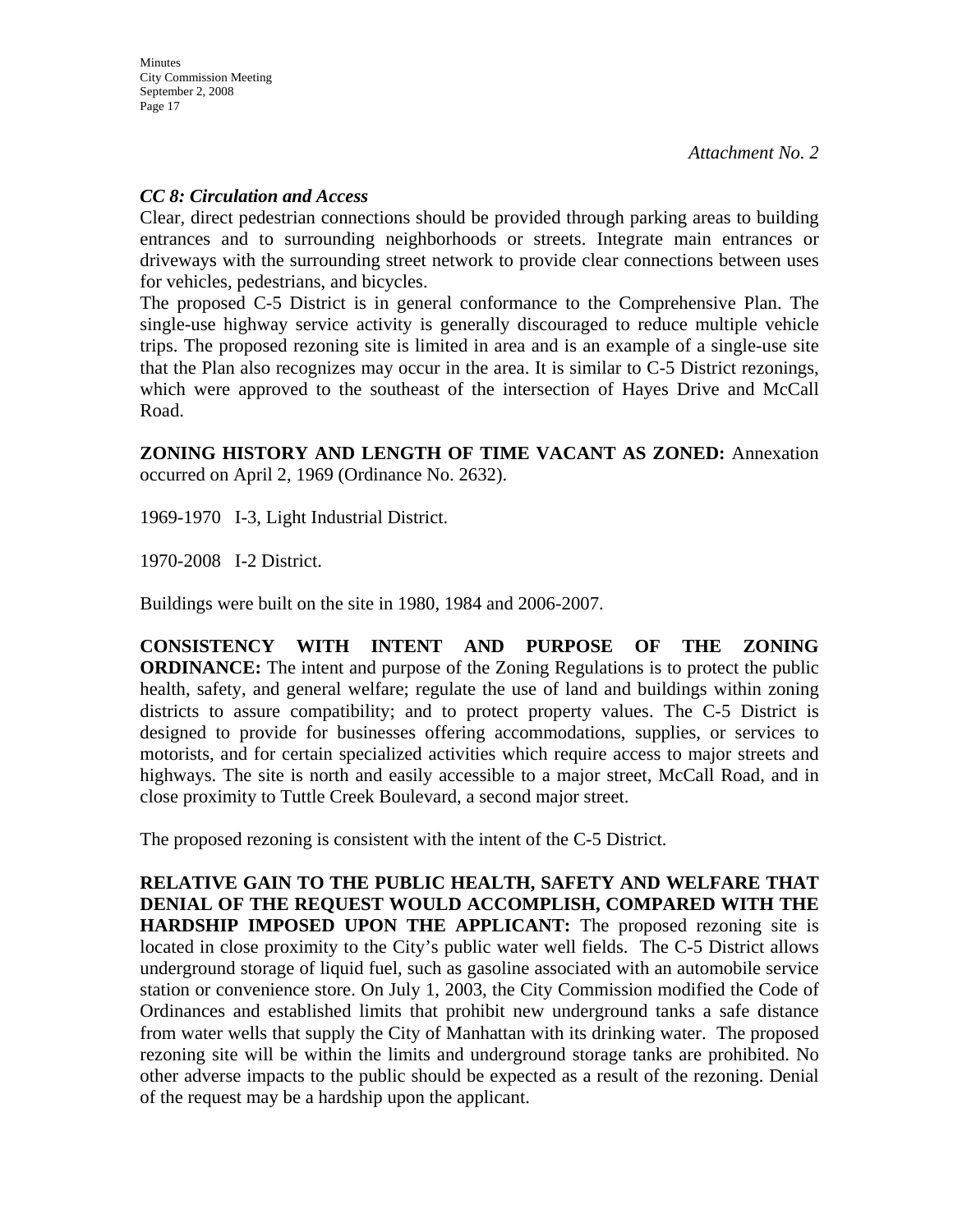**ADEQUACY OF PUBLIC FACILITIES AND SERVICES:** Adequate streets, sanitary sewer, and water are available to serve the site. No sidewalks exist on the street frontage north of McCall Cats PUD and Limey Pointe PUD. Sidewalk is built on the west side of Hostetler Drive in the Limey Pointe PUD.

# **OTHER APPLICABLE FACTORS:** None.

### **STAFF COMMENTS:**

City Administration recommends approval of the proposed rezoning of 1017 Hostetler Drive and 1019 Hostetler Drive from I-2, Industrial Park District, to C-5, Highway Service Commercial District, based on the findings in the Staff Report.

# **ALTERNATIVES:**

- 1. Recommend approval of the proposed rezoning of 1017 Hostetler Drive and 1019 Hostetler Drive from I-2, Industrial Park District, to C-5, Highway Service Commercial District, stating the basis for such recommendation.
- 2. Recommend denial of the proposed rezoning, stating the specific reasons for denial.
- 3. Table the proposed rezoning to a specific date, for specifically stated reasons.

# **POSSIBLE MOTION:**

The Manhattan Urban Area Planning Board recommends approval of the proposed rezoning of 1017 Hostetler Drive and 1019 Hostetler Drive from I-2, Industrial Park District, to C-5, Highway Service Commercial District, based on the findings in the Staff Report .

**PREPARED BY:** Steve Zilkie, AICP, Senior Planner

**DATE:** July 29, 2008

08056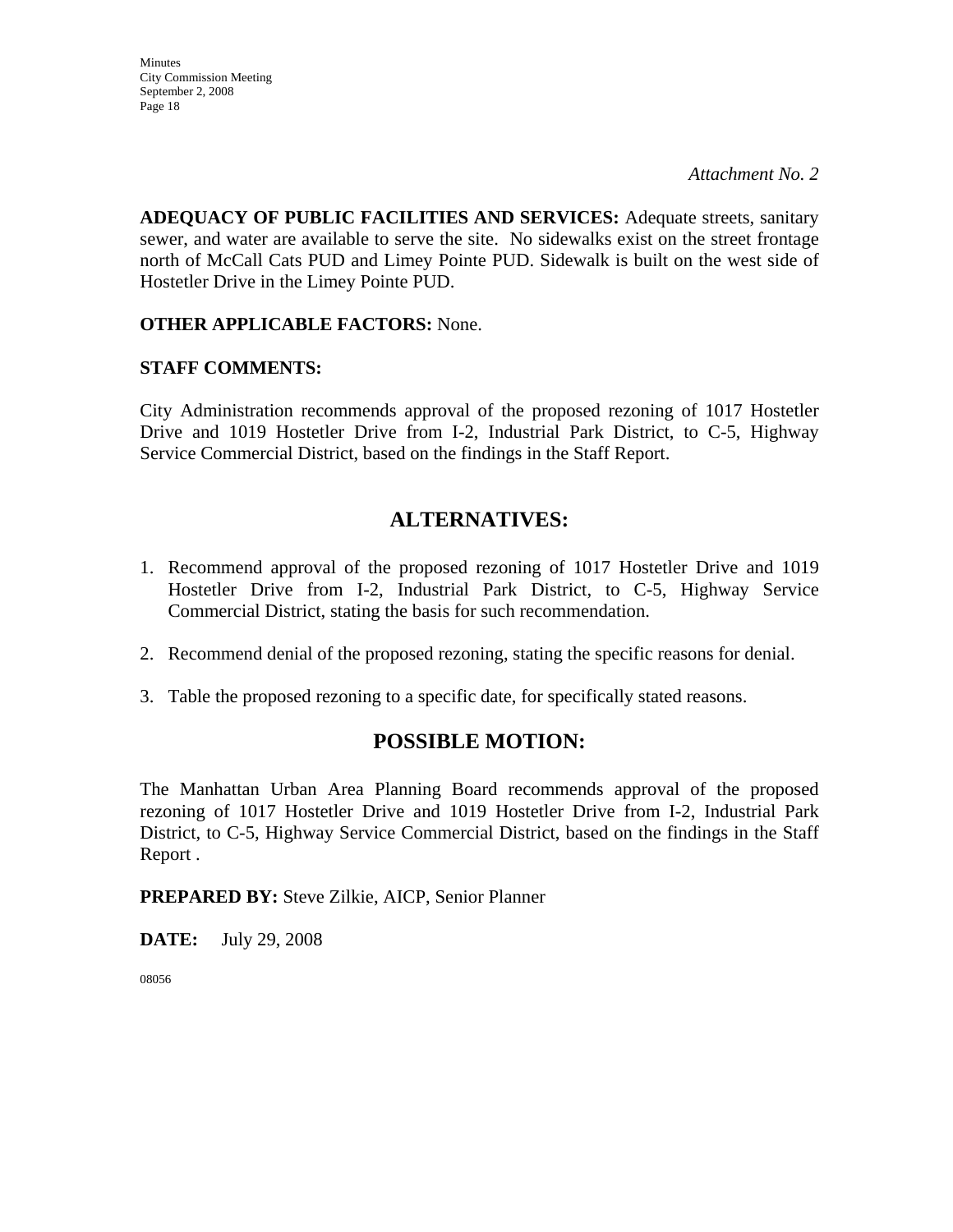**Minutes** City Commission Meeting September 2, 2008 Page 19

*Attachment No. 3*

#### **STAFF REPORT**

## **ON AN APPLICATION TO AMEND THE APPROVED PLANNED UNIT DEVELOPMENT (PUD) OF K-MART COMMERCIAL PLANNED UNIT DEVELOPMENT AND ORDINANCE NO. 4635.**

# **BACKGROUND**

**APPLICANT:** Justin Zarger **ADDRESS:** 11525 Luning Road, Saint George, KS 66502.

**OWNER:** MKKM, LLC. **ADDRESS:** 4901 Warnall Road, Suite 10, Kansas City, MO 64112.

**LOCATION:** K-Mart Shopping Center at 401 E. Poyntz Avenue.

**AREA**: 9.37-acres; Lot 1, KMART Addition.

**DATE OF PUBLIC NOTICE PUBLICATION:** July 14, 2008

## **DATE OF PUBLIC HEARING: PLANNING BOARD:** August 4, 2008 **CITY COMMISSION:** August 19, 2008

### **DESCRIPTION OF PROPOSED AMENDMENT:** The proposed amendment to the Final

Development Plan of the K-Mart Commercial Planned Unit Development (PUD) is the result of the need to subdivide an approximate 1,302 square foot tract from the PUD and rezone it to C-5, Highway Service Commercial District, so it can be added to proposed Lot 2, KMART Addition, Unit 2. The applicant wants to purchase proposed Lot 2, where his existing machine shop business is located. Because of the reduction of lot area for the existing Lot 1, KMART Addition and the alteration of the landscaping plan for the PUD, the Final Development Plan needs to be Amended. No other amendments, additions or expansion is proposed for the K-Mart Commercial PUD.

# **MATTERS TO BE CONSIDERED WHEN AMENDING A PLANNED UNIT DEVELOPMENT**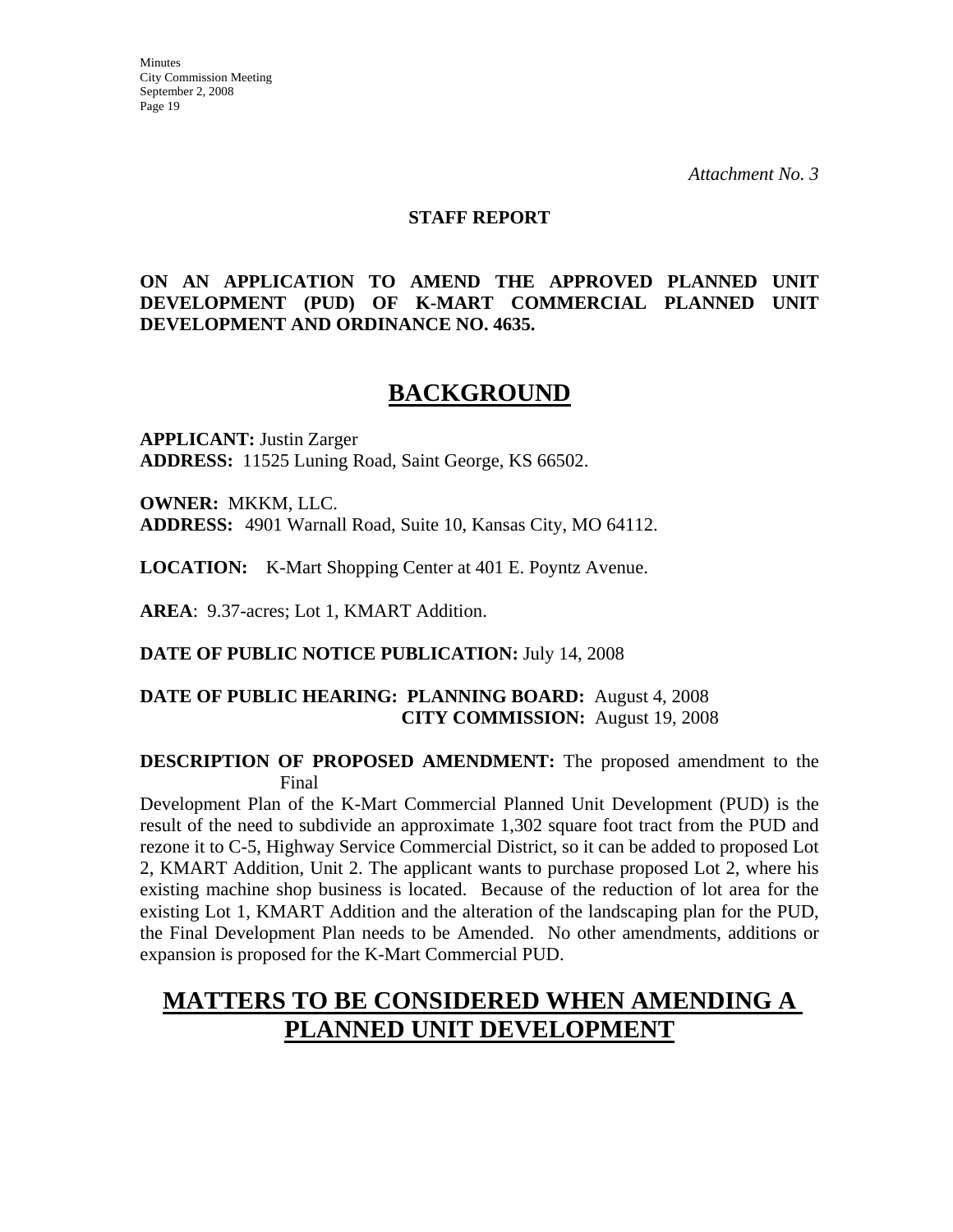**WHETHER THE PROPOSED AMENDMENT IS CONSISTENT WITH THE INTENT AND PURPOSE OF THE APPROVED PUD, AND WILL PROMOTE THE EFFICIENT DEVELOPMENT AND PRESERVATION OF THE ENTIRE PUD:** The proposed amendment is consistent with the intent of the approved PUD, a major retail shopping district, which includes a department store, garden center, hardware store and vacant auto service center. The amendment reduces the existing lot area by 1,302 square feet so the tract of land can be added to the proposed Lot 2 of the KMART Addition, Unit 2, to meet the required width of thirty (30) feet for access in the pole portion of the flag lot associated with proposed Lot 2, KMART Addition, Unit 2. The proposed amendment is a minimal reduction of the amount of existing landscape in the PUD. No other changers to the PUD are proposed.

**WHETHER THE PROPOSED AMENDMENT IS MADE NECESSARY BECAUSE OF CHANGED OR CHANGING CONDITIONS IN OR AROUND THE PUD, AND THE NATURE OF SUCH CONDITIONS:** The proposed amendment is necessary to allow the applicant to purchase the property where his existing machine shop is located. In order for the proposed flag lot of Lot 2, KMART Addition, Unit 2, to conform to the Subdivision Regulations, the pole portion must have a minimum width of thirty (30) feet. To meet this requirement, approximately 1,302 square feet of Lot 1 of the Planned Unit Development must be purchased and combined with the proposed flag lot.

**WHETHER THE PROPOSED AMENDMENT WILL RESULT IN A RELATIVE GAIN TO THE PUBLIC HEALTH, SAFETY, CONVENIENCE OR GENERAL WELFARE, AND IS NOT GRANTED SOLELY TO CONFER A SPECIAL BENEFIT UPON ANY PERSON:** No specific gain to the public is found; however, no public improvements or easements are adversely affected. The proposed amendment will not be granted as a special benefit to any one person. The amendment will provide proposed Lot 2, KMART Addition, Unit 2, with the required minimum width for the pole portion of the proposed flag lot. This will provide the needed access to the existing business for customers and emergency response.

# **ADDITIONAL MATTERS TO BE CONSIDERED WHEN AMENDING A PLANNED UNIT DEVELOPMENT**

**1. LANDSCAPING:** The proposed landscaping plan reflects the reduction in lot area and open landscaped space at the northwest corner of the lot. The proposed landscaping plan has a total area of landscape open space of approximately 27,258 square feet, or 6.7%, a reduction of 0.3%. The most recent landscape plan for the K-Mart Commercial PUD shows open lawn areas around the permitted of the lot along Sarber Lane, Frontage Road at the rear of the lot to the north. Within these lawn areas are a mix of deciduous trees. Within the parking lot areas, landscape islands are present that have deciduous trees and juniper evergreen groundcover. All landscape areas are currently has underground irrigation. Other than the proposed reduction in area, the landscape plan remains unchanged.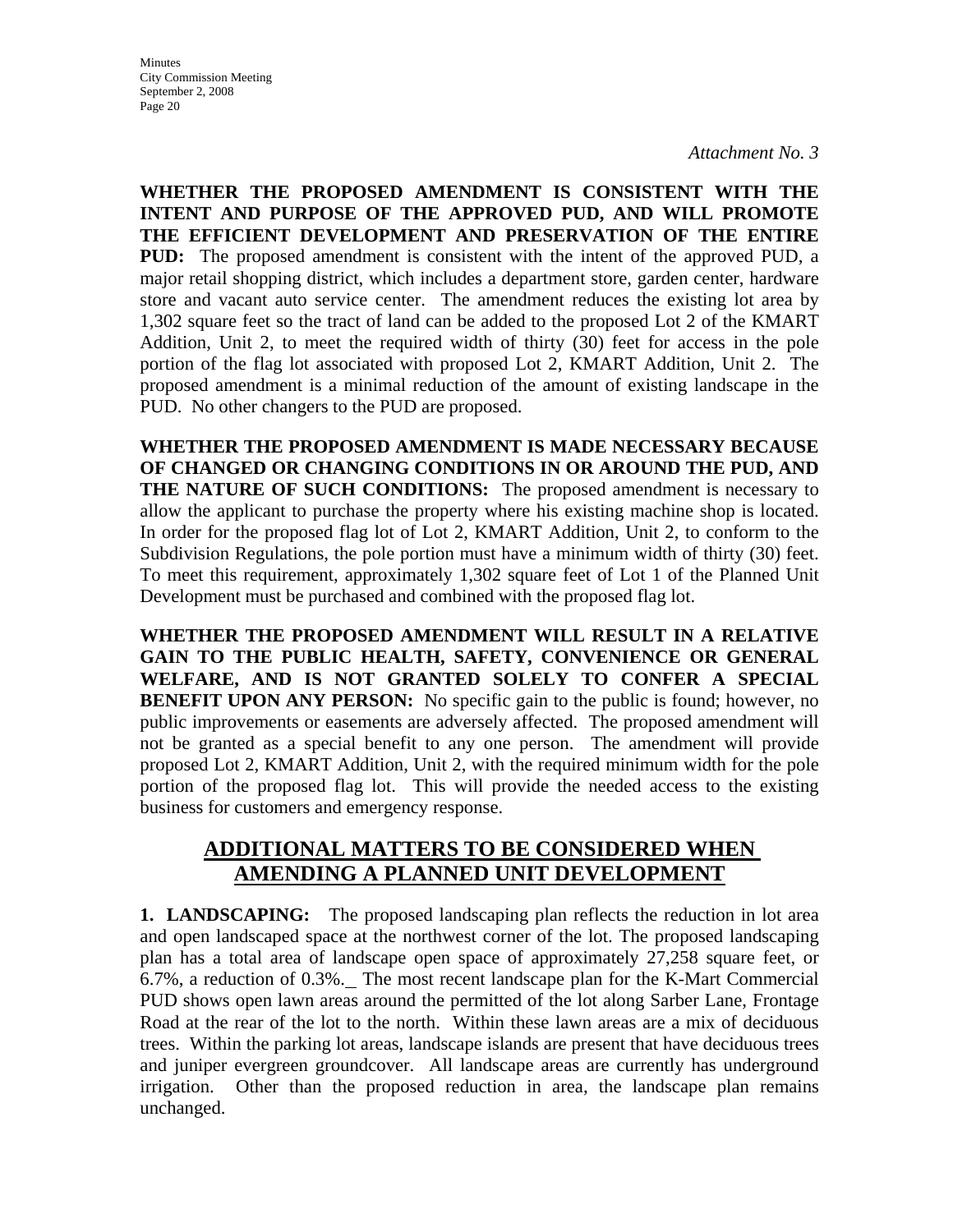**2. SCREENING:** The proposed Amendment does not alter the existing screening plan for the commercial shopping center.

**3. DRAINAGE:** The proposed Amendment does not alter drainage. The site drains to storm sewer inlets in the parking lot, which connect to off-site underground storm sewer pipes

# **4. CIRCULATION:**

# **Access**

The site is accessed from two curb cuts off Sarber Lane and a main entrance and secondary entrance off East Poyntz Avenue (US 24 Highway) Frontage Road. Sidewalks do not exist along street frontages. No changes to circulation are proposed.

Access to the PUD is also from Town East shopping center to the east of the K-Mart Commercial PUD, since the parking lots adjoin one another.

# **Off-Street Parking**

The proposed Amendment does not alter the existing number of off-street parking spaces associated with the commercial shopping center. The existing number of off-street parking spaces is 538 and 482 spaces during March 1 and October 1, when the outdoor seasonal display area is in operation.

**5. OPEN SPACE AND COMMON AREA:** There is no common area/open space in the K-Mart Commercial PUD.

**6. CHARACTER OF THE NEIGHBORHOOD:** The area is characterized by a mix of retail and service commercial uses along East Poyntz Avenue and Sarber Lane. Some commercial areas are characterized as shopping centers and some are individual sites. Industrial manufacturing uses are in the neighborhood, but not along the same access routes as the retail and service commercial uses.

**EXISTING USE:** K-Mart Commercial PUD: discount department store with garden center, hardware store and vacant auto service center.

**PHYSICAL AND ENVIRONMENTAL CHARACTERISTICS:** The PUD is a developed retail shopping area with off-street parking lots, access drives and parking lot landscape islands and perimeter landscaping. Existing building pads are in the 100 Year Flood Plain. The Base Flood Elevation is 1008 feet. The approved Final Development Plan indicates that lowest enclosed floor elevations are between 1008 feet and 1009 feet. Existing buildings are legally nonconforming to the current elevation requirement, which requires one foot of elevation above 1008 feet. Substantial improvements to existing buildings require the lowest enclosed floor to be at least one foot above 1008 feet, or a minimum elevation of 1009 feet.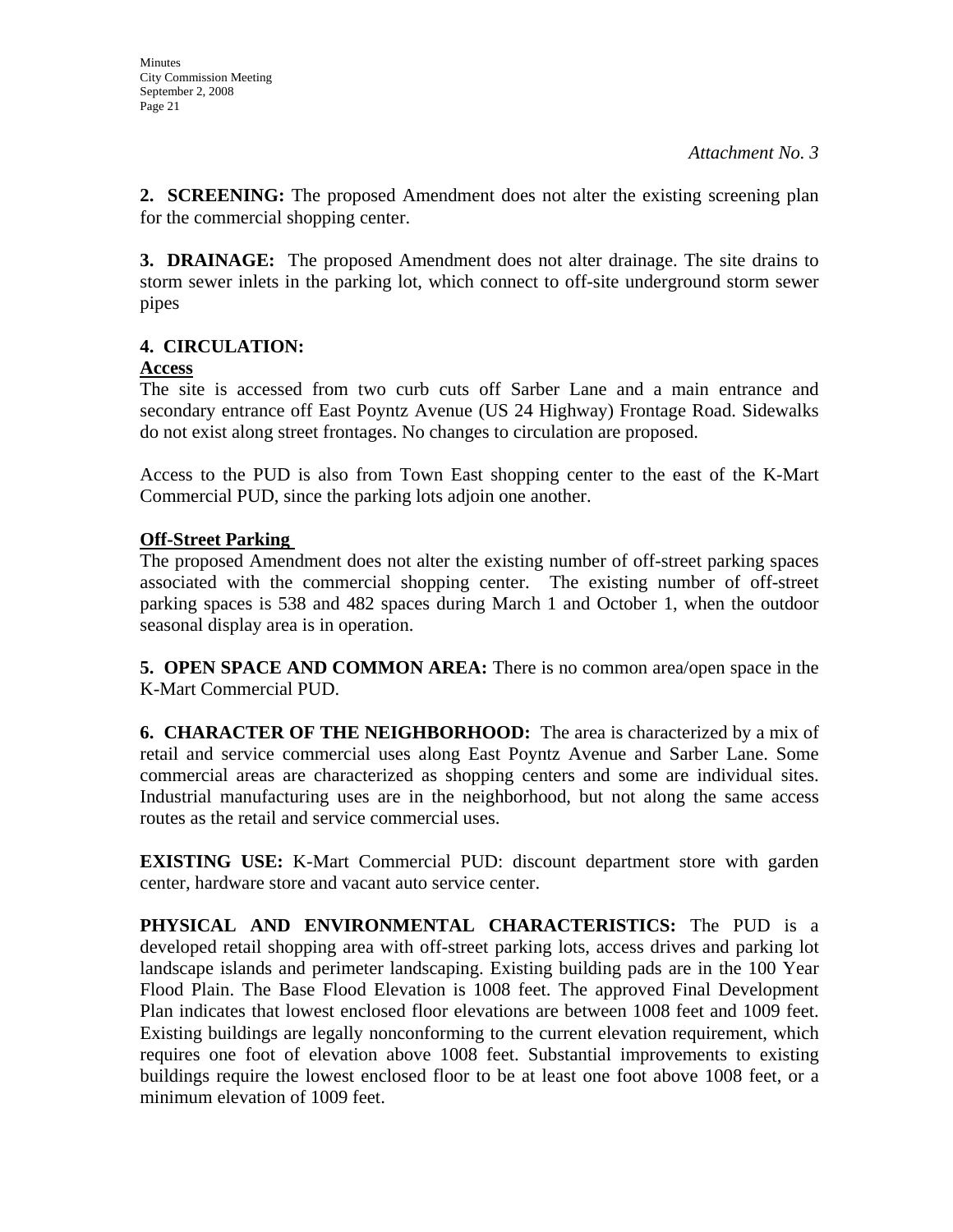#### **SURROUNDING LAND USE AND ZONING:**

- **(1) NORTH:** Highway service commercial uses, including automotive service businesses, C-5, Highway Service Commercial District.
- **(2) SOUTH:** Sarber Lane, Sarber Lane, restaurant, grocery and furniture stores, auto repair; PUD and C-5 District.
- **(3) EAST:** K-Mart Shopping Center, Town East retail shopping center, undeveloped highway service commercial lot: PUD, C-2, Neighborhood Shopping District and C-5 District.
- **(4) WEST:** Machine shop, automotive repair businesses and retail shopping center; C-5 District and PUD.

**GENERAL NEIGHBORHOOD CHARACTER:** The neighborhood is a mix of service commercial and retail uses. The service commercial uses include automotive repair businesses, and a machine shop. The retail uses in the general area include the K-Mart Shopping Center, Town East Shopping Center, the shopping center where Hobby Lobby, and Hastings Book and Video store is located, a grocery store and a Furniture Store. Also in the area is a family restaurant.

**SUITABILITY OF SITE FOR USES UNDER CURRENT ZONING:** The site is suitable for the permitted uses.

**COMPATIBILITY OF PROPOSED DISTRICT WITH NEARBY PROPERTIES AND EXTENT TO WHICH IT MAY HAVE DETRIMENTAL AFFECTS:** The proposed Amendment should not adversely impact surrounding properties. The adjoining property to the east is Town East shopping center, which is zoned C-2, Neighborhood Shopping District, and undeveloped C-5, Highway Service Commercial District. The shopping center consists of an "L" shaped building abutting the eastern wall of the hardware store building and a vacant C-5 lot, in the southwestern corner of the Town East shopping center. To the south are East Poyntz Avenue right-of-way and railroad tracks. To the north is an industrial park. To the west is Sarber Lane right-of-way, a restaurant, existing furniture stores, grocery store and auto service related services. The proposed Amendment reduces the existing lot size by 1,302 square feet in area. The area of the Landscape Plan that is affected by the amendment is an open, manicured lawn area and should not cause a detrimental effect on adjacent properties if the lawn was removed. No changes to the Permitted Uses, site design, access or parking is proposed with this Amendment.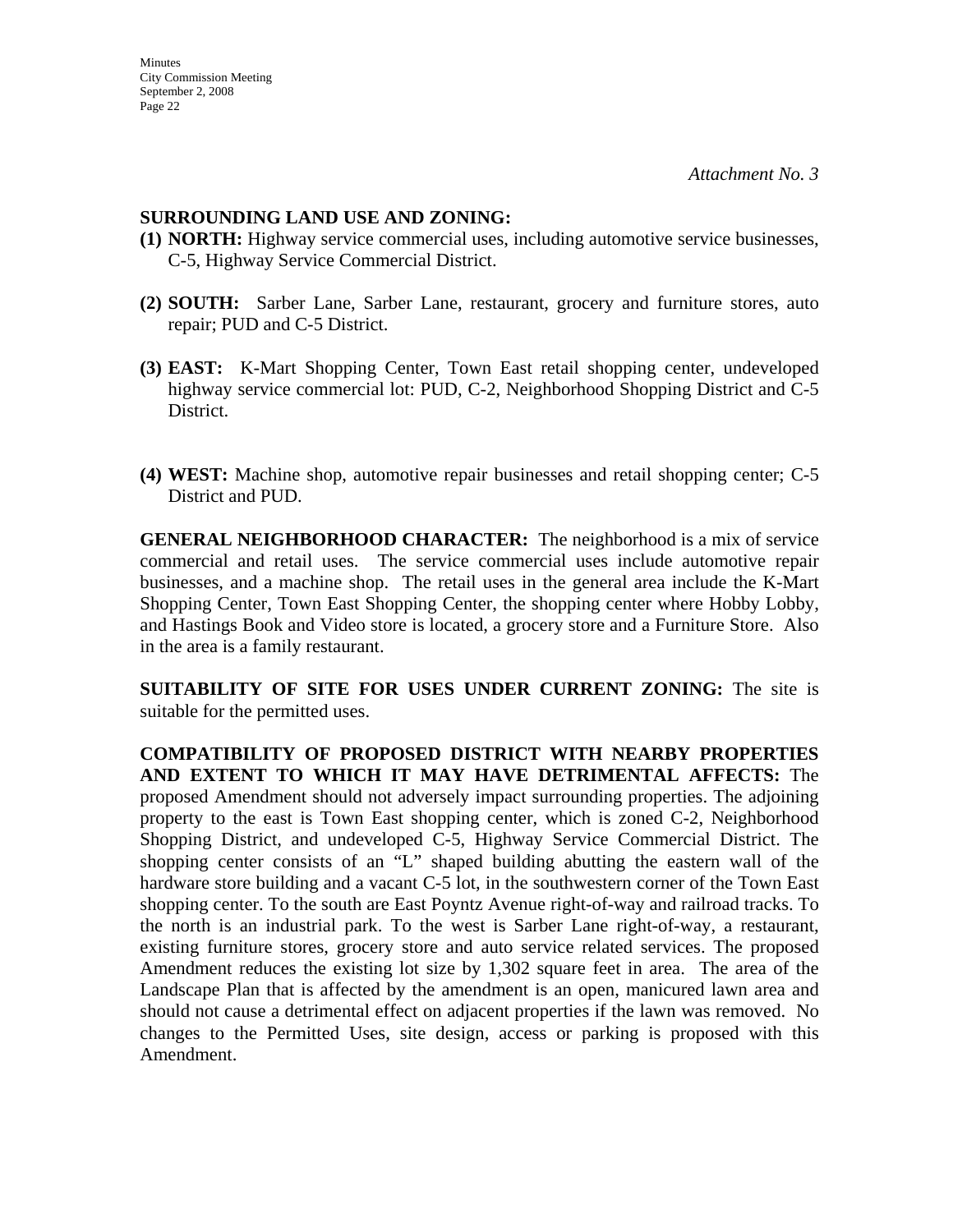Minutes City Commission Meeting September 2, 2008 Page 23

**CONFORMANCE WITH COMPREHENSIVE PLAN:** The Manhattan Urban Area Comprehensive Plan identifies the K-Mart Shopping Center as Community Commercial (CC), which is a mix of retail and commercial services in a unified setting that serves the entire community. The proposed Amendment to the PUD will continue these types of activities and conforms to the Comprehensive Plan.

The proposed Amendment is generally in conformance with the Comprehensive Plan.

# **ZONING HISTORY AND LENGTH OF TIME VACANT AS ZONED:**

| 1969:              | Annexed and zoned C-5, Service Commercial District, and I-<br>2, Industrial Park District.                                                                                                                                                                                                                                                                                                                                                                        |  |  |
|--------------------|-------------------------------------------------------------------------------------------------------------------------------------------------------------------------------------------------------------------------------------------------------------------------------------------------------------------------------------------------------------------------------------------------------------------------------------------------------------------|--|--|
| 1973:              | Rezoned to Planned Unit Development for K-Mart, auto<br>service and outdoor garden and food store.                                                                                                                                                                                                                                                                                                                                                                |  |  |
| 1985:              | Amendment to add floor space to Food-4-Less building.                                                                                                                                                                                                                                                                                                                                                                                                             |  |  |
| 1987:              | Amendment to expand outdoor K-Mart garden center.                                                                                                                                                                                                                                                                                                                                                                                                                 |  |  |
| 1990:              | Rezoned to a new Commercial Planned Unit Development in<br>order to expand the existing K-Mart, alter landscaping, and to<br>allow an automobile service center.                                                                                                                                                                                                                                                                                                  |  |  |
| 1997:              | Amend signage for auto service center.                                                                                                                                                                                                                                                                                                                                                                                                                            |  |  |
| 2003:              | Amend signage and landscaping plans.                                                                                                                                                                                                                                                                                                                                                                                                                              |  |  |
| 2006:              | MUAPB conducts public hearing on October 16, 2006, and<br>recommends denial of an Amendment to the K-Mart<br>Commercial PUD. Applicant withdraws application.                                                                                                                                                                                                                                                                                                     |  |  |
| November 2, 2006:  | New revised amendment application submitted.                                                                                                                                                                                                                                                                                                                                                                                                                      |  |  |
| December 18, 2006: | MUAPB conducts public hearing on revised amendment<br>proposal to add C-2 District uses and define seasonal display<br>areas, modify the façade and wall signage, reduce parking and<br>modify the landscape plan. MUAPB recommends approval<br>with 12 conditions.                                                                                                                                                                                               |  |  |
| December 26, 2006: | City Clerk's Office receives protest petition from Chris<br>Curtin, which is determined to be valid.                                                                                                                                                                                                                                                                                                                                                              |  |  |
| January 9, 2007:   | City Commission considers first reading of an ordinance<br>amending the K-Mart Commercial PUD as proposed. Protest<br>petition withdrawn by Chris Curtin. City Commission, on a<br>vote of 5-0, overrides the Planning Board's recommendation<br>and approves first reading of an ordinance amending the<br>K-Mart Commercial PUD as proposed, with 11 conditions in<br>Staff Report and with the revised $12th$ condition recommended<br>by City Administration. |  |  |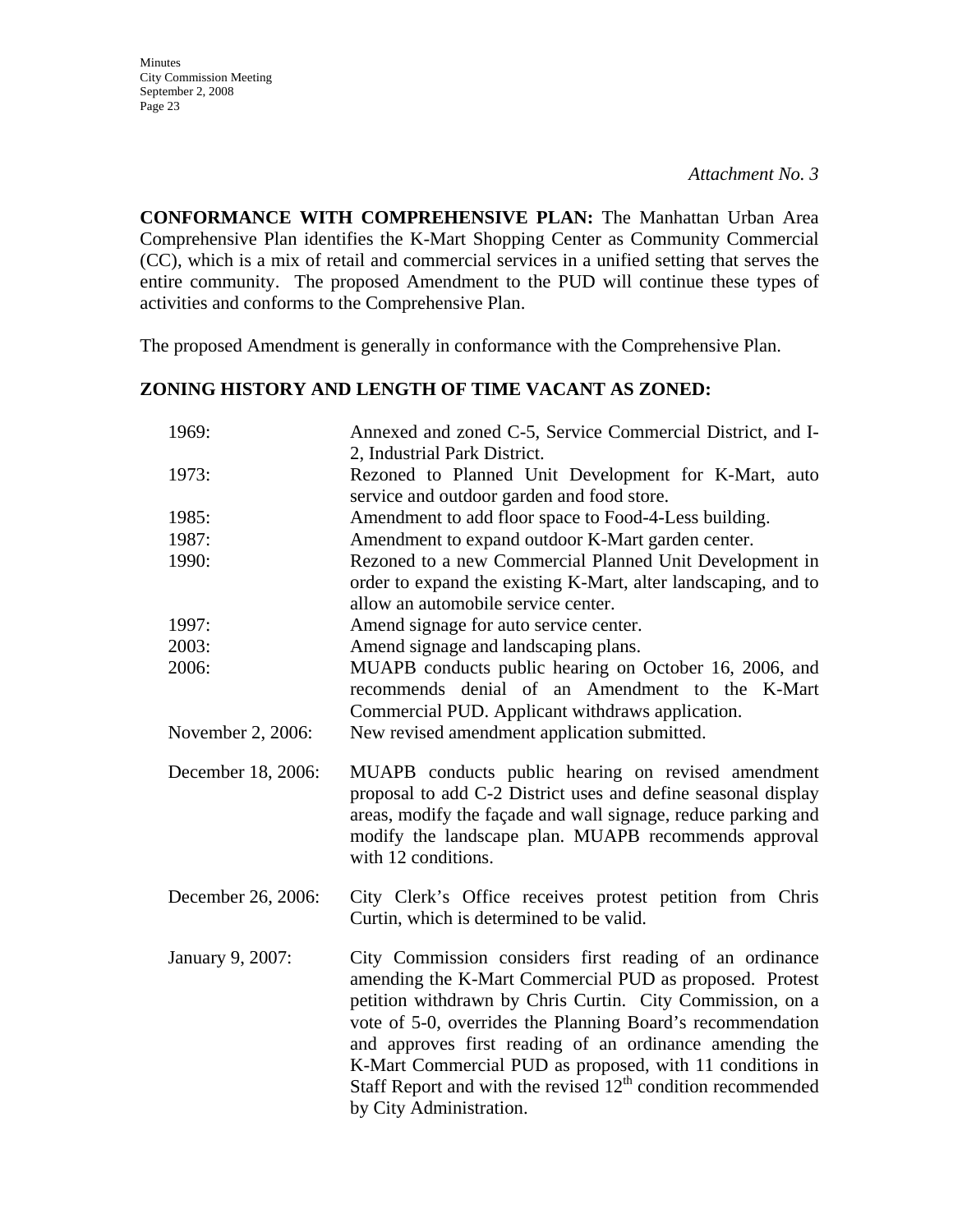January 23, 2007: City Commission approves Ordinance No. 6603 amending the K-Mart Commercial PUD as proposed, with 11 conditions in Staff Report and revised  $12<sup>th</sup>$  condition recommended by City Administration.

## **CONSISTENCY WITH INTENT AND PURPOSE OF THE ZONING ORDINANCE:**

The intent and purpose of the Zoning Regulations is to protect the public health, safety, and general welfare; regulate the use of land and buildings within zoning districts to assure compatibility; and to protect property values. The PUD Regulations are intended to provide a maximum choice of living environments by allowing a variety of housing and building types; a more efficient land use than is generally achieved through conventional development; a development pattern that is in harmony with land use density, transportation facilities and community facilities; and a development plan which addresses specific needs and unique conditions of the site which may require changes in bulk regulations or layout.

The proposed Amendment is consistent with the intent and purposes of the Zoning Regulations, and the intent of the PUD Regulations

**RELATIVE GAIN TO THE PUBLIC HEALTH, SAFETY AND WELFARE THAT DENIAL OF THE REQUEST WOULD ACCOMPLISH, COMPARED WITH THE HARDSHIP IMPOSED UPON THE APPLICANT:** There appears to be no relative gain to the public, which denial would accomplish. No adverse impacts to the public are expected. There may be a hardship to the applicant if the amendment is denied.

**ADEQUACY OF PUBLIC FACILITIES AND SERVICES:** Adequate public utilities and facilities are available to serve the PUD.

**OTHER APPLICABLE FACTORS:** None.

### **STAFF COMMENTS:**

City Administration recommends approval of the proposed Amendment(s) of the K-Mart Commercial Planned Unit Development and Ordinance No. 4635, with one (1) condition of approval.

1. The 1,302 square foot tract of land located at the northwest corner of Lot 1, KMART Addition shall be rezoned from PUD, Commercial Planned Unit Development to C-5, Highway Service Commercial District.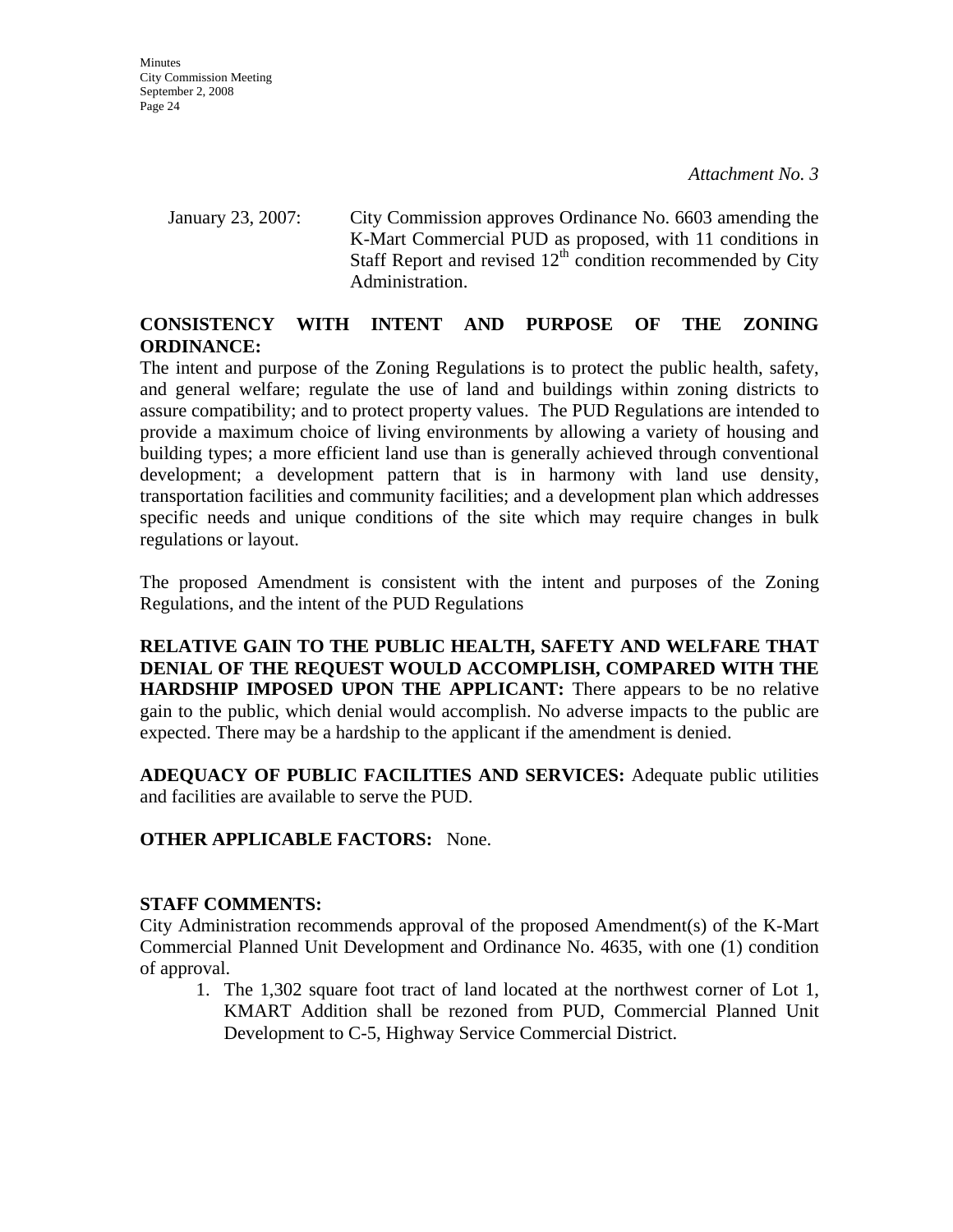# **ALTERNATIVES:**

- 1. Recommend approval of the proposed Amendment(s) of the K-Mart Commercial Planned Unit Development and Ordinance No. 4635, stating the basis for such recommendation.
- 2. Recommend denial of the proposed Amendment of the K-Mart Commercial Planned Unit Development and Ordinance No. 4635 stating the specific reasons for denial.
- 3. Table the proposed Amendment to a specific date, for specifically stated reasons.

# **POSSIBLE MOTION:**

The Manhattan Urban Area Planning Board recommends approval of the proposed Amendment of the K-Mart Commercial Planned Unit Development and Ordinance No. 4635, based on the findings in the Staff Report, with the one (1) condition of approval as recommended by City Administration.

**PREPARED BY:** Chad Bunger, Planner

**DATE:** July 25, 2008

CB/vr 08057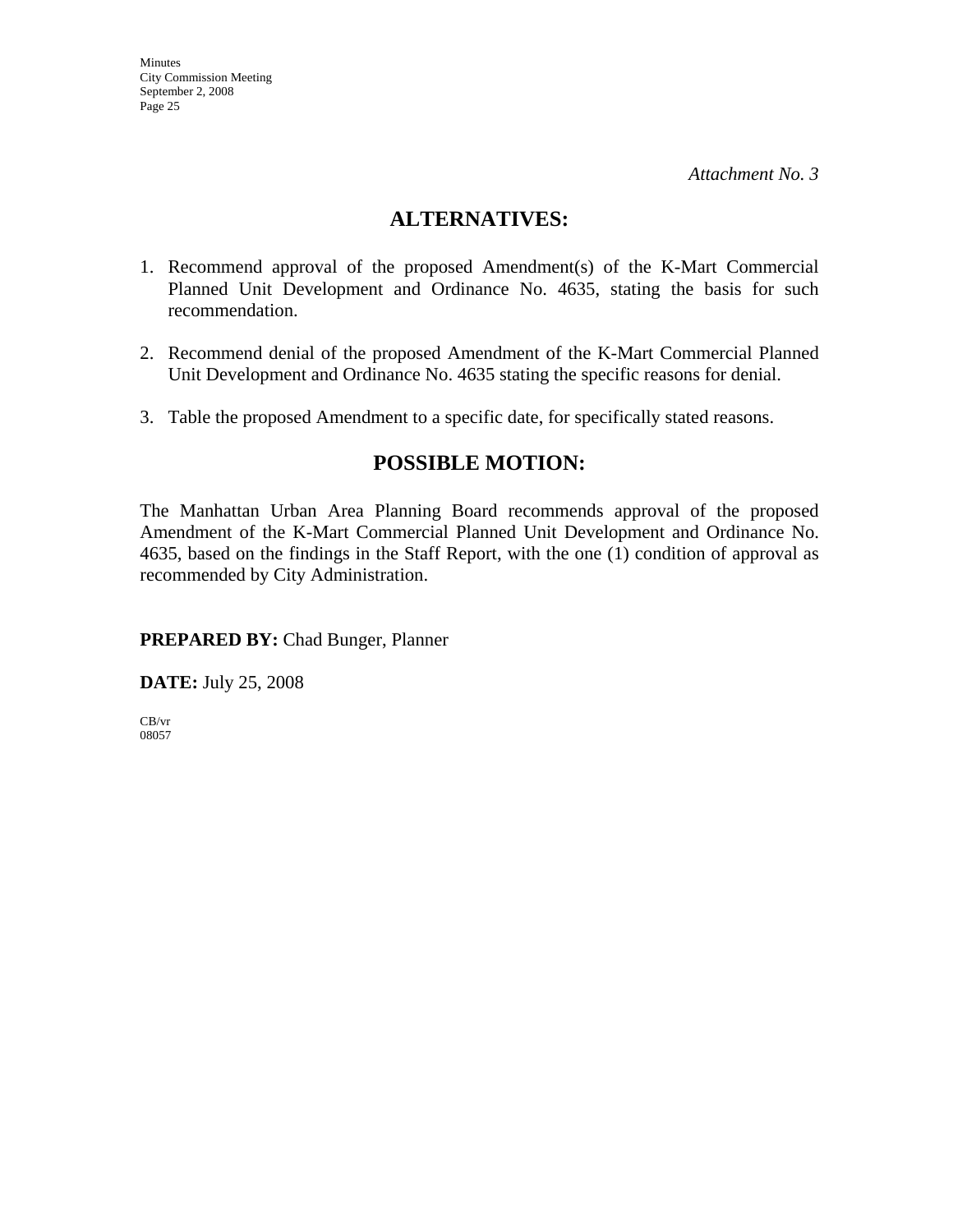## **STAFF REPORT**

# **ON AN APPLICATION TO REZONE PROPERTY**

**FROM:** Commercial PUD, Planned Unit Development

**TO:** C-5, Highway Service Commercial District

**APPLICANT:** Justin Zarger

**ADDRESS:** 11525 Luning Road, Saint George, KS 66502.

**OWNER:** MKKM, LLC.

**ADDRESS:** 4901 Warnall Road, Suite 10, Kansas City, MO 64112.

**LOCATION:** K-Mart Shopping Center at 401 E. Poyntz Avenue.

**AREA:** 1,302 square feet of Lot 1, KMART Addition

**DATE OF PUBLIC NOTICE PUBLICATION:** July 14, 2008

## **DATE OF PUBLIC HEARING: PLANNING BOARD:** August 4, 2008 **CITY COMMISSION:** August 19, 2008

**EXISTING USE:** Open, landscape area associated with the driveway and parking spaces of the K-Mart Shopping Center

**PHYSICAL AND ENVIRONMENTAL CHARACTERISTICS:** The area to be rezoned is a relatively flat, manicured lawn area associated with the driveway and parking spaces on the northwest corner of the K-Mart Shopping Center.

## **SURROUNDING LAND USE AND ZONING:**

- **(1) NORTH:** Highway service commercial uses, including automotive service businesses, C-5, Highway Service Commercial District.
- **(2) SOUTH:** Sarber Lane, restaurant, grocery and furniture stores, auto repair; PUD and C-5 District.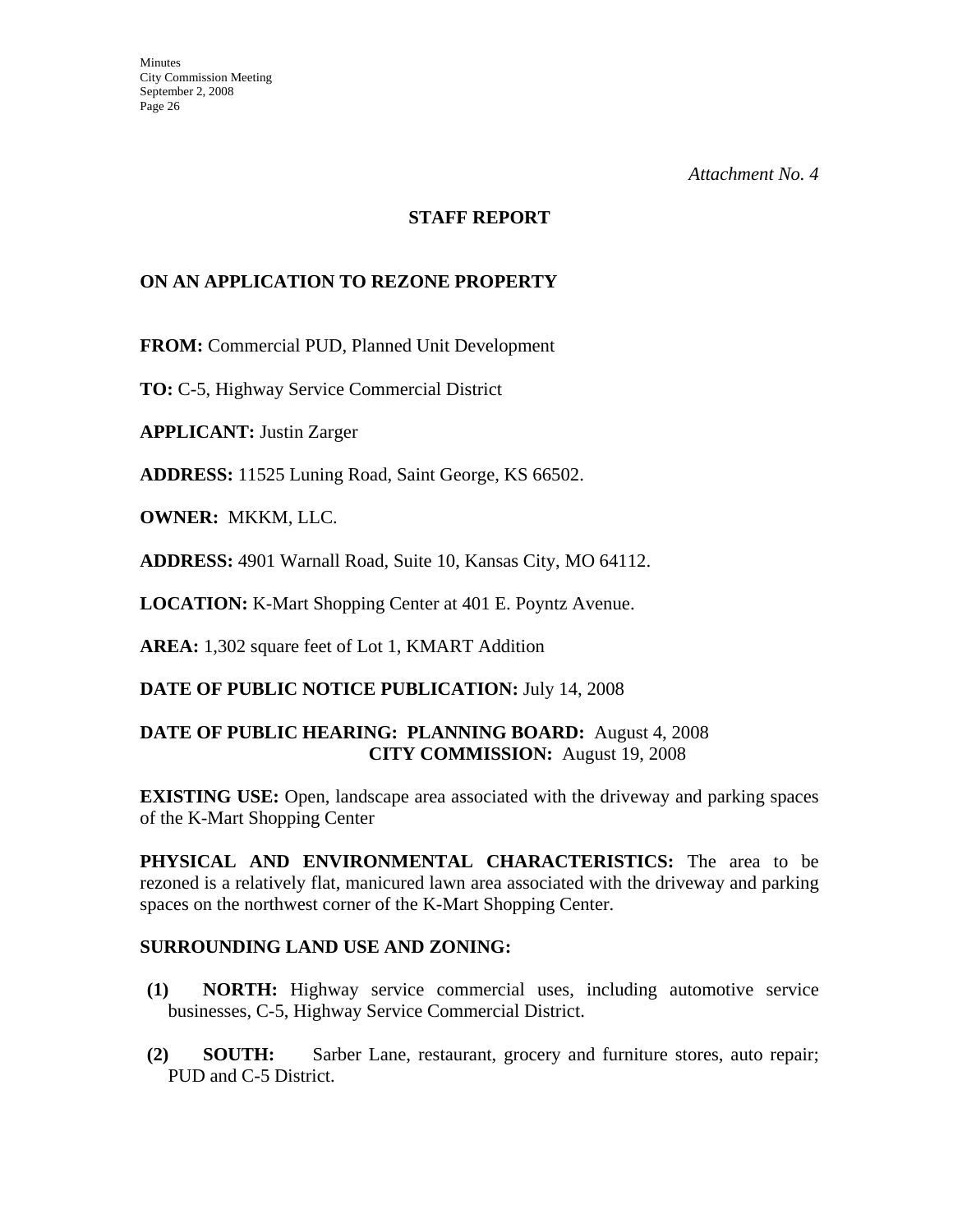- **(3) EAST:** K-Mart Shopping Center, Town East retail shopping center, undeveloped highway service commercial lot: PUD, C-2, Neighborhood Shopping District and C-5 District.
- **(4) WEST:** Machine shop, automotive repair businesses and retail shopping center; C-5 District and PUD.

**GENERAL NEIGHBORHOOD CHARACTER:** The neighborhood is a mix of service commercial and retail uses. The service commercial uses include automotive repair businesses, and a machine shop. The retail uses in the general area include the K-Mart shopping center, Town East shopping center, the shopping center where Hobby Lobby, and Hastings Book and Video store is located, a grocery store and a furniture store. Also in the area is a restaurant.

**SUITABILITY OF SITE FOR USES UNDER CURRENT ZONING:** The 1,302 square foot tract of land proposed to be rezoned is a manicured lawn area as part of the landscaping plan for the K-Mart Commercial PUD.

**COMPATIBILITY OF PROPOSED DISTRICT WITH NEARBY PROPERTIES AND EXTENT TO WHICH IT MAY HAVE DETRIMENTAL AFFECTS:** The proposed rezoning should not adversely impact surrounding properties. The purpose of the rezoning is to allow the applicant to purchase the tract to combine it with the proposed Lot 2, KMART Addition Unit Two, to have adequate access width for the pole portion of the flag lot associated with Bonzwitz Machine Shop. The adjoining property to the east is the K-Mart shopping center, zoned PUD, which is the parent tract of the tract to be rezoned. Rezoning the tract from PUD to C-5 should not adversely affect the shopping center, or its existing uses. A request to amend the approved Final Plan of the K-Mart Commercial PUD accompanies this rezoning to address the changes in the Landscape Plan. To the immediate north is the proposed lot that will be joined with the subject site, to create proposed Lot 2. To the south are the Sarber Lane right-of-way, a restaurant, furniture stores, and a grocery store. To the west are auto service related businesses.

The site is within a well-head protection area that prohibits underground storage of liquid fuel. Although the site is to be part of proposed Lot 2, which has an established business located on it, future developments will be prohibited from installing underground storage tanks for liquid fuel.

**7. CONFORMANCE WITH COMPREHENSIVE PLAN:** The site is shown on the Future Land Use Map for the Northeast Planning Area as Community Commercial (CC). The applicable policies include:

COMMUNITY COMMERCIAL (CC)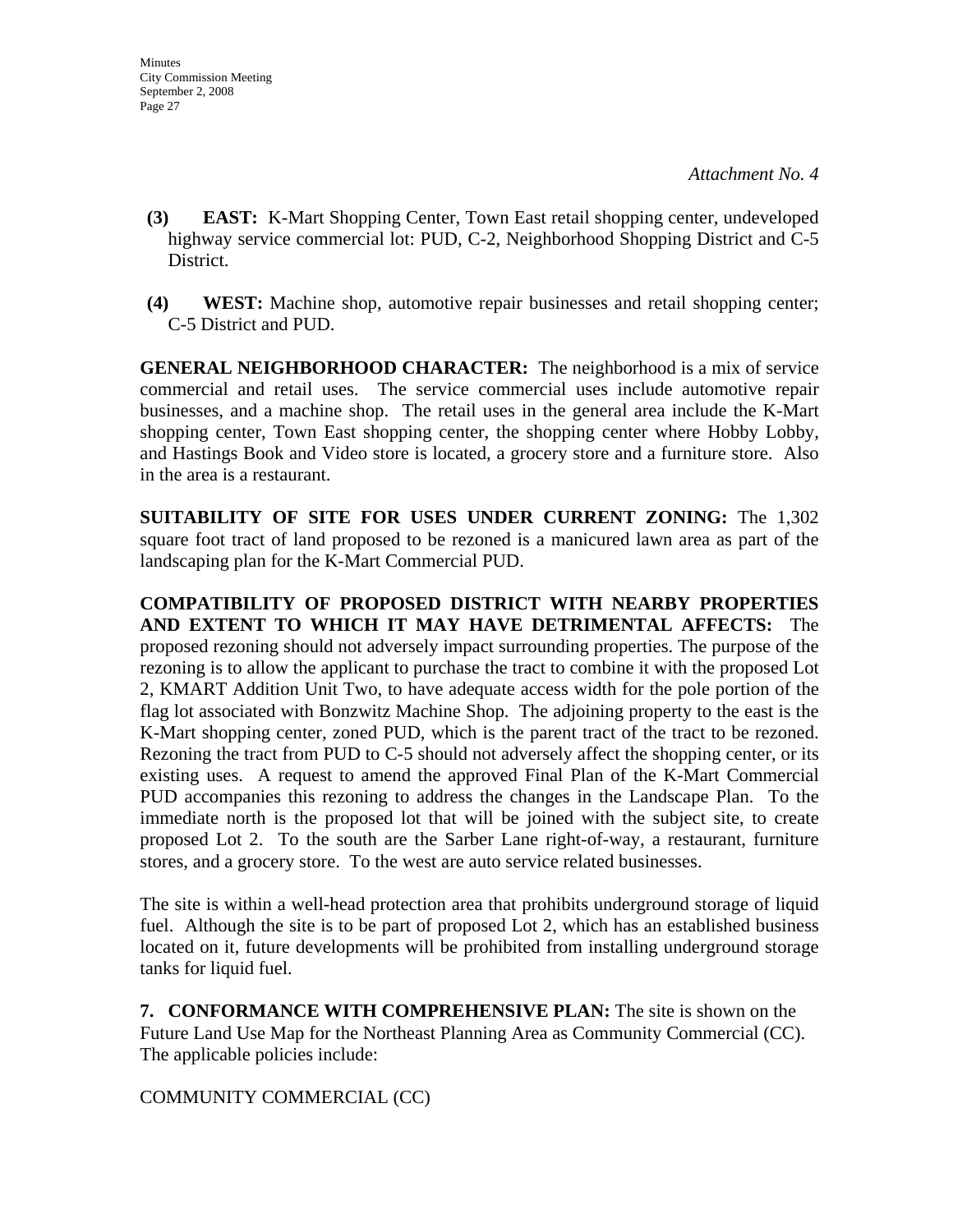# *CC 1: Characteristics*

Community Commercial Centers provide a mix of retail and commercial services in a concentrated and unified setting that serves the local community and may also provide a limited draw for the surrounding region. These centers are typically anchored by a larger national chain, between 120,000 and 250,000 square feet, which may provide sales of a variety of general merchandise, grocery, apparel, appliances, hardware, lumber, and other household goods. Centers may also be anchored by smaller uses, such as a grocery store, and may include a variety of smaller, complementary uses, such as restaurants, specialty stores (such as books, furniture, computers, audio, office supplies, or clothing stores), professional offices and health services. The concentrated, unified design of a community commercial center allows it to meet a variety of community needs in a "one-stop shop" setting, minimizing the need for multiple vehicle trips to various commercial areas around the community. Although some single use highway-oriented commercial activities will continue to occur in some areas, this pattern of development is generally not encouraged.

# *CC 2: Location*

Community Commercial Centers should be located at the intersection of one or more major arterial streets. They may be located adjacent to urban residential neighborhoods and may occur along major highway corridors as existing uses become obsolete and are phased out and redeveloped over time. Large footprint retail buildings (often known as "big-box" stores) shall only be permitted in areas of the City where adequate access and services can be provided.

# *CC 3: Size*

Typically require a site of between 10 and 30 acres.

# *CC 4: Unified Site Design*

A unified site layout and design character (buildings, landscaping, signage, pedestrian and vehicular circulation) shall be required and established for the center to guide current and future phases of development. Building and site design should be used to create visual interest and establish a more pedestrian-oriented scale for the center and between out lots.

## *CC 5: Architectural Character*

Community Commercial Centers shall be required to meet a basic level of architectural detailing, compatibility of scale with surrounding areas, pedestrian and bicycle access, and mitigation of negative visual impacts such as large building walls, parking areas, and service and loading areas. While these requirements apply to all community commercial development, they are particularly important to consider for larger footprint retail buildings, or "big-box" stores. A basic level of architectural detailing shall include, but not be limited to, the following:

- Façade and exterior wall plane projections or recesses;
- Arcades, display windows, entry areas, awnings, or other features along facades facing public streets;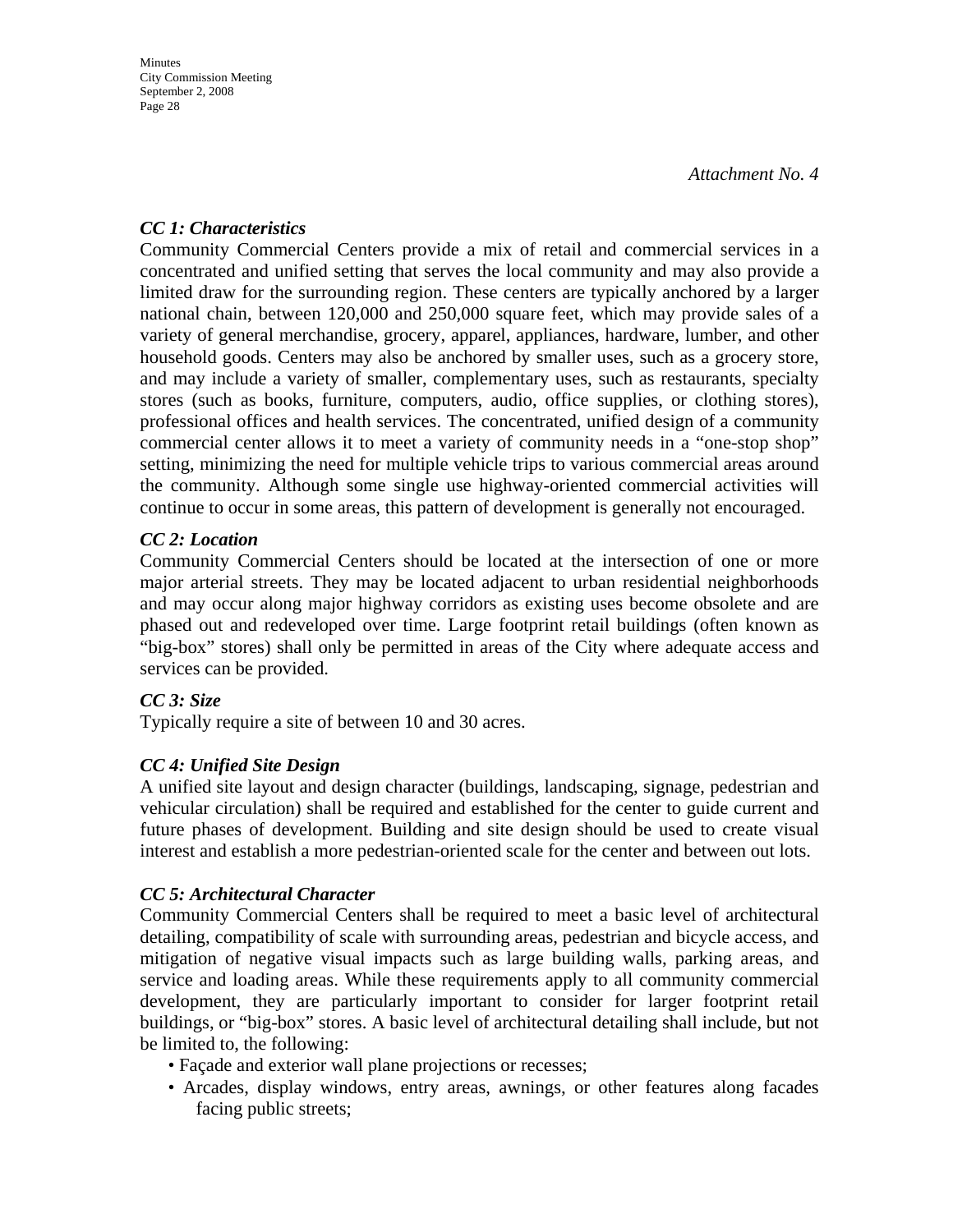• Building facades with a variety of detail features (materials, colors, and patterns); and

• High quality building materials.

# *CC 6: Organization of Uses*

Community commercial services should be concentrated and contained within planned activity centers, or nodes, throughout the community. Within each activity center or node, complementary uses should be clustered within walking distance of each other to facilitate efficient, "one-stop shopping", and minimize the need to drive between multiple areas of the center. Large footprint retail buildings, or "big-box" stores, should be incorporated as part of an activity center or node along with complementary uses. Isolated single store developments are strongly discouraged.

## *CC 7: Parking Design and Layout*

Uninterrupted expanses of parking should be avoided. Parking areas should be broken into smaller blocks divided by landscaping and pedestrian walkways. Parking areas should be distributed between the front and sides of buildings, or front and rear, rather than solely in front of buildings to the extent possible.

## *CC 8: Circulation and Access*

Clear, direct pedestrian connections should be provided through parking areas to building entrances and to surrounding neighborhoods or streets. Integrate main entrances or driveways with the surrounding street network to provide clear connections between uses for vehicles, pedestrians, and bicycles.

The proposed C-5 District is generally in conformance to the Comprehensive Plan. The single-use highway service activity is generally discouraged to reduce multiple vehicle trips to the location. The proposed rezoning site is to be combined with an adjoining tract to the north for proposed Lot 2, KMART Addition, Unit 2. The proposed Lot 2 of the subdivision is a single-use, service commercial site that the Plan recognizes may occur in the area.

## **ZONING HISTORY AND LENGTH OF TIME VACANT AS ZONED:**

| 1969: | Annexed and zoned C-5, Service Commercial District, and I-     |
|-------|----------------------------------------------------------------|
|       | 2, Industrial Park District.                                   |
| 1973: | Rezoned to Planned Unit Development for K-Mart, auto           |
|       | service and outdoor garden and food store.                     |
| 1985: | Amendment to add floor space to Food-4-Less building.          |
| 1987: | Amendment to expand outdoor K-Mart garden center.              |
| 1990: | Rezoned to a new Commercial Planned Unit Development in        |
|       | order to expand the existing K-Mart, alter landscaping, and to |
|       | allow an automobile service center.                            |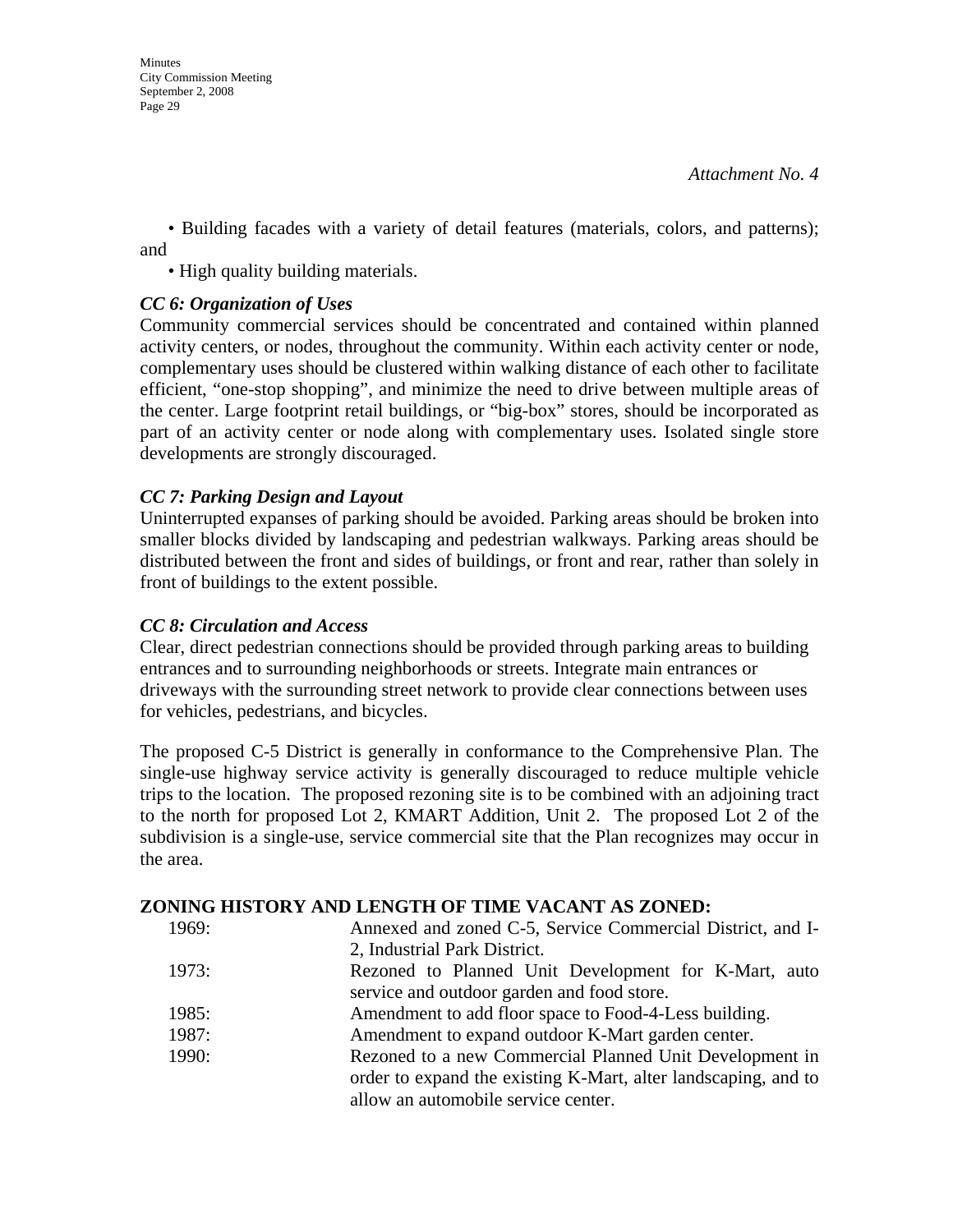| 1997:<br>2003:<br>2006: | Amend signage for auto service center.<br>Amend signage and landscaping plans.<br>MUAPB conducts public hearing on October 16, 2006, and<br>recommends denial of an Amendment to the K-Mart<br>Commercial PUD. Applicant withdraws application.                                                                                                                                                                                                                   |
|-------------------------|-------------------------------------------------------------------------------------------------------------------------------------------------------------------------------------------------------------------------------------------------------------------------------------------------------------------------------------------------------------------------------------------------------------------------------------------------------------------|
| November 2, 2006:       | New revised amendment application submitted.                                                                                                                                                                                                                                                                                                                                                                                                                      |
| December 18, 2006:      | MUAPB conducts public hearing on revised amendment<br>proposal to add C-2 District uses and define seasonal display<br>areas, modify the façade and wall signage, reduce parking and<br>modify the landscape plan. MUAPB recommends approval<br>with 12 conditions.                                                                                                                                                                                               |
| December 26, 2006:      | City Clerk's Office receives protest petition from Chris<br>Curtin, which is determined to be valid.                                                                                                                                                                                                                                                                                                                                                              |
| January 9, 2007:        | City Commission considers first reading of an ordinance<br>amending the K-Mart Commercial PUD as proposed. Protest<br>petition withdrawn by Chris Curtin. City Commission, on a<br>vote of 5-0, overrides the Planning Board's recommendation<br>and approves first reading of an ordinance amending the<br>K-Mart Commercial PUD as proposed, with 11 conditions in<br>Staff Report and with the revised $12th$ condition recommended<br>by City Administration. |
| January 23, 2007:       | City Commission approves Ordinance No. 6603 amending the<br>K-Mart Commercial PUD as proposed, with 11 conditions in<br>Staff Report and revised $12th$ condition recommended by City                                                                                                                                                                                                                                                                             |

## **CONSISTENCY WITH INTENT AND PURPOSE OF THE ZONING ORDINANCE:**

Administration.

The intent and purpose of the Zoning Regulations is to protect the public health, safety, and general welfare; regulate the use of land and buildings within zoning districts to assure compatibility; and to protect property values. The C-5 District is designed to provide for businesses offering accommodations, supplies, or services to motorists, and for certain specialized activities which require access to major streets and highways. The tract to be rezoned will be combined with an abutting tract to the north to form Lot 2 of the proposed KMART Addition, Unit Two. The proposed lot has an existing automotive machine shop located on it, which is consistent with the intent of the C-5 District.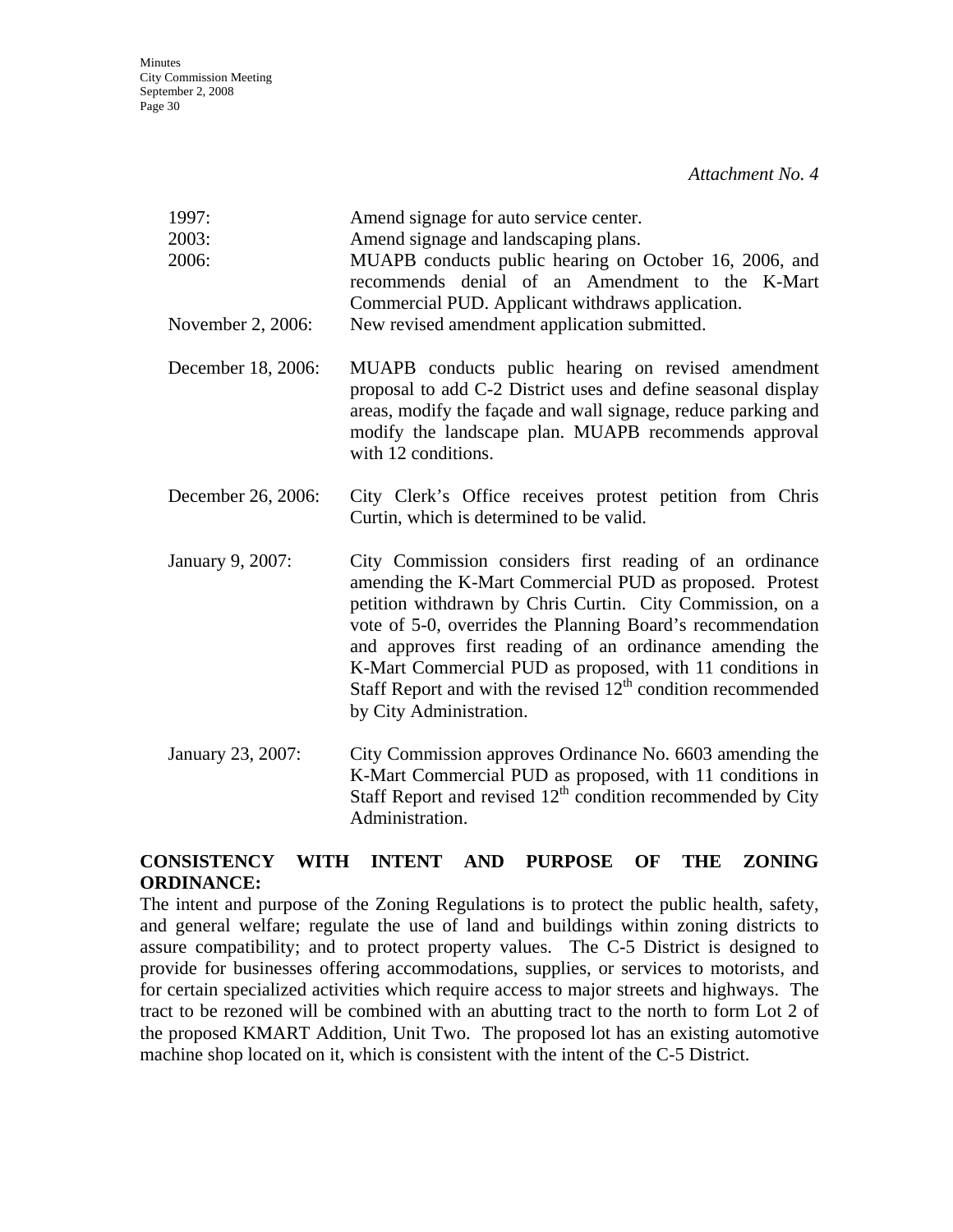**RELATIVE GAIN TO THE PUBLIC HEALTH, SAFETY AND WELFARE THAT DENIAL OF THE REQUEST WOULD ACCOMPLISH, COMPARED WITH THE HARDSHIP IMPOSED UPON THE APPLICANT:** There appears to be no relative gain to the public, which denial would accomplish. No adverse impacts to the public are expected. There may be a hardship to the applicant if the rezoning is denied, which would prevent the applicant from subdividing the properties proposed with Lots  $1 - 3$ , KMART Addition, Unit Two.

**ADEQUACY OF PUBLIC FACILITIES AND SERVICES:** Adequate street, sanitary sewer and water services are available to serve the proposed rezoning site.

# **OTHER APPLICABLE FACTORS:** None

### **STAFF COMMENTS:**

City Administration recommends approval of the proposed rezoning of an approximate 1,302 square foot tract of land at the northwest corner of Lot 1, KMART Addition, along Sarber Lane from PUD, Commercial Planned Unit Development, to C-5, Highway Service Commercial District.

# **ALTERNATIVES:**

- 1. Recommend approval of the proposed rezoning of an approximate 1,302 square foot tract of land at the northwest corner of Lot 1, KMART Addition, along Sarber Lane from PUD, Commercial Planned Unit Development, to C-5, Highway Service Commercial District, stating the basis for such recommendation.
- 2. Recommend denial of the proposed rezoning, stating the specific reasons for denial.
- 3. Table the proposed rezoning to a specific date, for specifically stated reasons.

# **POSSIBLE MOTION:**

The Manhattan Urban Area Planning Board recommends approval of the proposed rezoning of an approximate 1,302 square foot tract of land at the northwest corner of Lot 1, KMART Addition, along Sarber Lane from PUD, Commercial Planned Unit Development, to C-5, Highway Service Commercial District, based on the findings in the Staff Report.

**PREPARED BY:** Chad Bunger, Planner **DATE:** July 24, 2007 CB/vr 08048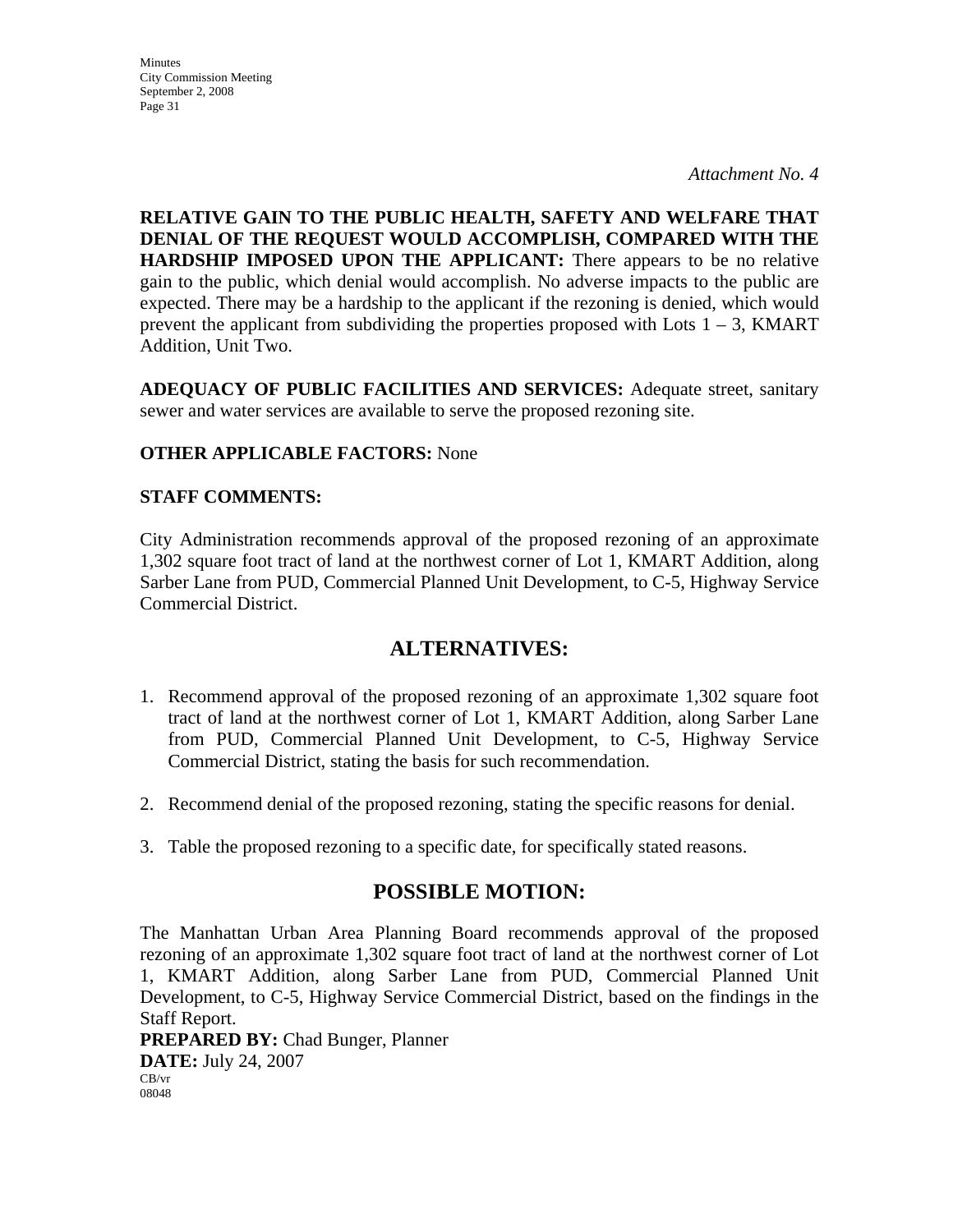#### **STAFF REPORT**

# **APPLICATION TO REZONE PROPERTY TO PLANNED UNIT DEVELOPMENT DISTRICT FOR WESTPORT SOUTH PUD**

# **BACKGROUND**

**FROM:** R, Single-Family Residential District.

**TO:** PUD, Commercial Planned Unit Development District.

**OWNER/APPLICANT:** West Anderson Partners, LLC – Charlie Busch and Steven R. Struebing, Manager.

**ADDRESS:** P.O. Box 1088, Manhattan KS 66505.

**DATE OF PUBLIC NOTICE PUBLICATION:** Monday, May 26, 2008.

**DATE OF PUBLIC HEARING: PLANNING BOARD:** Monday, June 16, 2008; Tabled to July 7, 2008 **CITY COMMISSION:** Tuesday, August 5, 2008.

**LOCATION:** South of the intersection of Westport Drive and Anderson Avenue at the former Riley County shops site.

AREA: Approximately 4 acres.

**PROJECT HISTORY:** The proposed PUD is located at the north end of the former Riley County Parks, fleet and Public Works shops site. The rezoning site has been vacant for several years although some driving aisles and asphalt parking areas remain.

### **PROPOSED USES:**

Lot 1: Walgreens with drive-in pharmacy.

Lot 2: Sonic drive-in restaurant with outdoor playground and outdoor eating area adjacent to playground.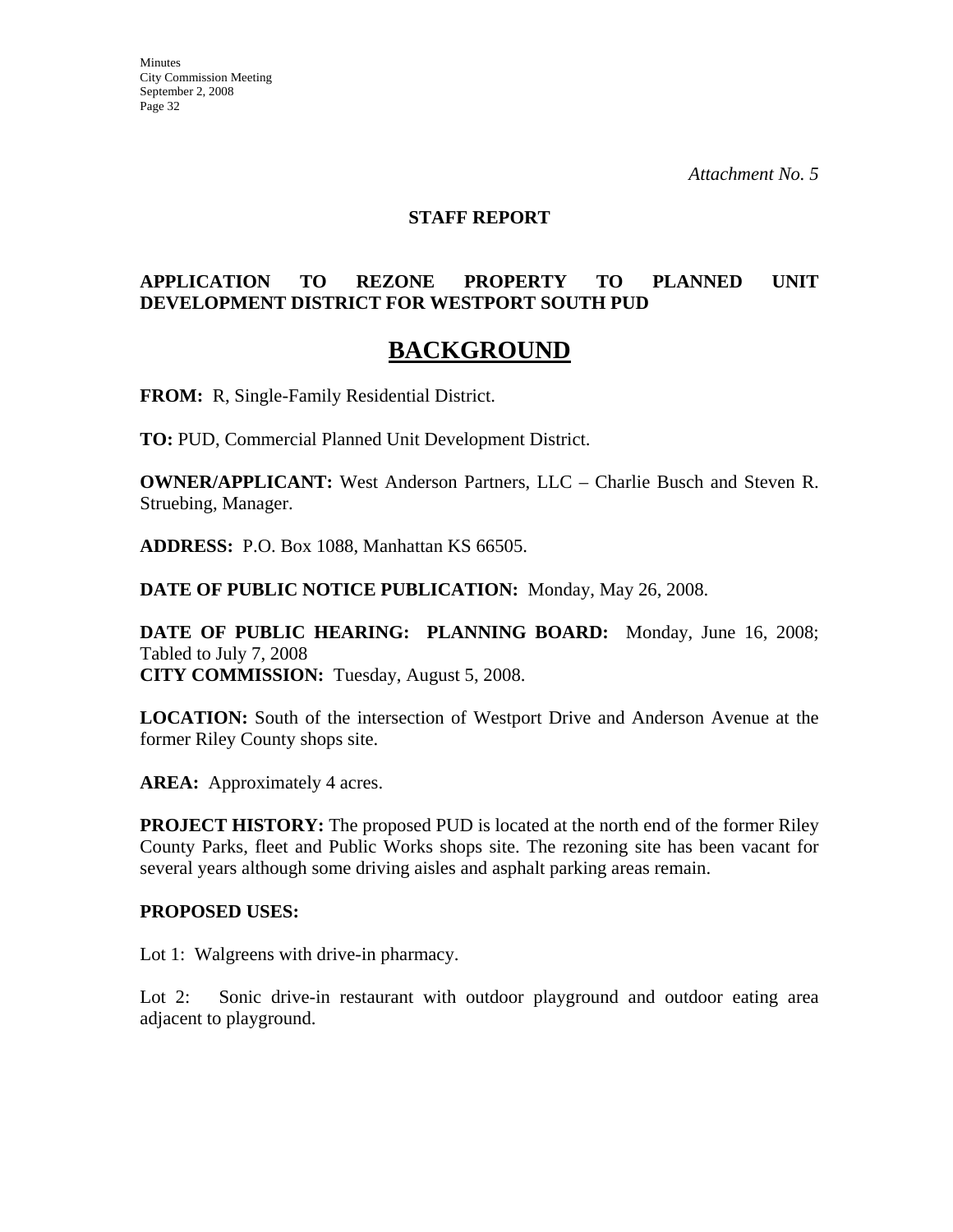Minutes City Commission Meeting September 2, 2008 Page 33

#### *Attachment No. 5*

Included with the Preliminary Development Plan, which serves in lieu of a Preliminary Plat and is a part of the proposed PUD, see Sheet 3of 9, labeled Preliminary Plat Lot 1 & 2 and Concept Plat Only Phase 2, Lots 3, 4 and 5, Westport South Addition. The Concept Plat is for the balance of the property owned by the applicant, approximately 8.2 acres. The Concept Plat is required by the Manhattan Urban Area Subdivision Regulations whenever land is in the same ownership as the proposed development and is contiguous. The purpose of the Concept Plat is **"**a preliminary presentation of a future land development contiguous to a proposed subdivision of sufficient accuracy to be used for discussion in order to coordinate street, utility, drainage, park and other land development issues." The Concept Plat is for discussion only and does not bind the Planning Board or the applicant to future development of the area it represents; however, easements necessary to serve Lot 1 and Lot 2 will be filed separately.

### **PROPOSED BUILDINGS AND STRUCTURES:**

Lot 1: The Walgreens is a prototypical one story masonry and manufactured stone building approximately 23 feet in height and 28 feet to the parapet entrance with standing seam metal awnings over front façade windows. The 14,739 square foot building will front on Anderson Avenue and have a drive-in pharmacy on its western side. Access is from proposed Westport Place. Off-street parking is on the north, east and south sides of the business. Walgreens is a 24-hour a day operation and up to 40 employees at peak hours.

Lot 2: The Sonic drive-in restaurant is a prototypical Sonic drive-in reflecting its current image. The restaurant serves customers in their car, or a canopy covered eating area adjacent to the playground along Anderson Avenue. There is no eat in space in the building, which is a one story masonry and manufactured stone building approximately 14 feet in height with a parapet standing seam metal roof peak at the front approximately 23 feet in height. The building faces Anderson Avenue with the drive-in menu board order area at the south end of the building and pickup window on the east side of the building. Customers can also park under canopies on the east and west sides of the building. Parking is also provided along the east and south sides of the site. Sonic's hours of operation are 6 A.M. to 2 A.M., Sunday through Thursday and 6 A.M. to 3 A.M., Friday and Saturday and 10 employees at peak hours.

Each lot will be owned separately and no covenants are proposed; however, the maintenance of the Travel Easement is proposed to be accrued to each abutting owner. The Final Plat will set out maintenance responsibilities.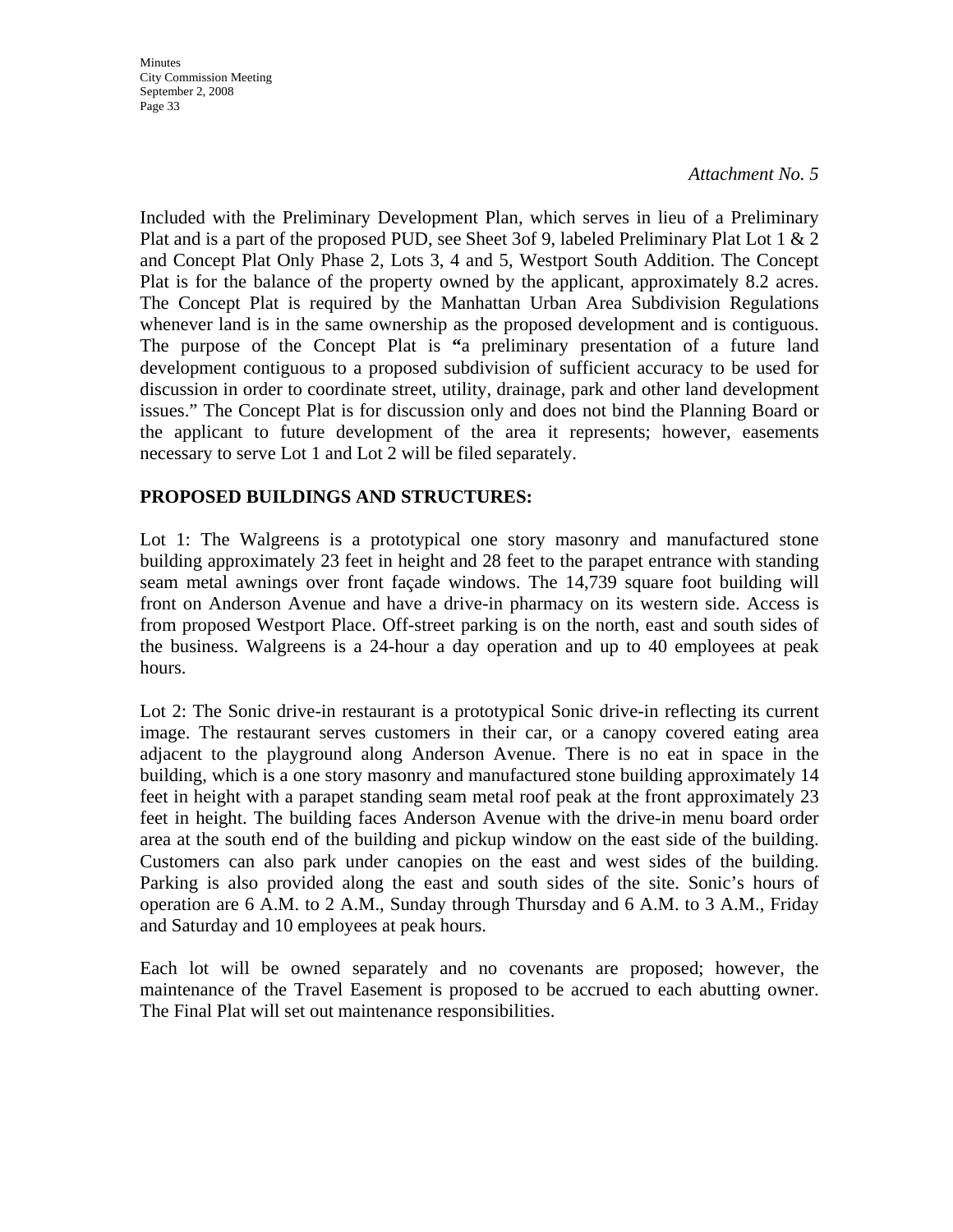**Minutes** City Commission Meeting September 2, 2008 Page 34

*Attachment No. 5*

| PROPOSED LOT COVERAGE   |                         |                     |  |  |
|-------------------------|-------------------------|---------------------|--|--|
| <b>Use</b>              | <b>Square Feet</b>      | <b>Percentage</b>   |  |  |
| Buildings Lot 1 - Lot 2 | $14,738.72 - 2,472.64$  | 17.59% - 3.01%      |  |  |
| <b>Travel Easement</b>  | $10,531.68 - 8,367.10$  | 12.57% - 10.18%     |  |  |
| Driveways/Paving        | $51,621.40 - 50,133.03$ | $61.59\% - 61.00\%$ |  |  |
| Landscape Area          | $17,451.40 - 29,574.36$ | 20.82% - 35.99%     |  |  |

### **PROPOSED SIGNS**

The applicant's overall sign proposal for the PUD is generally consistent with the sign requirements for the C-2, Neighborhood Shopping District, which is the recommended zoning district for commercial signage in a PUD.

#### Skirted Pole Signs

Three internally illuminated and skirted pole signs are proposed along the Anderson Avenue frontage. Sonic has proposed a 23-foot masonry skirted pole sign consisting of a 6 foot by 12 foot identification sign, 72 square feet in area, and a 36 square feet of reader board/identification sign or 108 total square feet in area. In addition, the applicant has proposed a second 20-foot tall brick and masonry based skirted pole sign/identification sign, approximately 100 square feet in area, which will be on Sonic's lot and used to identify future businesses to the south of the PUD. The Walgreens' skirted pole sign is 20 feet in height with a masonry brick base. The sign is approximately 83-square feet in area.

The combined area of the Sonic sign and off-site sign for the future area to the south is 34 square feet in area greater than the total area the C-2 District would allow on the lot (178) total square feet in area compared to a proposed total of 202 square feet in area). Note: The C-2 District allows 1 square foot of sign area for each linear foot of lot frontage. Proposed Lot 1 has 178 feet of frontage on Anderson Avenue. Signs are proposed to be in a landscaped base.

The Sonic and Walgreens signs are consistent with C-2 District sign requirements.

#### Wall Signs

Walgreens' internally illuminated wall signs consist of three internally illuminated signs on the north and east elevations, totaling 117 square feet in area and 111 square feet in area, respectively. C-2 sign regulations would allow only one sign per façade; however, wall sign area is considerably less in area than the C-2 sign regulations would allow. In addition, a small sign is proposed on the drive-in pharmacy canopy and a wall sign like the one on the skirted pole sign is proposed inside the glass tower enclosure over the entrance. Signs internal to a building are not regulated.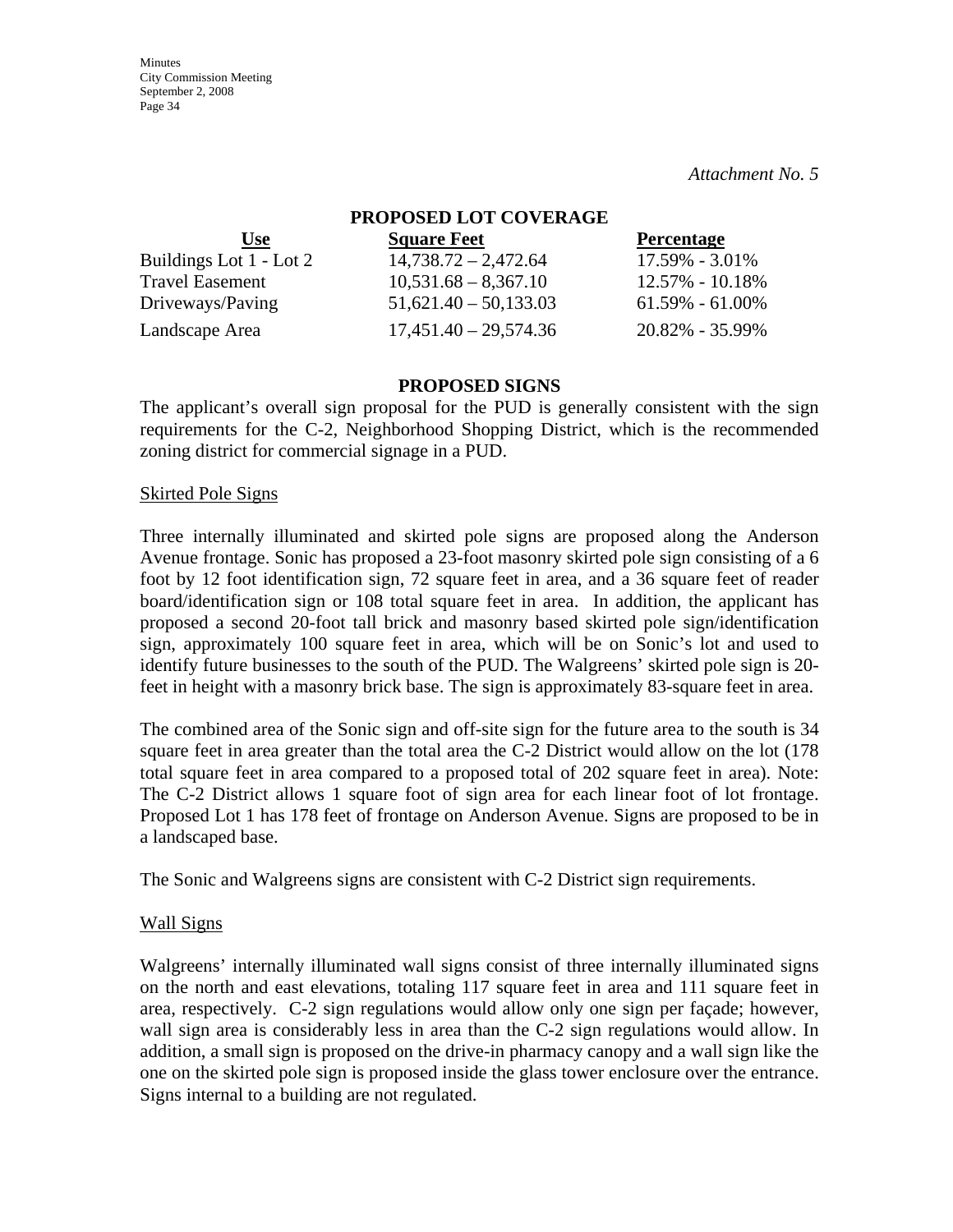**Minutes** City Commission Meeting September 2, 2008 Page 35

*Attachment No. 5*

Sonic wall signs are internally illuminated with two proposed on the north elevation, a building logo and drive thru sign, and one logo on the east elevation and total approximately 19 square feet in area on the north and 12 square feet east. Wall sign area is considerably less in area than the C-2 sign regulations would allow.

### **Other Signs**

Temporary banner signs should be limited to no more than one (1) banner sign per lot. Exempt signage shall signage described in Article VI, Section 6-104 (A)  $(1),(2),(4),(5),(7)$ and (8); and Section 6-104 (B)(2), of the Manhattan Zoning Regulations. Temporary sales aids and portable signs, as described in Article VI, Signs, of the Manhattan Zoning Regulations, shall be prohibited.

**PROPOSED LIGHTING:** Standard 20-25 foot steel light poles will be used in parking lots, with accent and security lighting on the buildings. Light poles and building lights will be full cutoff design to reduce glare on streets and adjacent properties.

# **REVIEW CRITERIA FOR PLANNED UNIT DEVELOPMENTS**

**1. LANDSCAPING:** Landscaping is functional for the service commercial nature of the site and will consist of canopy, ornamental and evergreen trees, shrubs and lawn areas to be owned and maintained by individual lot owners. Landscaped areas will be irrigated with underground systems. Minimum landscaping requirement for a C-5 District development is 5% of the paved area. Lots 1 and 2 exceed the minimum requirement with 17.7% and 19.5% of the sites set out as landscaped open space.

**2. SCREENING:** The Walgreens trash compactor area is at the southeast corner of the building and will be screened with an 8-foot masonry enclosure, which matches the building. The trash enclosure will be gated with wood doors. An 8-foot metal paneled dumpster is in the southeast corner of Sonic's parking/driving aisle part of the site and adjacent to the north side of an approximate 11-foot tall metal paneled storage building. In addition, Sonic has proposed a 6-foot tall wood fence generally along the common eastern and southern lot line of Lot 2, with the eastern portion along the R-2 District adjacent to the R-2 District, Washington Square residential neighborhood.

**3. DRAINAGE:** The site slopes downhill from north to south and will drain to Wildcat Creek. The applicant's consultant, Kaw Valley Engineering, Inc, submitted a Storm Drainage Report, dated February 2008, and a Supplemental Drainage Report, dated June 24, 2008. The consultant has proposed to detain water in underground detention facilities at the south end of the Walgreens' site, under the parking lot, and at the south end of the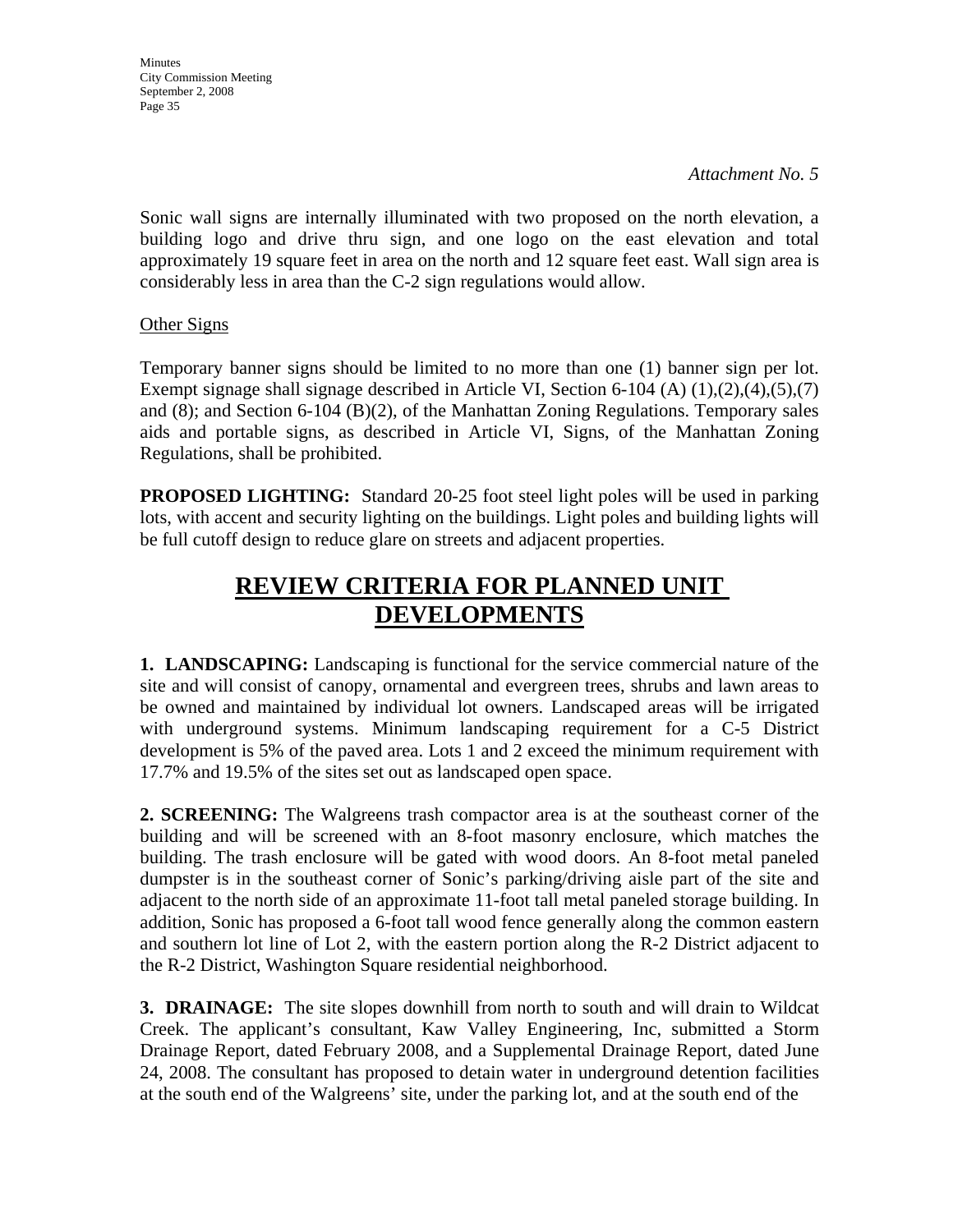**Minutes** City Commission Meeting September 2, 2008 Page 36

Sonic site between the parking lot improvement and the south lot line, which modifies the drainage plan generally shown on the Grading and Utility plan sheets. Minimal impact is expected on the downstream drainage system because pre-development run-off rates equal or are less than post-development rate. The proposed underground storage provide for sedimentation control. The City Engineer has reviewed and accepted the stormwater analysis (memorandum attached, dated June 30, 2008) with the following recommendations:

- Developer uses a system either being underground detention or traditional open pond such that sedimentation is removed for this specific site to protect Wildcat Creek habitat. This recommendation is consistent in actions and requirements imposed on other developers recently in the City of Manhattan at subdivisions such as Highland Meadows, Stone Pointe Unit I & Stone Pointe Unit II.
- Developer uses a system either being underground detention or traditional open pond such that the post developed condition is not greater than the predevelopment condition of when the Riley County Shops where located on this site. Underground detention was recently required and constructed at Daisy Meadows to prevent overloading of the existing storm sewer system in this portion of the City.
- Recommend that the 30 inch pipe from Sonic site be extended to the southern end of the property line of LOT 19 in Washington Square Addition. There has been an erosion problem along this property and I would like to have this stormwater discharge at a point beyond the property to minimize any future erosion of this existing ditch along this property.

**4. CIRCULATION:** Access to the PUD is safe and efficient. Access is from the north from the signalized intersection of Anderson Avenue and Westport Road. Proposed Westport Place, a Travel Easement, extends south from the intersection to provide access to Lot 1 and Lot 2. Access will also be from the west off Garden Way on a Travel Easement, Garden Place, which connects Garden Way to Westport Place south of Walgreens. In addition, Westport Place is proposed to extend to the south, at a later date, and connect to a street, or Garden Way, dependent on how the area to the south of the proposed PUD develops. Maintenance responsibilities will be set out in restrictive covenants with the Final Development Plan addressing the Travel Easements, as well as noted on the Final Plat under the Owner's Certificate.

Traffic Analysis

Kaw Valley Engineering, Inc. submitted a traffic analysis submitted with the application. The City Engineer has reviewed and accepted the transportation analysis and proposed improvements (memorandum dated June 30, 2008, attached).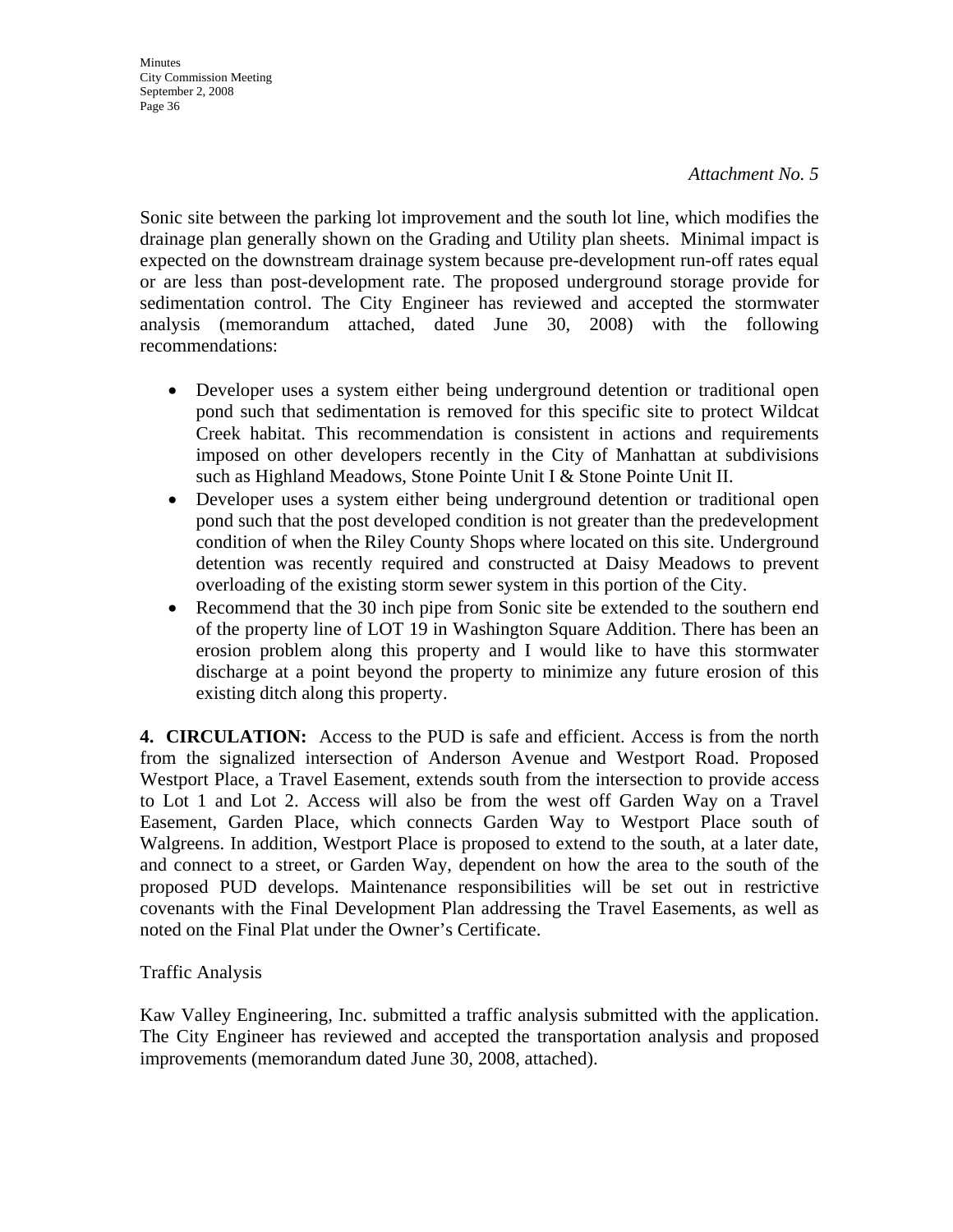**Minutes** City Commission Meeting September 2, 2008 Page 37

#### *Attachment No. 5*

The surrounding transportation network is adequate for the increased trips expected with the proposed commercial development. In addition, a pedestrian bridge is shown on the Concept Plat, which will provide pedestrian access between Washington Square and the proposed PUD and future development south of the PUD, which will be considered with the rezoning and platting of the Concept Plat area. City Administration recommends the pedestrian connection for the future.

### Sonic Access

Lot 1 will be accessed from proposed Westport Place. A raised median, south of the intersection, will accommodate left turn movements for the public entering the Sonic site and control turning movements exiting the site. An entrance/exit is also proposed at the southwest corner of the Sonic site onto Westport Place. Internal circulation can be from either curb cut.

### Walgreens' Access

Walgreens is accessed from three entrance/exits along the west side of the Westport Place. In addition, off-street parking is proposed on the east side of the Walgreens with adequate distance provided between the Travel Easement driving lane and backing space for the angled parking spaces.

### Sidewalks

Sidewalk connections extend from sidewalk along the south side of Anderson Avenue along the east side of Westport Place and from the Anderson Avenue sidewalk to each business. Sidewalk will also extend to the west on the south side of Garden Place to Garden Way; however, there is no sidewalk on Garden Way. It is impractical to build sidewalk on the east side of Garden Way, due to the steep slope on the western side of the PUD.

### Off-Street Parking

Adequate off-street parking spaces will be provided. Walgreens requires a minimum of 40 spaces and 76 spaces are proposed. Sonic provides 1 space for each customer served in a car, requires 16 for customers using the eating area adjacent to the playground and 10 spaces for the maximum employee shift. A total of 56 are proposed, which meets the demand for the restaurant.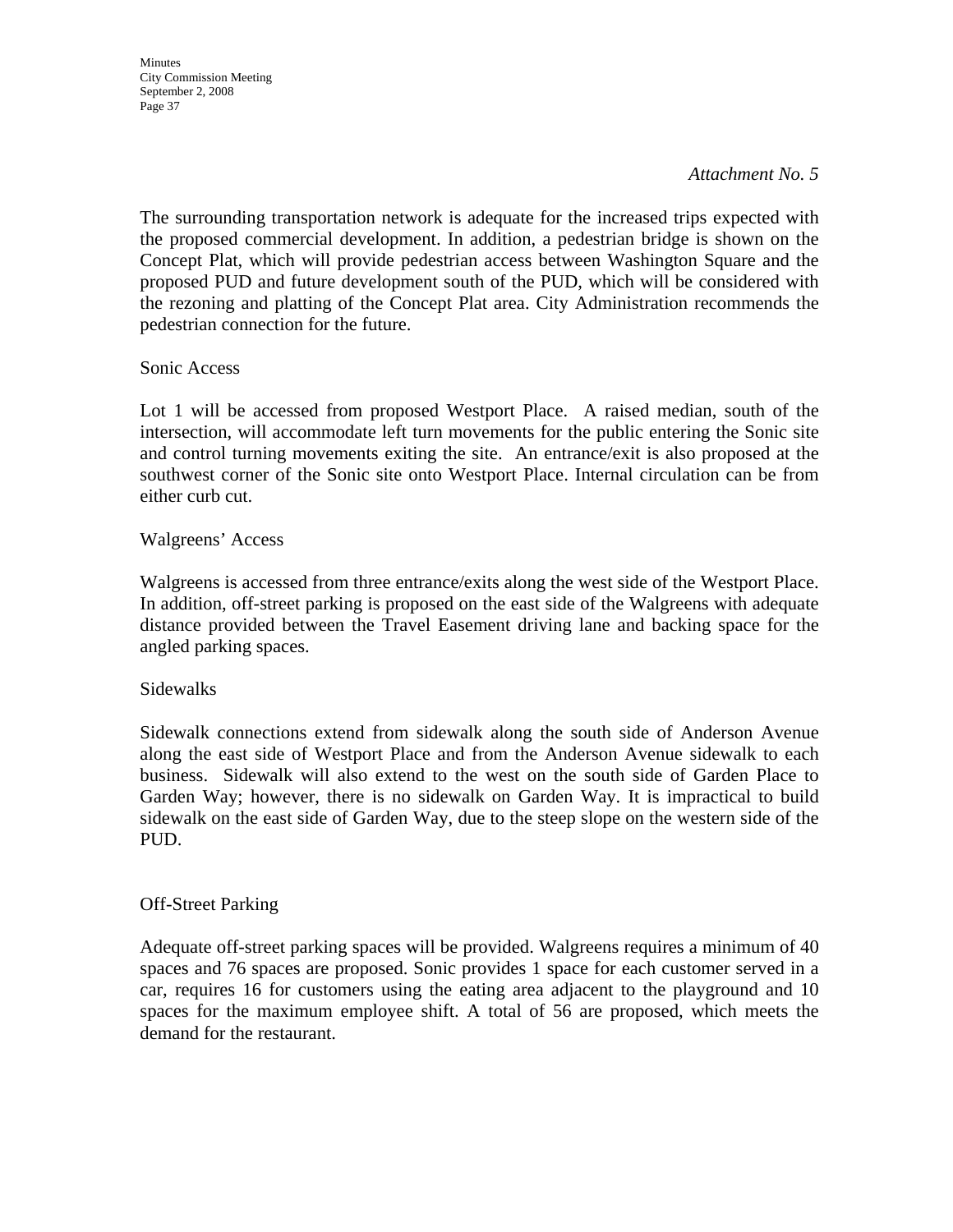**5. OPEN SPACE AND COMMON AREA:** Each lot will be owned separately and consist of building, off-street parking and landscaped areas.

**6. CHARACTER OF THE NEIGHBORHOOD:** The proposed PUD is located along a major commercial street corridor consisting of drive-in banks, restaurants, commercial retailers and commercial services, a shopping center and a multiple-family apartment complex. Low density residential neighborhoods are generally to the east, north and south of the commercial corridor, generally beginning about 500 feet east of the eastern boundary of the proposed PUD at the Anderson Avenue and Connecticut Avenue intersection; however, an established low density neighborhood, Washington Square, abuts the southern boundary of the proposed PUD.

# **MATTERS TO BE CONSIDERED WHEN CHANGING ZONING DISTRICTS**

**1. EXISTING USE:** Former Riley County shops site. Shop buildings within the 3.81 acre area of the proposed PUD were demolished in 2007.

**2. PHYSICAL AND ENVIRONMENTAL CHARACTERISTICS:** The site slopes downhill from north to south and has remnants of former Riley County Shops' improvements such as asphalt drives and parking, concrete foundations, and access aisles for former storage areas. There are mature trees along the Anderson Avenue street frontage and along the east and west sides of the proposed PUD. The site is approximately 7-8 feet above grade of the remainder of the former site, which is to the south.

# **3. SURROUNDING LAND USE AND ZONING:**

**(a.) NORTH:** Anderson Avenue, a 5-lane arterial, drive-in banks, retail commercial, and restaurants; C-2, Neighborhood Shopping District.

**(b.) SOUTH:** Former Riley County shops site, Wildcat Creek; R District.

**(c.) EAST:** Commercial retail and retail services, government buildings, professional offices and single-family attached homes in the Washington Square neighborhood; C-2, District and R-2, Two-family Residential District.

**(d.) WEST:** Garden Way, a local 2-lane street, and multiple-family apartment buildings: R-3 District.

**4. CHARACTER OF THE NEIGHBORHOOD:** See above.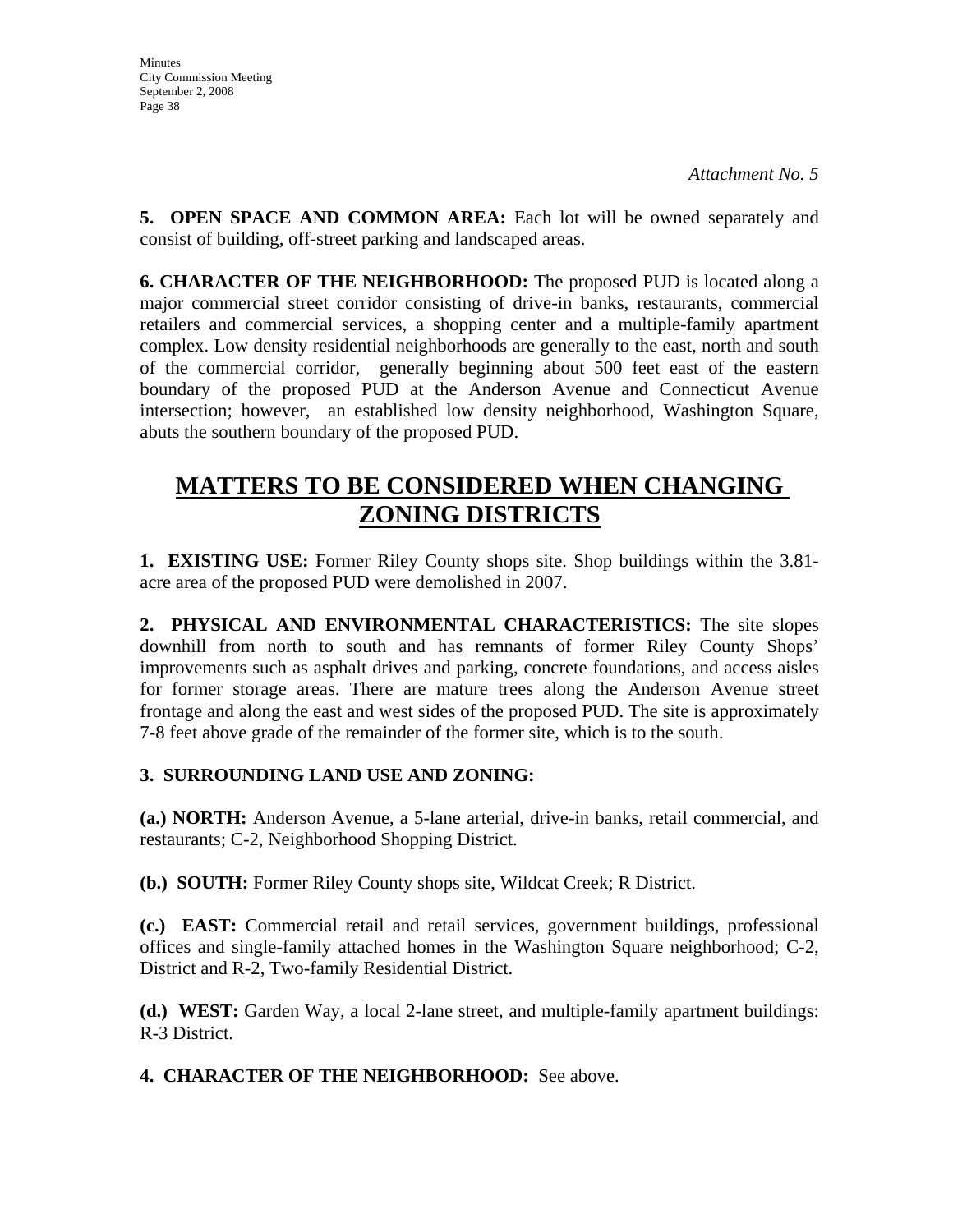**5. SUITABILITY OF SITE FOR USES UNDER CURRENT ZONING:** The existing R District is a low density residential single family district and, while the existing rezoning site is sufficient in area for single-family development, the commercial character of the street does not appear consistent with low density single-family residential, which is located some 500 feet to the east of the proposed PUD along the commercial corridor.

**6. COMPATIBILITY OF PROPOSED DISTRICT WITH NEARBY PROPERTIES AND EXTENT TO WHICH IT MAY HAVE DETRIMENTAL AFFECTS:** An increase in light, noise and traffic is expected with the majority of impacts consistent and compatible with similar affects associated along a major commercial service and retail corridor. Front yard setbacks are a minimum of 25 feet along Anderson Avenue, which are consistent with commercial front yard setbacks. Building improvements, play area and canopy, and parking lot/driving aisles on Lot 1 are setback 27 feet and 82 feet, respectively. Building and parking lot/driving aisles on Lot 2 are setback 163 feet and 35 feet, respectively.

The southern boundary of Lot 1 is adjacent to a low density single family residential neighborhood, which should be buffered from the restaurant. The side yard setback for the closest Sonic improvements is 18 feet. Minimum side yard set back in the C-2 District, for example, is 8-feet and an 18-foot side yard is proposed, along with a 6-foot tall wood fence along the residential and PUD common lot line.

The closest point on a residential building to the southeast is approximately 95 feet to the rear of the Sonic storage shed. The proposed PUD shows a 6-foot tall wood fence along the residential boundary, which then extends east west along the length of the 11-parking spaces at the south end of the site and below grade of the parking lot improvements. Rather than the proposed screening, which is 7-8 feet below grade of the Sonic improvements, providing a landscaped buffer, such as viburnum shrubs or 6-foot evergreen trees, adjacent to the rear of the storage shed and trash enclosure at the same grade as the improvements for the length of the residential district, or approximately 55 feet, and a 6-foot tall wood fence extending along the southern edge of the parking lot improvements for the entire length of southern edge of the proposed 11 parking spaces, or approximately 135-feet, should reduce noise and automobile light impacts on the R-2 District to the southeast (see Sheet 5 of 9, Grading and Erosion Control Plan).

Full cutoff lights will also reduce impacts associated with the commercial lighting of the site. Multiple family uses to the west should be adequately protected. The Walgreens' site is approximately 10 feet above grade of Garden Way and approximately 37-feet east of the front yard along Garden Way and approximately 137-feet to the closest apartment building west of Garden Way.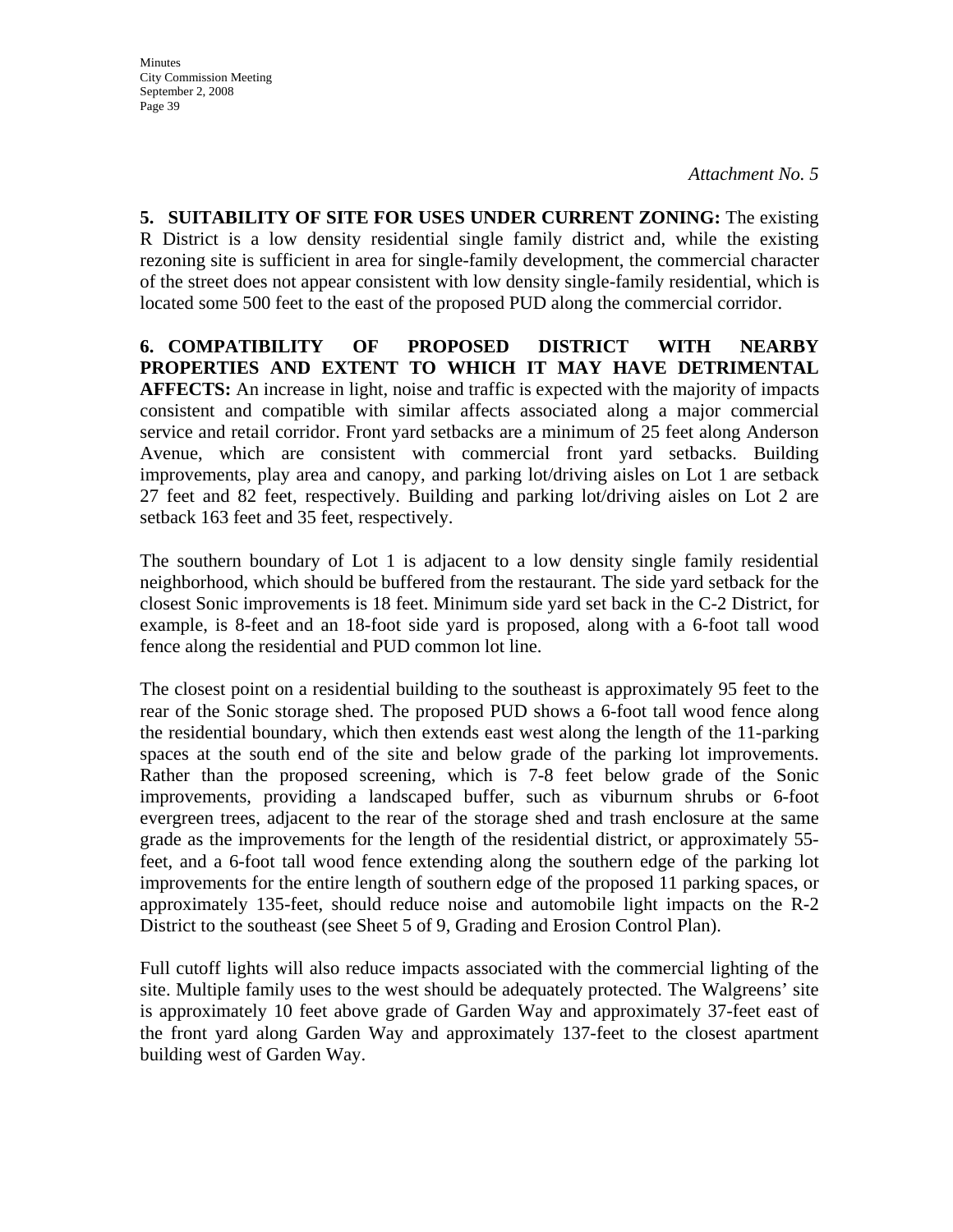Areas to the south are former Riley County shops areas, which are intended to be developed and are owned by the applicant.

**7. CONFORMANCE WITH COMPREHENSIVE PLAN:** The Future Land Use Map designates the site, which is shown on both the Southwest Planning Area and Northwest Planning Area maps, as Community Commercial (CC). Applicable policies include:

## COMMUNITY COMMERCIAL (CC)

## *CC 1: Characteristics*

Community Commercial Centers provide a mix of retail and commercial services in a concentrated and unified setting that serves the local community and may also provide a limited draw for the surrounding region. These centers are typically anchored by a larger national chain, between 120,000 and 250,000 square feet, which may provide sales of a variety of general merchandise, grocery, apparel, appliances, hardware, lumber, and other household goods. Centers may also be anchored by smaller uses, such as a grocery store, and may include a variety of smaller, complementary uses, such as restaurants, specialty stores (such as books, furniture, computers, audio, office supplies, or clothing stores), professional offices and health services. The concentrated, unified design of a community commercial center allows it to meet a variety of community needs in a "one-stop shop" setting, minimizing the need for multiple vehicle trips to various commercial areas around the community. Although some single use highway-oriented commercial activities will continue to occur in some areas, this pattern of development is generally not encouraged.

## *CC 2: Location*

Community Commercial Centers should be located at the intersection of one or more major arterial streets. They may be located adjacent to urban residential neighborhoods and may occur along major highway corridors as existing uses become obsolete and are phased out and redeveloped over time. Large footprint retail buildings (often known as "big-box" stores) shall only be permitted in areas of the City where adequate access and services can be provided.

## **CC 3: Size**

### Typically require a site of between 10 and 30 acres. *CC 4: Unified Site Design*

A unified site layout and design character (buildings, landscaping, signage, pedestrian and vehicular circulation) shall be required and established for the center to guide current and future phases of development. Building and site design should be used to create visual interest and establish a more pedestrian-oriented scale for the center and between out lots.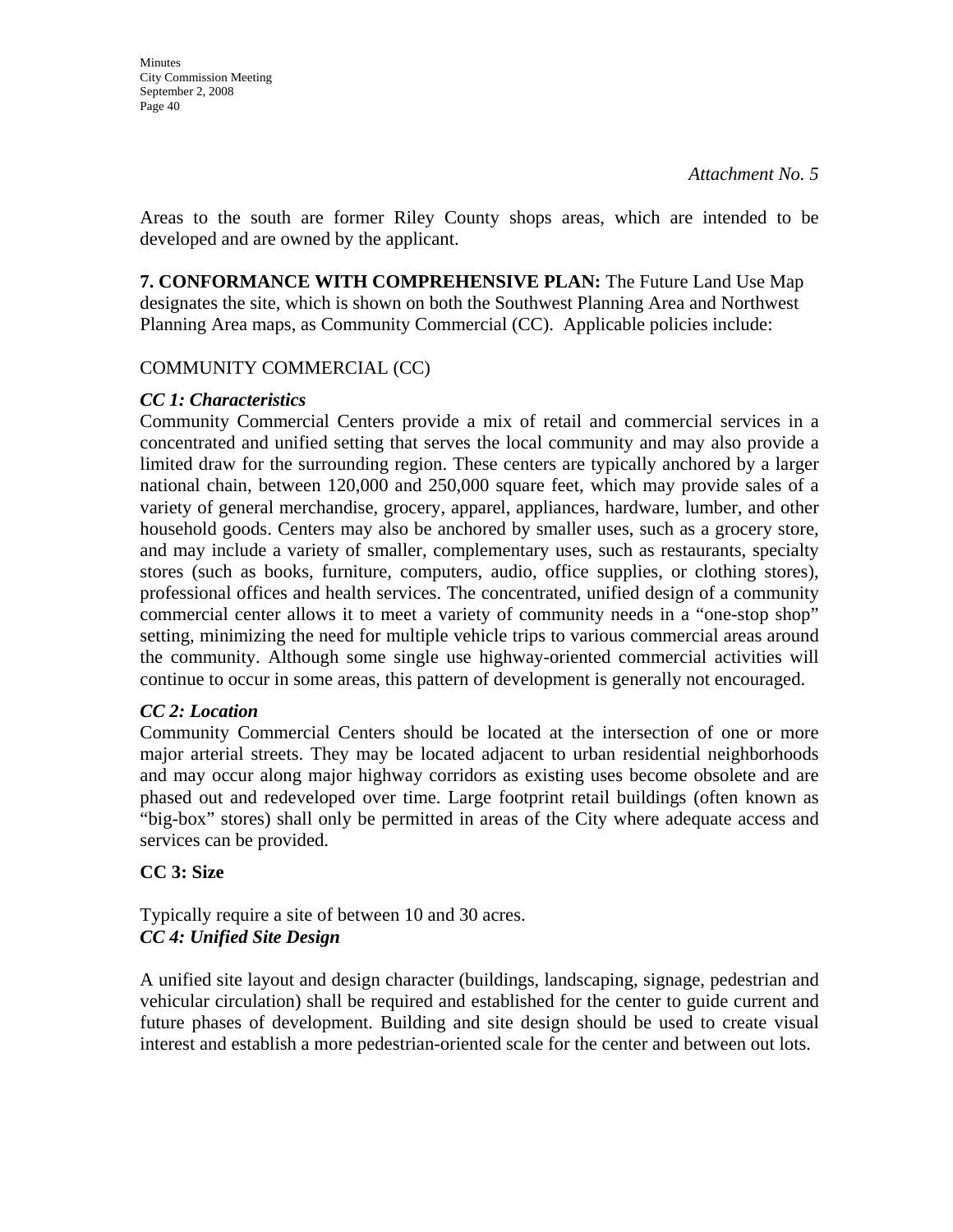# *CC 5: Architectural Character*

- Community Commercial Centers shall be required to meet a basic level of architectural detailing, compatibility of scale with surrounding areas, pedestrian and bicycle access, and mitigation of negative visual impacts such as large building walls, parking areas, and service and loading areas. While these requirements apply to all community commercial development, they are particularly important to consider for larger footprint retail buildings, or "big-box" stores. A basic level of architectural detailing shall include, but not be limited to, the following:
- Façade and exterior wall plane projections or recesses;
- Arcades, display windows, entry areas, awnings, or other features along facades facing public streets;

• Building facades with a variety of detail features (materials, colors, and patterns); and • High quality building materials.

## *CC 6: Organization of Uses*

Community commercial services should be concentrated and contained within planned activity centers, or nodes, throughout the community. Within each activity center or node, complementary uses should be clustered within walking distance of each other to facilitate efficient, "one-stop shopping", and minimize the need to drive between multiple areas of the center. Large footprint retail buildings, or "big-box" stores should be incorporated as part of an activity center or node along with complementary uses. Isolated single store developments are strongly discouraged.

## *CC 7: Parking Design and Layout*

Uninterrupted expanses of parking should be avoided. Parking areas should be broken into smaller blocks divided by landscaping and pedestrian walkways. Parking areas should be distributed between the front and sides of buildings, or front and rear, rather than solely in front of buildings to the extent possible.

## *CC 8: Circulation and Access*

Clear, direct pedestrian connections should be provided through parking areas to building entrances and to surrounding neighborhoods or streets. Integrate main entrances or driveways with the surrounding street network to provide clear connections between uses for vehicles, pedestrians, and bicycles.

The PUD is in general conformance to the Comprehensive Plan.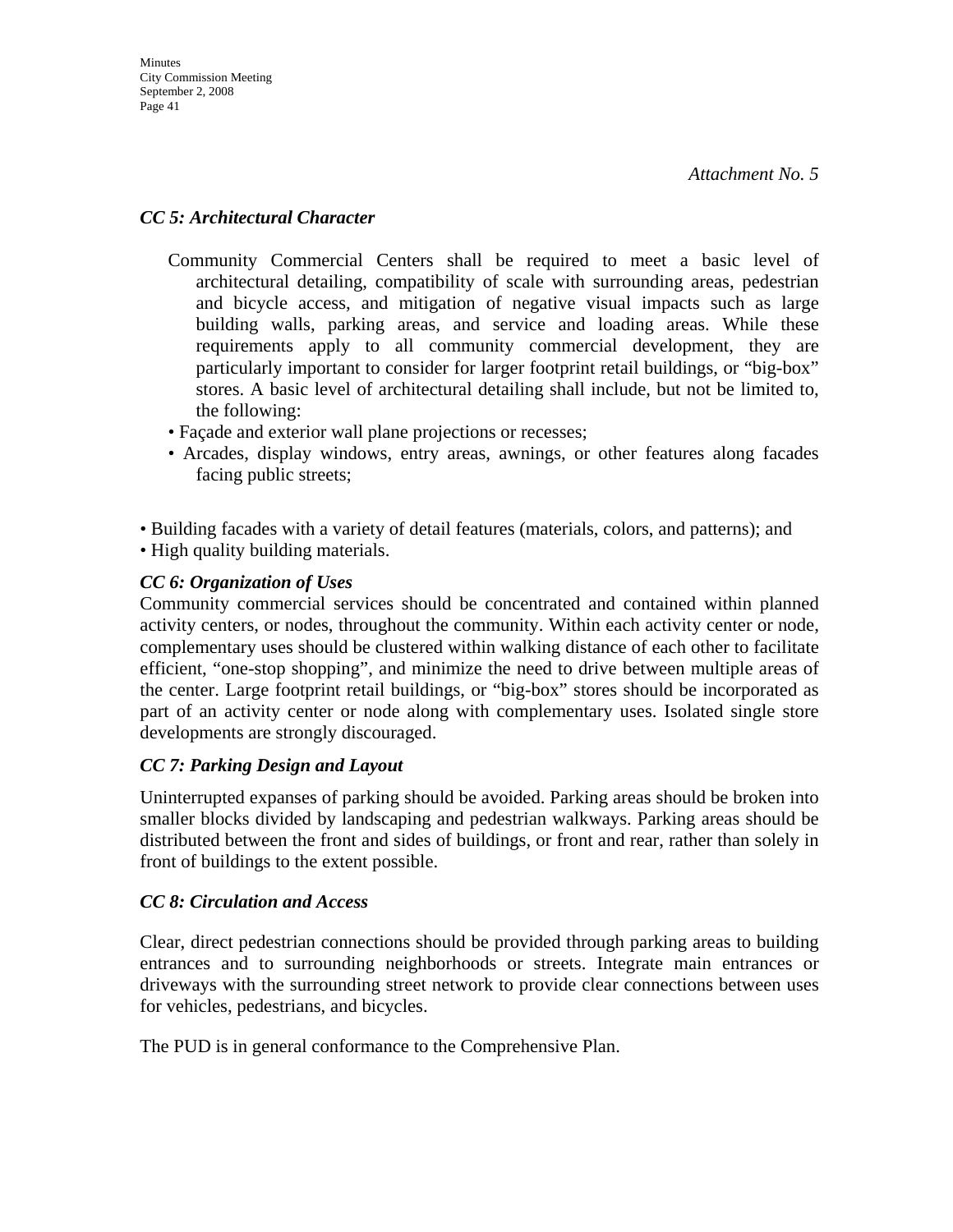**8. ZONING HISTORY AND LENGTH OF TIME VACANT AS ZONED:** The site was annexed in 1962 and zoned A, First Dwelling house District; from 1965-1969 the site was zoned A-A, Single Family Dwelling District; and, has been zoned R District from 1969 to present. The Riley Country shops were reportedly established in the 1950's and remained on the site until 2007. The site has been vacant since 2007 when the shops' building was demolished.

**9. CONSISTENCY WITH INTENT AND PURPOSE OF THE ZONING ORDINANCE:** The intent and purpose of the Zoning Regulations is to protect the public health, safety, and general welfare; regulate the use of land and buildings within zoning districts to assure compatibility; and to protect property values.

The PUD Regulations are intended to provide a maximum choice of living environments by allowing a variety of housing and building types; a more efficient land use than is generally achieved through conventional development; a development pattern that is in harmony with land use density, transportation facilities and community facilities; and a development plan which addresses specific needs and unique conditions of the site which may require changes in bulk regulations or layout.

The proposed PUD is generally consistent with the intent and purposes of the Zoning Regulations, and the intent of the PUD Regulations, subject to the conditions of approval. The proposed rezoning implements the Comprehensive Plan and site plans ensure compatibility with surrounding properties and public facilities.

**10. RELATIVE GAIN TO THE PUBLIC HEALTH, SAFETY AND WELFARE THAT DENIAL OF THE REQUEST WOULD ACCOMPLISH, COMPARED WITH THE HARDSHIP IMPOSED UPON THE INDIVIDUAL OWNER:** There appears to be no gain to the public that denial would accomplish. The public street network should not be adversely affected and storm water will be directed to public storm water improvements. Adequate public improvements can serve the site. It may a hardship to the owners if the rezoning is denied as no apparent public gain results from denial.

**11. ADEQUACY OF PUBLIC FACILITIES AND SERVICES:** Adequate public improvements are available to serve the proposed development.

# **12. OTHER APPLICABLE FACTORS:** None.

**13. STAFF COMMENTS AND RECOMMENDATION:** City Administration recommends approval of the proposed rezoning of Westport South PUD from R, Single-Family Residential District, to PUD, Commercial Planned Unit Development District, with the following conditions: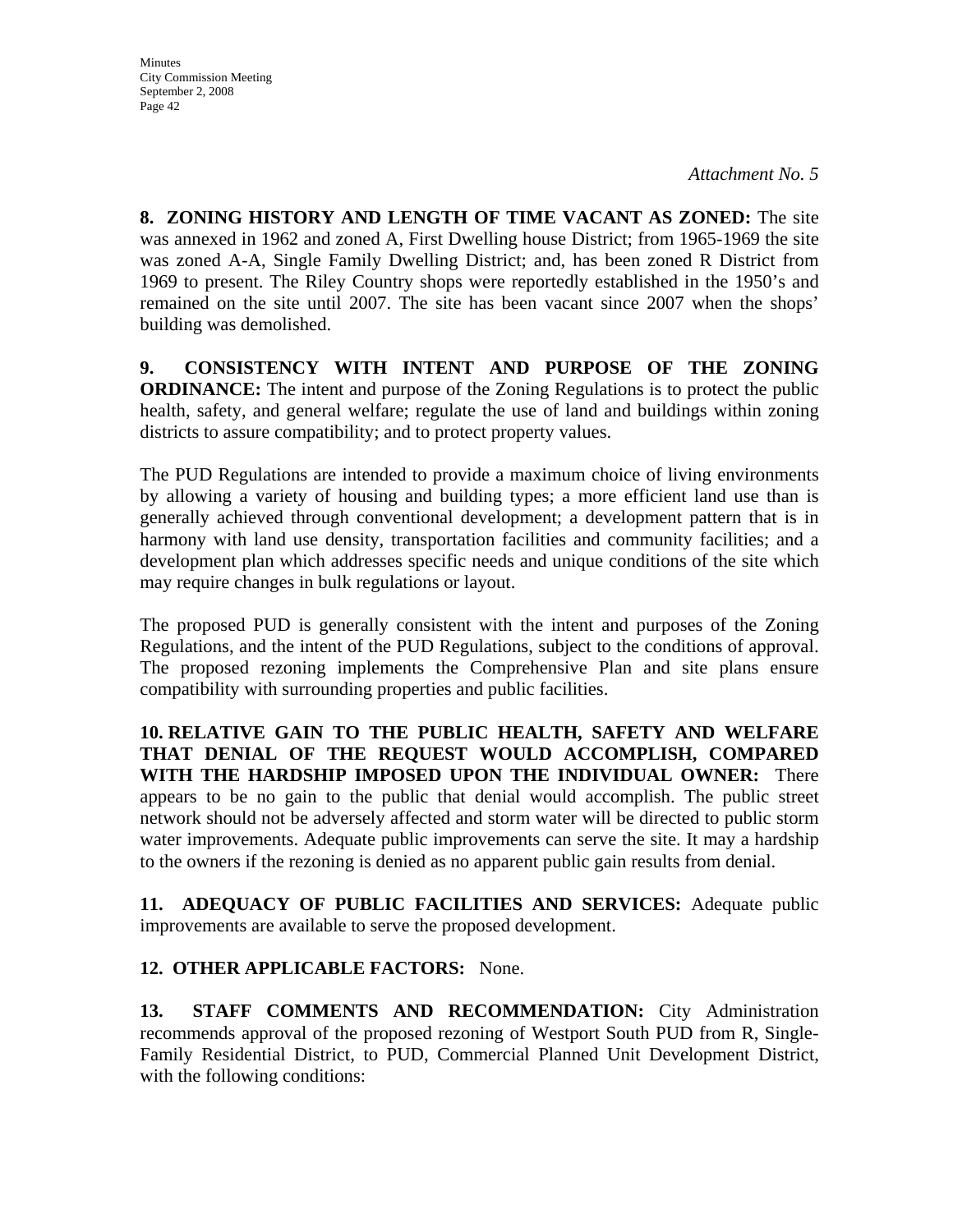- 1. Permitted uses shall include a Sonic Drive-in Restaurant and Walgreens.
- 2. Landscaping and irrigation shall be provided pursuant to a Landscaping Performance Agreement between the City and the owner, which shall be entered into prior to issuance of a building permit.
- 3. All landscaping and irrigation shall be maintained in good condition.
- 4. Light poles shall be provided as described in the application documents and shall be full cutoff design. Building lighting shall be provided as proposed and shall not cast direct light onto public or private streets or adjacent property.
- 5. Skirted poles signs shall be permitted as proposed.
- 6. Wall signs shall be permitted as proposed.
- 7. Temporary banner signs shall be limited to no more than one (1) banner sign per lot. Exempt signage shall include signage described in Article VI, Section 6-104  $(A)(1),(2),(4),(5),(7)$  and  $(8)$ ; and Section 6-104  $(B)(2)$ , of the Manhattan Zoning Regulations. Temporary sales aids and portable signs, as described in Article VI, Signs, of the Manhattan Zoning Regulations, shall be prohibited.
- 8. In lieu of a proposed six (6) foot tall wood fence east of the Sonic trash enclosure and storage building, a landscape buffer shall be provided, such as, but not limited to, viburnum shrubs or 6-foot evergreen trees, adjacent to the Sonic trash enclosure and storage building, a distance equal to the abutting residential district, or approximately 55-feet; and, a six (6) foot tall wood fence shall be provided along the entire edge of the southern eleven (11) off-street parking lot spaces.
- 9. Storm water drainage improvements shall be provided as described in the City Engineer's Memorandum, dated June 30, 2008, as follows:
	- a. The development shall include either an underground detention or traditional open pond system such that sedimentation is removed for this specific site to protect Wildcat Creek habitat; and, the development's underground detention or traditional open pond system shall have a post development storm water runoff rate that is not greater than the predevelopment rate.
	- b. An existing 30 inch storm water pipe from the Sonic site, which is generally located west of Lot 19, Washington Square Addition, shall be extended approximately 100 feet to the south.

# **ALTERNATIVES:**

1. Recommend approval of the proposed rezoning of Westport South PUD from R, Single-Family Residential District, to PUD, Commercial Planned Unit Development District, stating the basis for such recommendation, with the conditions listed in the Staff Report.